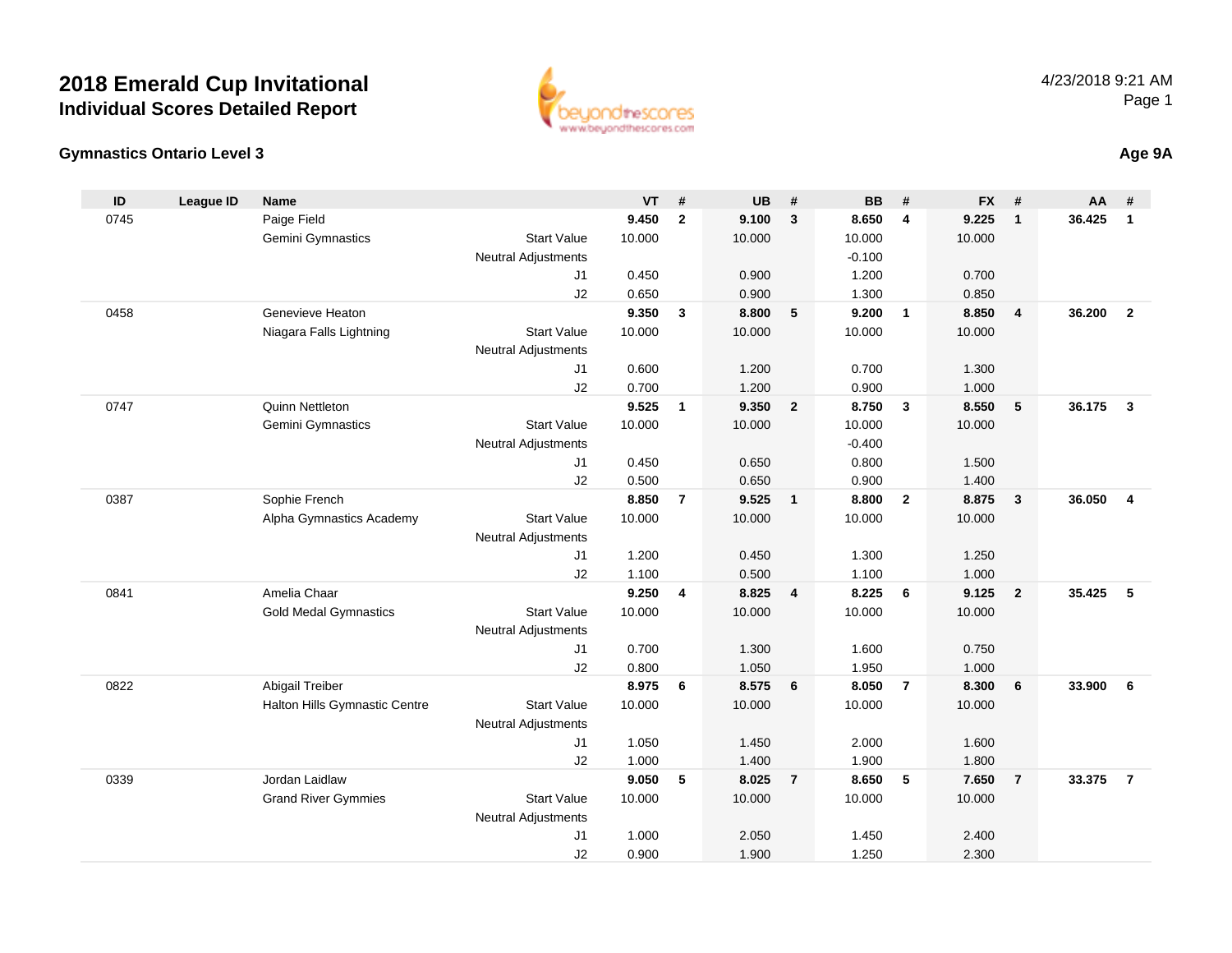

### **Gymnastics Ontario Level 3**

| ID   | <b>League ID</b> | <b>Name</b>                   |                            | <b>VT</b>      | #              | <b>UB</b>      | #                       | <b>BB</b>      | #              | <b>FX</b>      | #              | <b>AA</b> | #              |
|------|------------------|-------------------------------|----------------------------|----------------|----------------|----------------|-------------------------|----------------|----------------|----------------|----------------|-----------|----------------|
| 0077 |                  | Elsie Jarvis                  |                            | 9.450          | 3              | 9.500          | $\overline{2}$          | 9.300          | 3              | 9.500          | $\mathbf{1}$   | 37.750    | $\mathbf{1}$   |
|      |                  | Kitchener-Waterloo Gymnastics | <b>Start Value</b>         | 10.000         |                | 10.000         |                         | 10.000         |                | 10.000         |                |           |                |
|      |                  |                               | Neutral Adjustments        |                |                |                |                         |                |                |                |                |           |                |
|      |                  |                               | J <sub>1</sub>             | 0.550          |                | 0.600          |                         | 0.600          |                | 0.400          |                |           |                |
|      |                  |                               | J2                         | 0.550          |                | 0.400          |                         | 0.800          |                | 0.600          |                |           |                |
| 0266 |                  | Zoe Weber                     |                            | 9.375          | 4              | 9.675          | $\overline{1}$          | 9.525          | $\overline{1}$ | 9.150          | $\overline{4}$ | 37.725    | $\overline{2}$ |
|      |                  | <b>Glendon Gymnastics</b>     | <b>Start Value</b>         | 10.000         |                | 10.000         |                         | 10.000         |                | 10.000         |                |           |                |
|      |                  |                               | <b>Neutral Adjustments</b> |                |                |                |                         |                |                |                |                |           |                |
|      |                  |                               | J <sub>1</sub>             | 0.600          |                | 0.450          |                         | 0.500          |                | 0.850          |                |           |                |
|      |                  |                               | J2                         | 0.650          |                | 0.200          |                         | 0.450          |                | 0.850          |                |           |                |
| 0459 |                  | Mira Bussi                    |                            | 9.150          | $\overline{7}$ | 9.475          | $\overline{\mathbf{3}}$ | 9.525          | $\overline{1}$ | 9.025          | 5              | 37.175    | $\mathbf{3}$   |
|      |                  | Niagara Falls Lightning       | <b>Start Value</b>         | 10.000         |                | 10.000         |                         | 10.000         |                | 10.000         |                |           |                |
|      |                  |                               | <b>Neutral Adjustments</b> |                |                |                |                         |                |                |                |                |           |                |
|      |                  |                               | J <sub>1</sub>             | 0.800<br>0.900 |                | 0.550<br>0.500 |                         | 0.400<br>0.550 |                | 0.900          |                |           |                |
| 0746 |                  | Jenna Kirton                  | J2                         | 9.700          | $\mathbf{1}$   | 9.225          | $\overline{4}$          | 8.725          | - 6            | 1.050<br>9.250 | $\overline{2}$ | 36.900    | $\overline{4}$ |
|      |                  | Gemini Gymnastics             | <b>Start Value</b>         | 10.000         |                | 10.000         |                         | 10.000         |                | 10.000         |                |           |                |
|      |                  |                               | <b>Neutral Adjustments</b> |                |                |                |                         | $-0.100$       |                |                |                |           |                |
|      |                  |                               | J <sub>1</sub>             | 0.300          |                | 0.800          |                         | 1.100          |                | 0.800          |                |           |                |
|      |                  |                               | J2                         | 0.300          |                | 0.750          |                         | 1.250          |                | 0.700          |                |           |                |
| 0671 |                  | Sadee Kelly                   |                            | 9.300          | 5              | 8.950          | $-5$                    | 8.875          | $\overline{4}$ | 8.975          | 6              | 36.100    | 5              |
|      |                  | <b>Grand River Gymmies</b>    | <b>Start Value</b>         | 10.000         |                | 10.000         |                         | 10.000         |                | 10.000         |                |           |                |
|      |                  |                               | <b>Neutral Adjustments</b> |                |                |                |                         |                |                |                |                |           |                |
|      |                  |                               | J1                         | 0.700          |                | 1.200          |                         | 1.200          |                | 1.000          |                |           |                |
|      |                  |                               | J2                         | 0.700          |                | 0.900          |                         | 1.050          |                | 1.050          |                |           |                |
| 0457 |                  | Abigail Carey-Galante         |                            | 9.275          | 6              | 8.450          | $\overline{7}$          | 8.875          | $\overline{4}$ | 9.225          | $\mathbf{3}$   | 35.825    | 6              |
|      |                  | Niagara Falls Lightning       | <b>Start Value</b>         | 10.000         |                | 10.000         |                         | 10.000         |                | 10.000         |                |           |                |
|      |                  |                               | <b>Neutral Adjustments</b> |                |                |                |                         |                |                |                |                |           |                |
|      |                  |                               | J1                         | 0.800          |                | 1.400          |                         | 1.000          |                | 0.800          |                |           |                |
|      |                  |                               | J2                         | 0.650          |                | 1.700          |                         | 1.250          |                | 0.750          |                |           |                |
| 0363 |                  | Pasha Boughner                |                            | 9.525          | $\overline{2}$ | 8.575          | 6                       | 8.500          | $\overline{7}$ | 8.300          | $\overline{7}$ | 34.900    | $\overline{7}$ |
|      |                  | <b>Grand River Gymmies</b>    | <b>Start Value</b>         | 10.000         |                | 10.000         |                         | 10.000         |                | 10.000         |                |           |                |
|      |                  |                               | Neutral Adjustments        |                |                |                |                         |                |                |                |                |           |                |
|      |                  |                               | J1                         | 0.500          |                | 1.400          |                         | 1.600          |                | 1.700          |                |           |                |
|      |                  |                               | J2                         | 0.450          |                | 1.450          |                         | 1.400          |                | 1.700          |                |           |                |

### **Age 9B**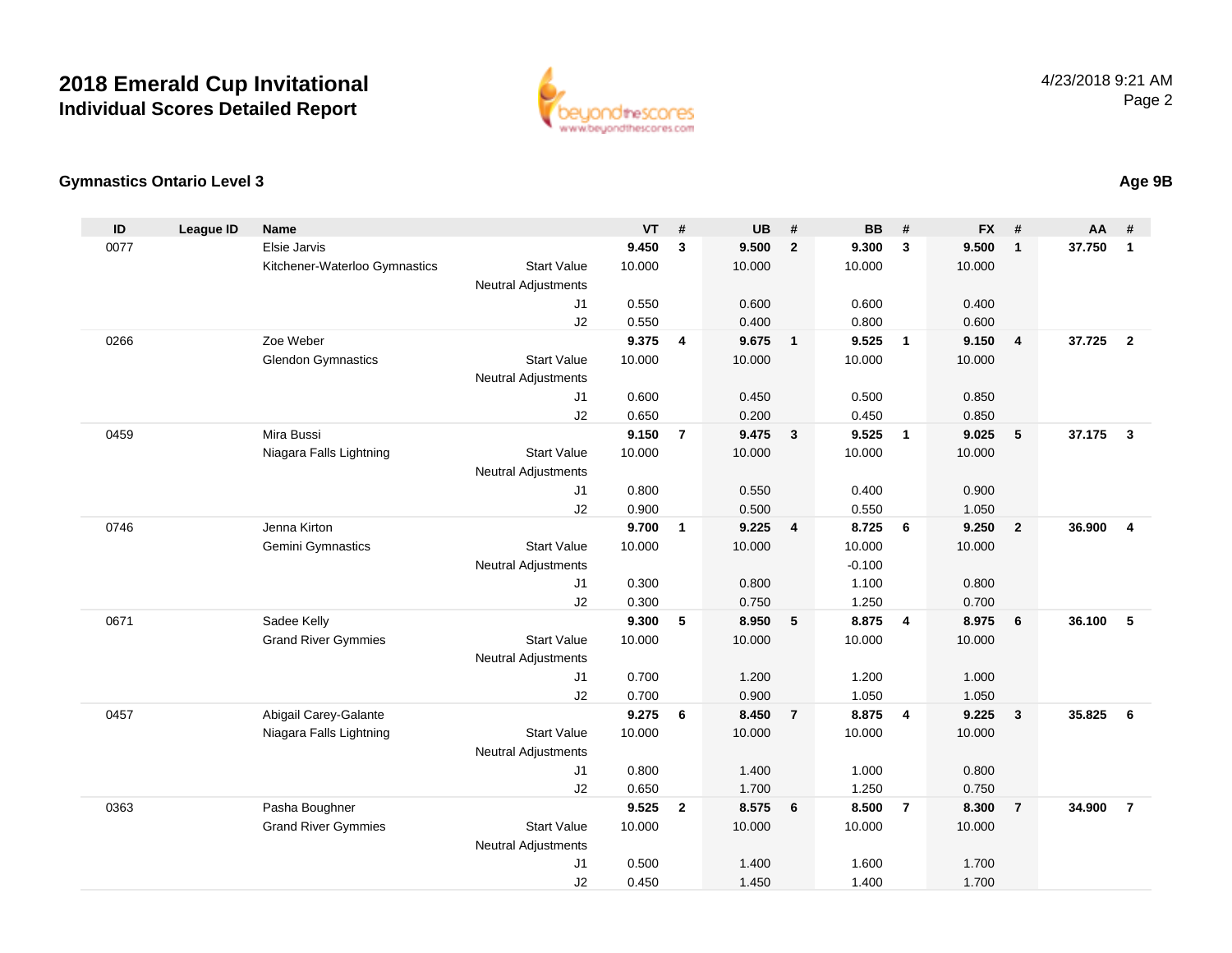

### **Gymnastics Ontario Level 3**

| ID   | <b>League ID</b> | <b>Name</b>                   |                            | <b>VT</b>      | #              | <b>UB</b>      | #                       | <b>BB</b>      | #                       | <b>FX</b>      | #              | <b>AA</b> | #              |
|------|------------------|-------------------------------|----------------------------|----------------|----------------|----------------|-------------------------|----------------|-------------------------|----------------|----------------|-----------|----------------|
| 0595 |                  | Megan Luu                     |                            | 9.325          | 4              | 9.600          | $\overline{1}$          | 9.400          | $\overline{1}$          | 8.900          | $\overline{7}$ | 37.225    | $\mathbf{1}$   |
|      |                  | Gym Magic                     | <b>Start Value</b>         | 10.000         |                | 10.000         |                         | 10.000         |                         | 10.000         |                |           |                |
|      |                  |                               | <b>Neutral Adjustments</b> |                |                |                |                         |                |                         |                |                |           |                |
|      |                  |                               | J <sub>1</sub>             | 0.700          |                | 0.350          |                         | 0.550          |                         | 1.100          |                |           |                |
|      |                  |                               | J2                         | 0.650          |                | 0.450          |                         | 0.650          |                         | 1.100          |                |           |                |
| 0748 |                  | <b>Addison Tapper</b>         |                            | 9.225          | 5              | 9.325          | $\overline{\mathbf{2}}$ | 9.075          | $\mathbf{3}$            | 9.175          | $\overline{2}$ | 36.800    | $\overline{2}$ |
|      |                  | Gemini Gymnastics             | <b>Start Value</b>         | 10.000         |                | 10.000         |                         | 10.000         |                         | 10.000         |                |           |                |
|      |                  |                               | Neutral Adjustments        |                |                |                |                         |                |                         |                |                |           |                |
|      |                  |                               | J1                         | 0.800          |                | 0.750          |                         | 1.000          |                         | 0.700          |                |           |                |
|      |                  |                               | J2                         | 0.750          |                | 0.600          |                         | 0.850          |                         | 0.950          |                |           |                |
| 0075 |                  | Taya McLaren                  |                            | 9.550          | $\overline{2}$ | 8.950          | 6                       | 9.150          | $\overline{2}$          | 9.125          | 4              | 36.775    | $\mathbf{3}$   |
|      |                  | Kitchener-Waterloo Gymnastics | <b>Start Value</b>         | 10.000         |                | 10.000         |                         | 10.000         |                         | 10.000         |                |           |                |
|      |                  |                               | <b>Neutral Adjustments</b> |                |                |                |                         |                |                         |                |                |           |                |
|      |                  |                               | J1                         | 0.450<br>0.450 |                | 1.000          |                         | 0.950          |                         | 0.800          |                |           |                |
| 0252 |                  | Marissa Vespa                 | J2                         | 9.575          | $\mathbf{1}$   | 1.100<br>9.125 | $\overline{\mathbf{3}}$ | 0.750<br>8.975 | $\overline{\mathbf{4}}$ | 0.950<br>8.950 | 6              | 36.625    | $\overline{4}$ |
|      |                  | Rose City Gymnastics          | <b>Start Value</b>         | 10.000         |                | 10.000         |                         | 10.000         |                         | 10.000         |                |           |                |
|      |                  |                               | Neutral Adjustments        |                |                |                |                         |                |                         |                |                |           |                |
|      |                  |                               | J <sub>1</sub>             | 0.400          |                | 0.900          |                         | 1.150          |                         | 0.900          |                |           |                |
|      |                  |                               | J2                         | 0.450          |                | 0.850          |                         | 0.900          |                         | 1.200          |                |           |                |
| 0526 |                  | Paighton Smith                |                            | 9.225          | 5              | 9.050          | $\overline{\mathbf{4}}$ | 8.975          | $\overline{4}$          | 9.150          | $\mathbf{3}$   | 36.400    | 5              |
|      |                  | Forest City Gym Club          | <b>Start Value</b>         | 10.000         |                | 10.000         |                         | 10.000         |                         | 10.000         |                |           |                |
|      |                  |                               | Neutral Adjustments        |                |                |                |                         |                |                         |                |                |           |                |
|      |                  |                               | J1                         | 0.750          |                | 1.000          |                         | 1.100          |                         | 0.900          |                |           |                |
|      |                  |                               | J2                         | 0.800          |                | 0.900          |                         | 0.950          |                         | 0.800          |                |           |                |
| 0073 |                  | Chloe Alchimowicz             |                            | 9.450          | $\mathbf{3}$   | 8.975          | $\sqrt{5}$              | 8.250          | $\overline{7}$          | 9.450          | $\mathbf{1}$   | 36.125    | 6              |
|      |                  | Kitchener-Waterloo Gymnastics | <b>Start Value</b>         | 10.000         |                | 10.000         |                         | 10.000         |                         | 10.000         |                |           |                |
|      |                  |                               | Neutral Adjustments        |                |                |                |                         |                |                         |                |                |           |                |
|      |                  |                               | J1                         | 0.550          |                | 0.950          |                         | 1.750          |                         | 0.450          |                |           |                |
|      |                  |                               | J2                         | 0.550          |                | 1.100          |                         | 1.750          |                         | 0.650          |                |           |                |
| 0074 |                  | Kalia McLaren                 |                            | 9.125          | $\overline{7}$ | 8.550          | $\overline{7}$          | 8.950          | $6\phantom{1}6$         | 9.100          | 5              | 35.725    | $\overline{7}$ |
|      |                  | Kitchener-Waterloo Gymnastics | <b>Start Value</b>         | 10.000         |                | 10.000         |                         | 10.000         |                         | 10.000         |                |           |                |
|      |                  |                               | Neutral Adjustments        |                |                |                |                         |                |                         |                |                |           |                |
|      |                  |                               | J1                         | 0.800          |                | 1.400          |                         | 1.100          |                         | 0.800          |                |           |                |
|      |                  |                               | J2                         | 0.950          |                | 1.500          |                         | 1.000          |                         | 1.000          |                |           |                |

### **Age 9C**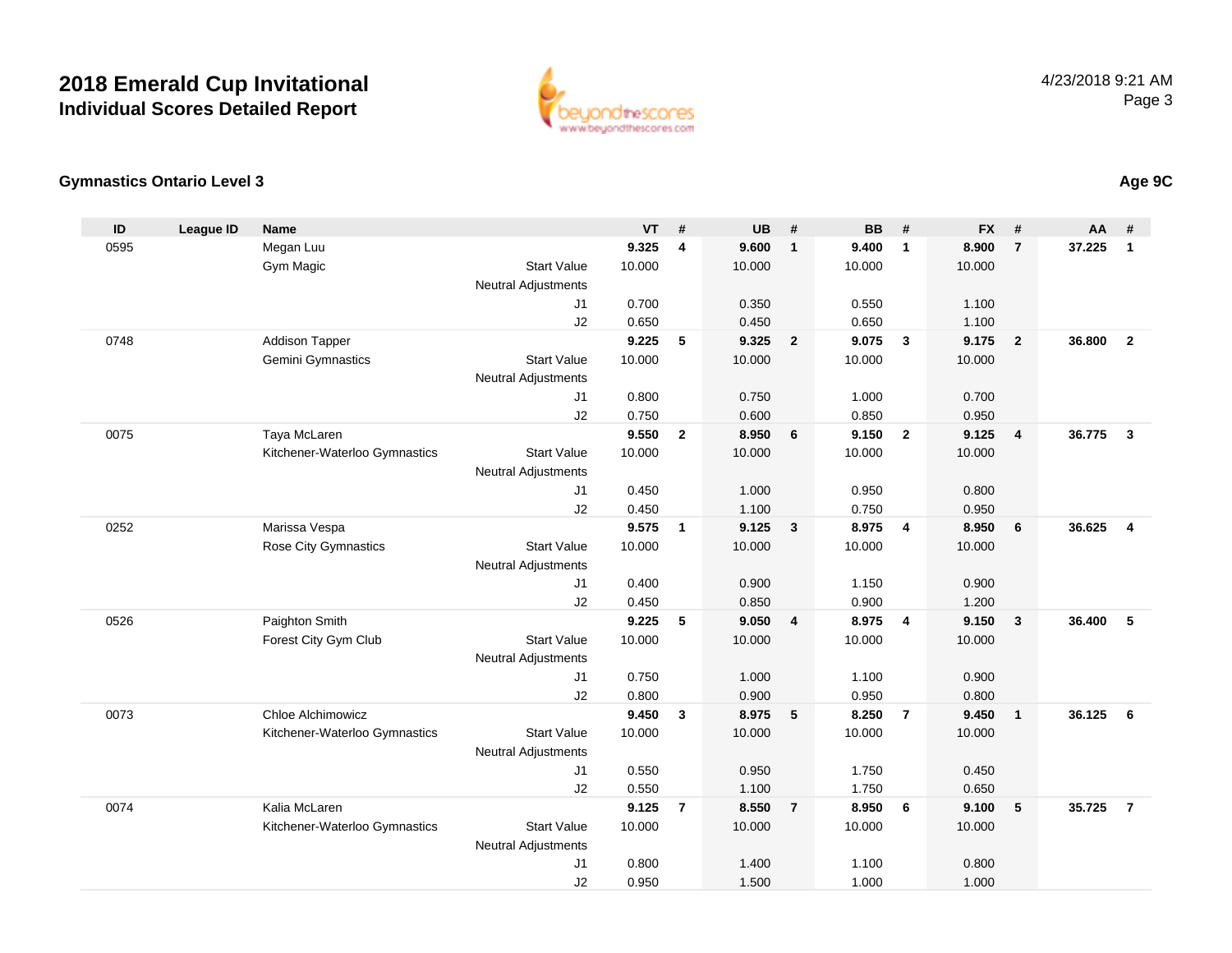

### **Gymnastics Ontario Level 3**

| ID   | <b>League ID</b> | <b>Name</b>            |                            | <b>VT</b> | #              | <b>UB</b> | #                       | <b>BB</b> | #              | <b>FX</b> | #              | <b>AA</b> | #                       |
|------|------------------|------------------------|----------------------------|-----------|----------------|-----------|-------------------------|-----------|----------------|-----------|----------------|-----------|-------------------------|
| 0233 |                  | <b>Breah Payne</b>     |                            | 9.650     | $\mathbf{2}$   | 9.700     | $\overline{1}$          | 9.375     | $\mathbf{1}$   | 9.525     | $\mathbf{1}$   | 38.250    | $\mathbf{1}$            |
|      |                  | St. Thomas Elgin       | <b>Start Value</b>         | 10.000    |                | 10.000    |                         | 10.000    |                | 10.000    |                |           |                         |
|      |                  |                        | <b>Neutral Adjustments</b> |           |                |           |                         |           |                |           |                |           |                         |
|      |                  |                        | J1                         | 0.400     |                | 0.350     |                         | 0.700     |                | 0.400     |                |           |                         |
|      |                  |                        | J2                         | 0.300     |                | 0.250     |                         | 0.550     |                | 0.550     |                |           |                         |
| 0244 |                  | Kennedy Awender        |                            | 9.600     | 3              | 8.825     | $\overline{4}$          | 8.950     | 3              | 9.400     | $\overline{2}$ | 36.775    | $\overline{\mathbf{2}}$ |
|      |                  | Rose City Gymnastics   | <b>Start Value</b>         | 10.000    |                | 10.000    |                         | 10.000    |                | 10.000    |                |           |                         |
|      |                  |                        | <b>Neutral Adjustments</b> |           |                |           |                         |           |                |           |                |           |                         |
|      |                  |                        | J <sub>1</sub>             | 0.300     |                | 1.250     |                         | 1.150     |                | 0.550     |                |           |                         |
|      |                  |                        | J2                         | 0.500     |                | 1.100     |                         | 0.950     |                | 0.650     |                |           |                         |
| 0033 |                  | Chloe Vadovic          |                            | 9.450     | 5              | 9.100     | $\overline{\mathbf{2}}$ | 8.975     | $\overline{2}$ | 8.850     | 5              | 36.375    | $\overline{\mathbf{3}}$ |
|      |                  | Blenheim-Kent          | Start Value                | 10.000    |                | 10.000    |                         | 10.000    |                | 10.000    |                |           |                         |
|      |                  |                        | <b>Neutral Adjustments</b> |           |                |           |                         |           |                |           |                |           |                         |
|      |                  |                        | J1                         | 0.550     |                | 0.850     |                         | 1.100     |                | 1.200     |                |           |                         |
|      |                  |                        | J2                         | 0.550     |                | 0.950     |                         | 0.950     |                | 1.100     |                |           |                         |
| 0041 |                  | <b>Madeline Davies</b> |                            | 9.550     | $\overline{4}$ | 8.950     | $\overline{\mathbf{3}}$ | 8.575     | $\overline{4}$ | 8.950     | $\overline{4}$ | 36.025    | $\overline{4}$          |
|      |                  | London Gym Academy     | <b>Start Value</b>         | 10.000    |                | 10.000    |                         | 10.000    |                | 10.000    |                |           |                         |
|      |                  |                        | <b>Neutral Adjustments</b> |           |                |           |                         |           |                | $-0.100$  |                |           |                         |
|      |                  |                        | J1                         | 0.400     |                | 1.200     |                         | 1.300     |                | 1.000     |                |           |                         |
|      |                  |                        | J2                         | 0.500     |                | 0.900     |                         | 1.550     |                | 0.900     |                |           |                         |
| 0522 |                  | Julia Reid             |                            | 9.950     | $\mathbf{1}$   | 8.475     | 6                       | 8.025     | 5              | 9.000     | $\mathbf{3}$   | 35.450    | 5                       |
|      |                  | Forest City Gym Club   | <b>Start Value</b>         | 10.000    |                | 10.000    |                         | 10.000    |                | 10.000    |                |           |                         |
|      |                  |                        | <b>Neutral Adjustments</b> |           |                |           |                         |           |                |           |                |           |                         |
|      |                  |                        | J1                         | 0.050     |                | 1.500     |                         | 1.850     |                | 1.100     |                |           |                         |
|      |                  |                        | J2                         | 0.050     |                | 1.550     |                         | 2.100     |                | 0.900     |                |           |                         |
| 0043 |                  | Chanel Gordon          |                            | 9.125     | 6              | 8.825     | $\overline{4}$          | 7.425     | 6              | 8.700     | 6              | 34.075    | 6                       |
|      |                  | London Gym Academy     | <b>Start Value</b>         | 10.000    |                | 10.000    |                         | 10.000    |                | 10.000    |                |           |                         |
|      |                  |                        | <b>Neutral Adjustments</b> |           |                |           |                         |           |                |           |                |           |                         |
|      |                  |                        | J <sub>1</sub>             | 0.900     |                | 1.300     |                         | 2.700     |                | 1.200     |                |           |                         |
|      |                  |                        | J2                         | 0.850     |                | 1.050     |                         | 2.450     |                | 1.400     |                |           |                         |

**Age 9D**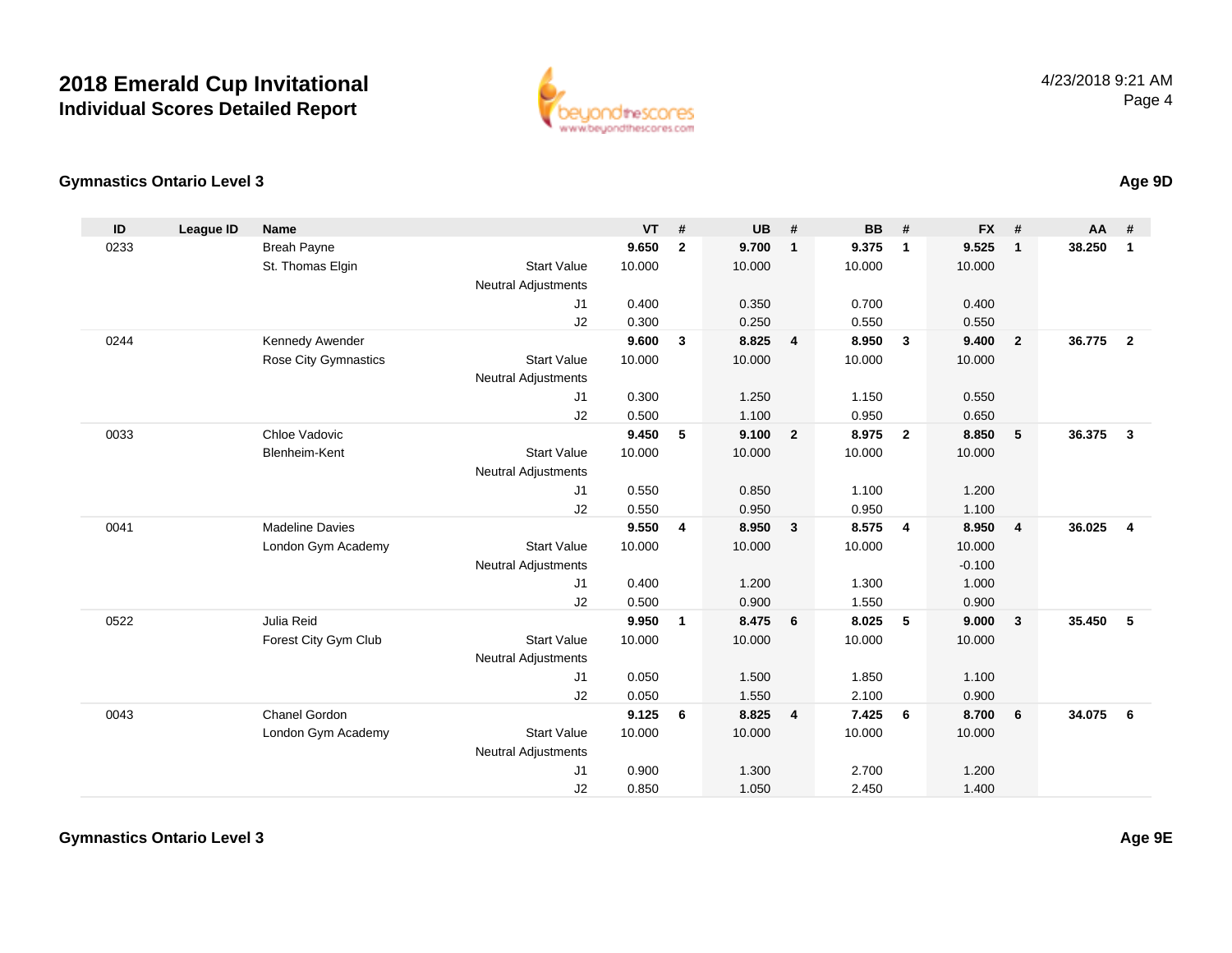

| ID   | <b>League ID</b> | <b>Name</b>                  |                            | <b>VT</b>      | #              | <b>UB</b>      | #              | <b>BB</b>      | #              | <b>FX</b>      | #                       | AA     | #              |
|------|------------------|------------------------------|----------------------------|----------------|----------------|----------------|----------------|----------------|----------------|----------------|-------------------------|--------|----------------|
| 0281 |                  | Ella Earish                  |                            | 9.675          | $\mathbf{1}$   | 9.375          | $\mathbf{1}$   | 9.650          | $\overline{1}$ | 9.350          | $\overline{2}$          | 38.050 | $\mathbf{1}$   |
|      |                  | <b>Winstars Gymnastics</b>   | <b>Start Value</b>         | 10.000         |                | 10.000         |                | 10.000         |                | 10.000         |                         |        |                |
|      |                  |                              | <b>Neutral Adjustments</b> |                |                |                |                |                |                |                |                         |        |                |
|      |                  |                              | J1                         | 0.300          |                | 0.650          |                | 0.400          |                | 0.500          |                         |        |                |
|      |                  |                              | J2                         | 0.350          |                | 0.600          |                | 0.300          |                | 0.800          |                         |        |                |
| 0842 |                  | Kate LeBlanc                 |                            | 9.375          | 5              | 9.275          | $\overline{2}$ | 8.925          | $\mathbf{3}$   | 9.475          | $\overline{\mathbf{1}}$ | 37.050 | $\overline{2}$ |
|      |                  | <b>Gold Medal Gymnastics</b> | <b>Start Value</b>         | 10.000         |                | 10.000         |                | 10.000         |                | 10.000         |                         |        |                |
|      |                  |                              | <b>Neutral Adjustments</b> |                |                |                |                |                |                |                |                         |        |                |
|      |                  |                              | J1                         | 0.650          |                | 0.750          |                | 1.200          |                | 0.550          |                         |        |                |
| 0040 |                  | Daria Chambers               | J2                         | 0.600<br>9.675 |                | 0.700<br>8.725 | 5              | 0.950<br>8.850 | $\overline{4}$ | 0.500<br>9.200 | $\mathbf{3}$            | 36.450 | $\mathbf{3}$   |
|      |                  | London Gym Academy           | <b>Start Value</b>         | 10.000         | $\mathbf{1}$   | 10.000         |                | 10.000         |                | 10.000         |                         |        |                |
|      |                  |                              | <b>Neutral Adjustments</b> |                |                |                |                |                |                |                |                         |        |                |
|      |                  |                              | J1                         | 0.300          |                | 1.300          |                | 1.200          |                | 0.850          |                         |        |                |
|      |                  |                              | J2                         | 0.350          |                | 1.250          |                | 1.100          |                | 0.750          |                         |        |                |
| 0513 |                  | Aisha Medina                 |                            | 9.575          | $\mathbf{3}$   | 9.200          | $\overline{3}$ | 8.825          | 5              | 8.850          | 6                       | 36.450 | $\overline{4}$ |
|      |                  | Forest City Gym Club         | <b>Start Value</b>         | 10.000         |                | 10.000         |                | 10.000         |                | 10.000         |                         |        |                |
|      |                  |                              | <b>Neutral Adjustments</b> |                |                |                |                |                |                |                |                         |        |                |
|      |                  |                              | J1                         | 0.400          |                | 0.850          |                | 1.050          |                | 1.300          |                         |        |                |
|      |                  |                              | J2                         | 0.450          |                | 0.750          |                | 1.300          |                | 1.000          |                         |        |                |
| 0482 |                  | <b>Brooke Biales</b>         |                            | 9.175          | $\overline{7}$ | 8.825          | $\overline{4}$ | 9.025          | $\overline{2}$ | 9.150          | $\overline{\mathbf{4}}$ | 36.175 | -5             |
|      |                  | Forest City Gym Club         | <b>Start Value</b>         | 10.000         |                | 10.000         |                | 10.000         |                | 10.000         |                         |        |                |
|      |                  |                              | <b>Neutral Adjustments</b> |                |                |                |                |                |                |                |                         |        |                |
|      |                  |                              | J1                         | 0.800          |                | 1.300          |                | 0.950          |                | 0.700          |                         |        |                |
|      |                  |                              | J2                         | 0.850          |                | 1.050          |                | 1.000          |                | 1.000          |                         |        |                |
| 0499 |                  | Audrey Furtado-Gagne         |                            | 9.450          | 4              | 8.350          | 6              | 8.600          | 6              | 9.000          | 5                       | 35.400 | - 6            |
|      |                  | Forest City Gym Club         | <b>Start Value</b>         | 10.000         |                | 10.000         |                | 10.000         |                | 10.000         |                         |        |                |
|      |                  |                              | <b>Neutral Adjustments</b> |                |                |                |                |                |                |                |                         |        |                |
|      |                  |                              | J1                         | 0.600          |                | 1.800          |                | 1.500          |                | 0.900          |                         |        |                |
| 0533 |                  | Kiauna Tatone                | J2                         | 0.500<br>9.350 | 6              | 1.500<br>7.850 | $\overline{7}$ | 1.300<br>8.350 | $\overline{7}$ | 1.100<br>8.800 | $\overline{7}$          | 34.350 | $\overline{7}$ |
|      |                  | Forest City Gym Club         | <b>Start Value</b>         | 10.000         |                | 10.000         |                | 10.000         |                | 10.000         |                         |        |                |
|      |                  |                              | <b>Neutral Adjustments</b> |                |                |                |                |                |                |                |                         |        |                |
|      |                  |                              | J <sub>1</sub>             | 0.550          |                | 2.300          |                | 1.600          |                | 1.350          |                         |        |                |
|      |                  |                              | J2                         | 0.750          |                | 2.000          |                | 1.700          |                | 1.050          |                         |        |                |
|      |                  |                              |                            |                |                |                |                |                |                |                |                         |        |                |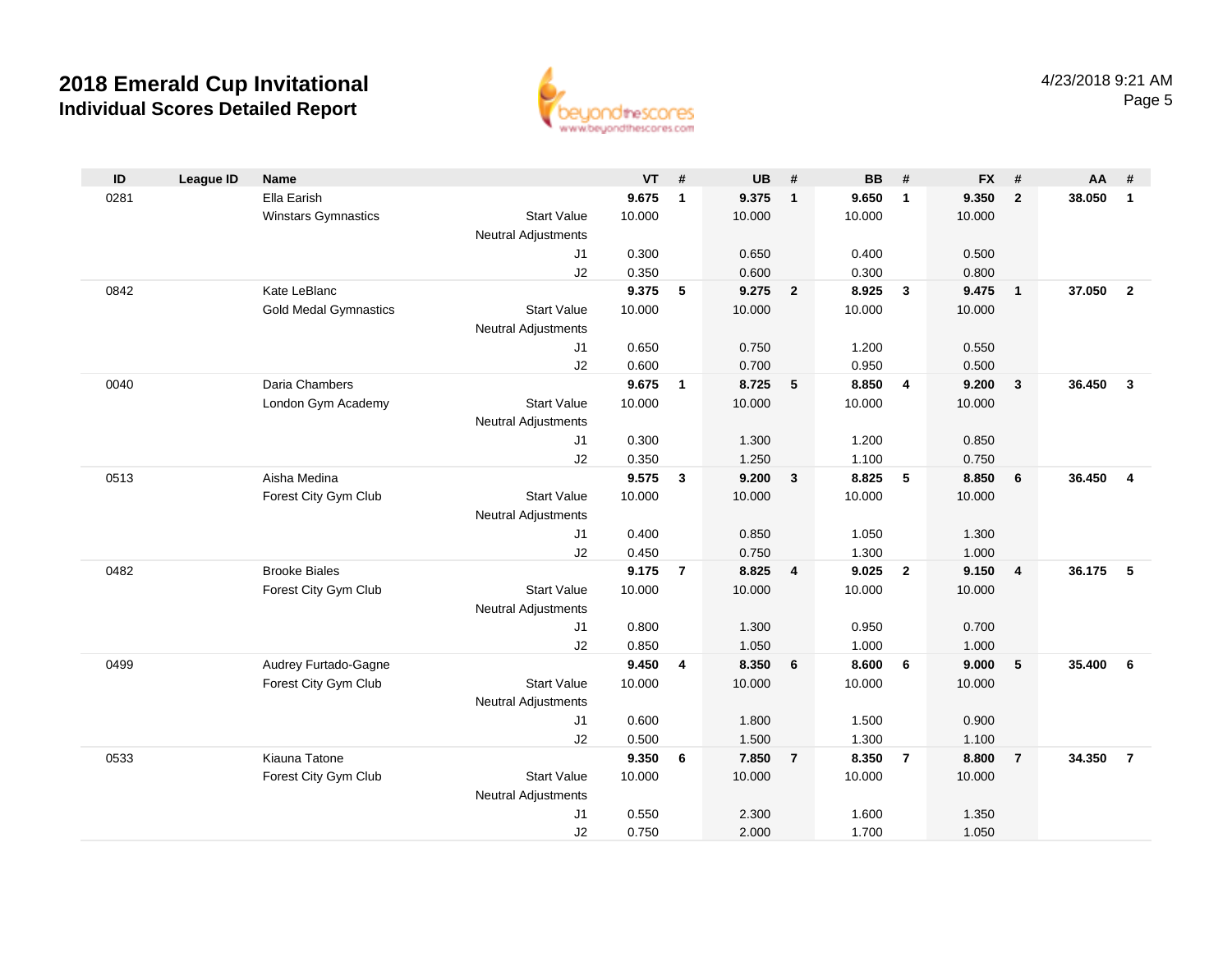

### **Gymnastics Ontario Level 3**

| ID   | <b>League ID</b> | <b>Name</b>                     |                            | <b>VT</b> | #              | <b>UB</b> | #                       | <b>BB</b> | #              | <b>FX</b> | #              | <b>AA</b> | #              |
|------|------------------|---------------------------------|----------------------------|-----------|----------------|-----------|-------------------------|-----------|----------------|-----------|----------------|-----------|----------------|
| 0752 |                  | Ebun Aziegbemhin                |                            | 9.625     | $\mathbf{1}$   | 9.150     | $\overline{4}$          | 9.225     | 3              | 9.450     | $\mathbf{1}$   | 37.450    | $\mathbf{1}$   |
|      |                  | Gemini Gymnastics               | <b>Start Value</b>         | 10.000    |                | 10.000    |                         | 10.000    |                | 10.000    |                |           |                |
|      |                  |                                 | <b>Neutral Adjustments</b> |           |                |           |                         | $-0.100$  |                |           |                |           |                |
|      |                  |                                 | J <sub>1</sub>             | 0.350     |                | 1.000     |                         | 0.650     |                | 0.500     |                |           |                |
|      |                  |                                 | J2                         | 0.400     |                | 0.700     |                         | 0.700     |                | 0.600     |                |           |                |
| 0753 |                  | Morgan Davison                  |                            | 9.400     | $\overline{2}$ | 9.275     | $\overline{\mathbf{3}}$ | 9.225     | $\overline{4}$ | 9.350     | 3              | 37.250    | $\overline{2}$ |
|      |                  | Gemini Gymnastics               | <b>Start Value</b>         | 10.000    |                | 10.000    |                         | 10.000    |                | 10.000    |                |           |                |
|      |                  |                                 | <b>Neutral Adjustments</b> |           |                |           |                         |           |                | $-0.100$  |                |           |                |
|      |                  |                                 | J1                         | 0.550     |                | 0.750     |                         | 0.800     |                | 0.600     |                |           |                |
|      |                  |                                 | J2                         | 0.650     |                | 0.700     |                         | 0.750     |                | 0.500     |                |           |                |
| 0416 |                  | Ayla Strank                     |                            | 9.200     | 4              | 9.350     | $\overline{2}$          | 9.200     | 5              | 9.375     | $\overline{2}$ | 37.125    | $\mathbf{3}$   |
|      |                  | <b>TGI</b>                      | <b>Start Value</b>         | 10.000    |                | 10.000    |                         | 10.000    |                | 10.000    |                |           |                |
|      |                  |                                 | <b>Neutral Adjustments</b> |           |                |           |                         |           |                |           |                |           |                |
|      |                  |                                 | J1                         | 0.900     |                | 0.650     |                         | 0.800     |                | 0.700     |                |           |                |
|      |                  |                                 | J2                         | 0.700     |                | 0.650     |                         | 0.800     |                | 0.550     |                |           |                |
| 0756 |                  | Alexandra Merminod              |                            | 9.150     | 5              | 9.425     | $\overline{1}$          | 9.350     | $\overline{2}$ | 8.925     | 6              | 36.850    | $\overline{4}$ |
|      |                  | Gemini Gymnastics               | <b>Start Value</b>         | 10.000    |                | 10.000    |                         | 10.000    |                | 10.000    |                |           |                |
|      |                  |                                 | <b>Neutral Adjustments</b> |           |                |           |                         |           |                |           |                |           |                |
|      |                  |                                 | J <sub>1</sub>             | 1.000     |                | 0.600     |                         | 0.700     |                | 1.050     |                |           |                |
|      |                  |                                 | J2                         | 0.700     |                | 0.550     |                         | 0.600     |                | 1.100     |                |           |                |
| 0345 |                  | Natalie Kay                     |                            | 9.150     | 5              | 9.075     | $-5$                    | 9.475     | $\overline{1}$ | 8.950     | 5              | 36.650    | 5              |
|      |                  | <b>Grand River Gymmies</b>      | <b>Start Value</b>         | 10.000    |                | 10.000    |                         | 10.000    |                | 10.000    |                |           |                |
|      |                  |                                 | <b>Neutral Adjustments</b> |           |                |           |                         |           |                |           |                |           |                |
|      |                  |                                 | J1                         | 0.900     |                | 0.900     |                         | 0.550     |                | 0.900     |                |           |                |
|      |                  |                                 | J2                         | 0.800     |                | 0.950     |                         | 0.500     |                | 1.200     |                |           |                |
| 0219 |                  | Avery Gill                      |                            | 9.300     | $\mathbf{3}$   | 8.325     | 6                       | 9.050     | $\overline{7}$ | 8.925     | 6              | 35.600    | 6              |
|      |                  | Georgian Bay Phoenix Gymnastics | <b>Start Value</b>         | 10.000    |                | 10.000    |                         | 10.000    |                | 10.000    |                |           |                |
|      |                  |                                 | <b>Neutral Adjustments</b> |           |                |           |                         |           |                |           |                |           |                |
|      |                  |                                 | J1                         | 0.650     |                | 1.600     |                         | 0.850     |                | 1.050     |                |           |                |
|      |                  |                                 | J2                         | 0.750     |                | 1.750     |                         | 1.050     |                | 1.100     |                |           |                |
| 0694 |                  | <b>Larkin Phillips</b>          |                            | 9.100     | $\overline{7}$ | 8.150     | $\overline{7}$          | 9.200     | 5              | 8.975     | 4              | 35.425    | $\overline{7}$ |
|      |                  | Sudbury Salto Gymnastics Club   | <b>Start Value</b>         | 10.000    |                | 10.000    |                         | 10.000    |                | 10.000    |                |           |                |
|      |                  |                                 | <b>Neutral Adjustments</b> |           |                |           |                         |           |                |           |                |           |                |
|      |                  |                                 | J <sub>1</sub>             | 0.800     |                | 2.000     |                         | 0.900     |                | 1.000     |                |           |                |
|      |                  |                                 | J2                         | 1.000     |                | 1.700     |                         | 0.700     |                | 1.050     |                |           |                |

### **Age 11A**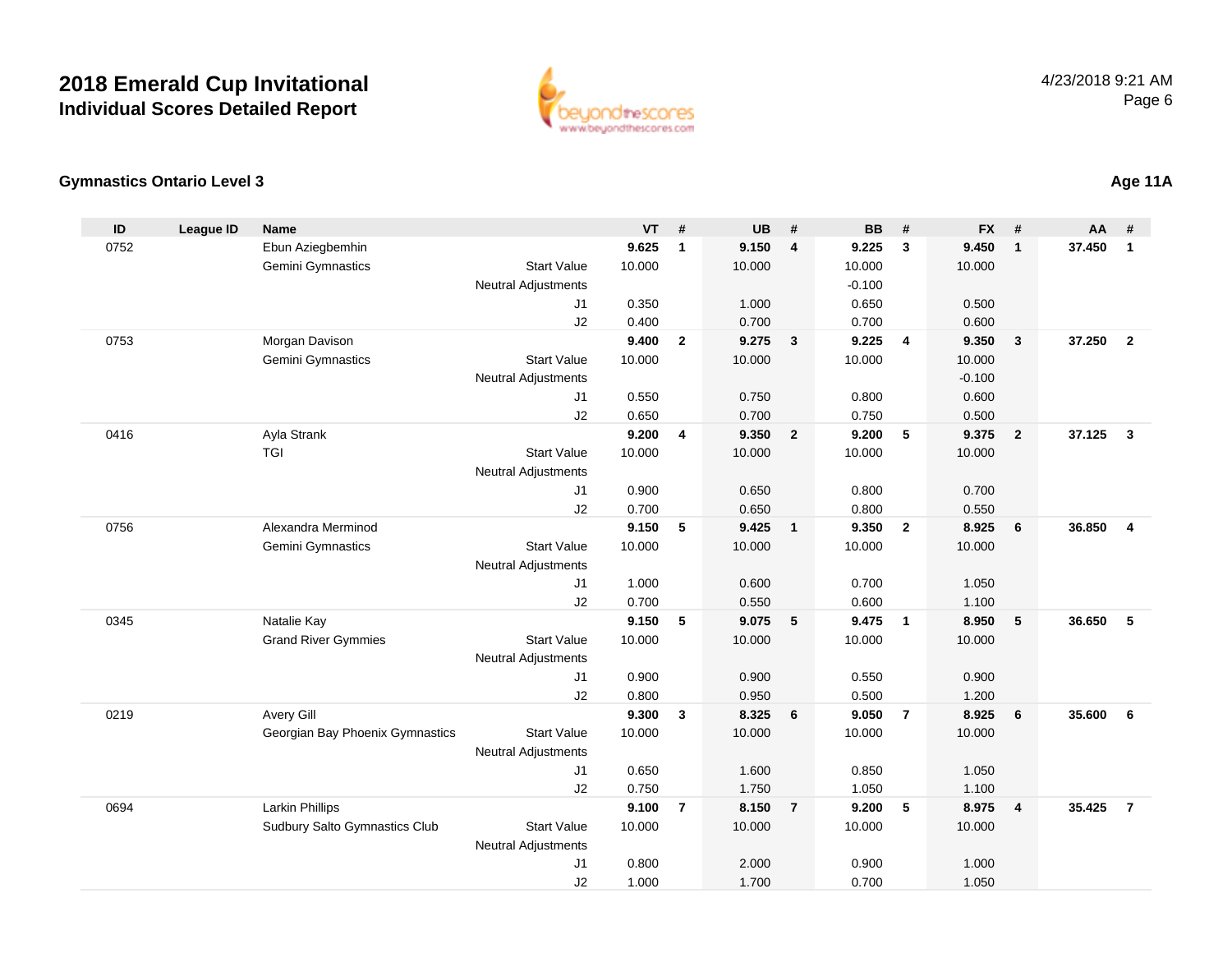

### **Gymnastics Ontario Level 3**

| ID   | League ID | <b>Name</b>                       |                            | <b>VT</b> | #              | <b>UB</b> | #                       | <b>BB</b> | #              | <b>FX</b> | #                       | <b>AA</b> | #                       |
|------|-----------|-----------------------------------|----------------------------|-----------|----------------|-----------|-------------------------|-----------|----------------|-----------|-------------------------|-----------|-------------------------|
| 0175 |           | <b>Reese Pereira</b>              |                            | 9.325     | $\mathbf{2}$   | 9.450     | $\overline{1}$          | 9.450     | $\mathbf{1}$   | 9.425     | $\mathbf{1}$            | 37.650    | $\mathbf{1}$            |
|      |           | <b>Burlington Gymnastics Club</b> | <b>Start Value</b>         | 10.000    |                | 10.000    |                         | 10.000    |                | 10.000    |                         |           |                         |
|      |           |                                   | <b>Neutral Adjustments</b> |           |                |           |                         |           |                |           |                         |           |                         |
|      |           |                                   | J1                         | 0.750     |                | 0.500     |                         | 0.650     |                | 0.650     |                         |           |                         |
|      |           |                                   | J2                         | 0.600     |                | 0.600     |                         | 0.450     |                | 0.500     |                         |           |                         |
| 0177 |           | Jessica Trodd                     |                            | 9.600     | $\mathbf{1}$   | 9.225     | $\overline{\mathbf{2}}$ | 9.425     | $\overline{2}$ | 8.975     | $\overline{\mathbf{4}}$ | 37.225    | $\overline{\mathbf{2}}$ |
|      |           | <b>Burlington Gymnastics Club</b> | <b>Start Value</b>         | 10.000    |                | 10.000    |                         | 10.000    |                | 10.000    |                         |           |                         |
|      |           |                                   | <b>Neutral Adjustments</b> |           |                |           |                         |           |                |           |                         |           |                         |
|      |           |                                   | J1                         | 0.400     |                | 0.700     |                         | 0.650     |                | 1.000     |                         |           |                         |
|      |           |                                   | J2                         | 0.400     |                | 0.850     |                         | 0.500     |                | 1.050     |                         |           |                         |
| 0302 |           | Nyah Beisel                       |                            | 9.275     | 3              | 9.200     | $\mathbf{3}$            | 8.800     | 5              | 9.275     | $\overline{2}$          | 36.550    | $\mathbf{3}$            |
|      |           | Kincardine Klassics               | <b>Start Value</b>         | 10.000    |                | 10.000    |                         | 10.000    |                | 10.000    |                         |           |                         |
|      |           |                                   | <b>Neutral Adjustments</b> |           |                |           |                         | $-0.100$  |                |           |                         |           |                         |
|      |           |                                   | J1                         | 0.750     |                | 0.900     |                         | 1.100     |                | 0.650     |                         |           |                         |
|      |           |                                   | J2                         | 0.700     |                | 0.700     |                         | 1.100     |                | 0.800     |                         |           |                         |
| 0641 |           | Ariana Visram                     |                            | 9.000     | 5              | 8.950     | $5\phantom{1}$          | 9.250     | $\mathbf{3}$   | 9.075     | $\mathbf{3}$            | 36.275    | $\overline{4}$          |
|      |           | <b>Tristar Gymnastics Club</b>    | <b>Start Value</b>         | 10.000    |                | 10.000    |                         | 10.000    |                | 10.000    |                         |           |                         |
|      |           |                                   | <b>Neutral Adjustments</b> |           |                |           |                         |           |                |           |                         |           |                         |
|      |           |                                   | J1                         | 1.000     |                | 1.200     |                         | 0.700     |                | 0.850     |                         |           |                         |
|      |           |                                   | J2                         | 1.000     |                | 0.900     |                         | 0.800     |                | 1.000     |                         |           |                         |
| 0569 |           | Ella Brideaux                     |                            | 9.175     | $\overline{4}$ | 9.150     | $\overline{4}$          | 8.750     | 6              | 8.775     | 5                       | 35.850    | 5                       |
|      |           | Gym Magic                         | <b>Start Value</b>         | 10.000    |                | 10.000    |                         | 10.000    |                | 10.000    |                         |           |                         |
|      |           |                                   | <b>Neutral Adjustments</b> |           |                |           |                         |           |                |           |                         |           |                         |
|      |           |                                   | J <sub>1</sub>             | 0.750     |                | 1.000     |                         | 1.300     |                | 1.050     |                         |           |                         |
|      |           |                                   | J2                         | 0.900     |                | 0.700     |                         | 1.200     |                | 1.400     |                         |           |                         |
| 0148 |           | Carissa Van Oostveen              |                            | 7.900     | 6              | 8.400     | 6                       | 8.825     | $\overline{4}$ | 7.400     | 6                       | 32.525    | 6                       |
|      |           | <b>GW Elites</b>                  | <b>Start Value</b>         | 10.000    |                | 10.000    |                         | 10.000    |                | 10.000    |                         |           |                         |
|      |           |                                   | <b>Neutral Adjustments</b> |           |                |           |                         |           |                |           |                         |           |                         |
|      |           |                                   | J <sub>1</sub>             | 2.200     |                | 1.700     |                         | 1.100     |                | 2.800     |                         |           |                         |
|      |           |                                   | J2                         | 2.000     |                | 1.500     |                         | 1.250     |                | 2.400     |                         |           |                         |

**Age 11B**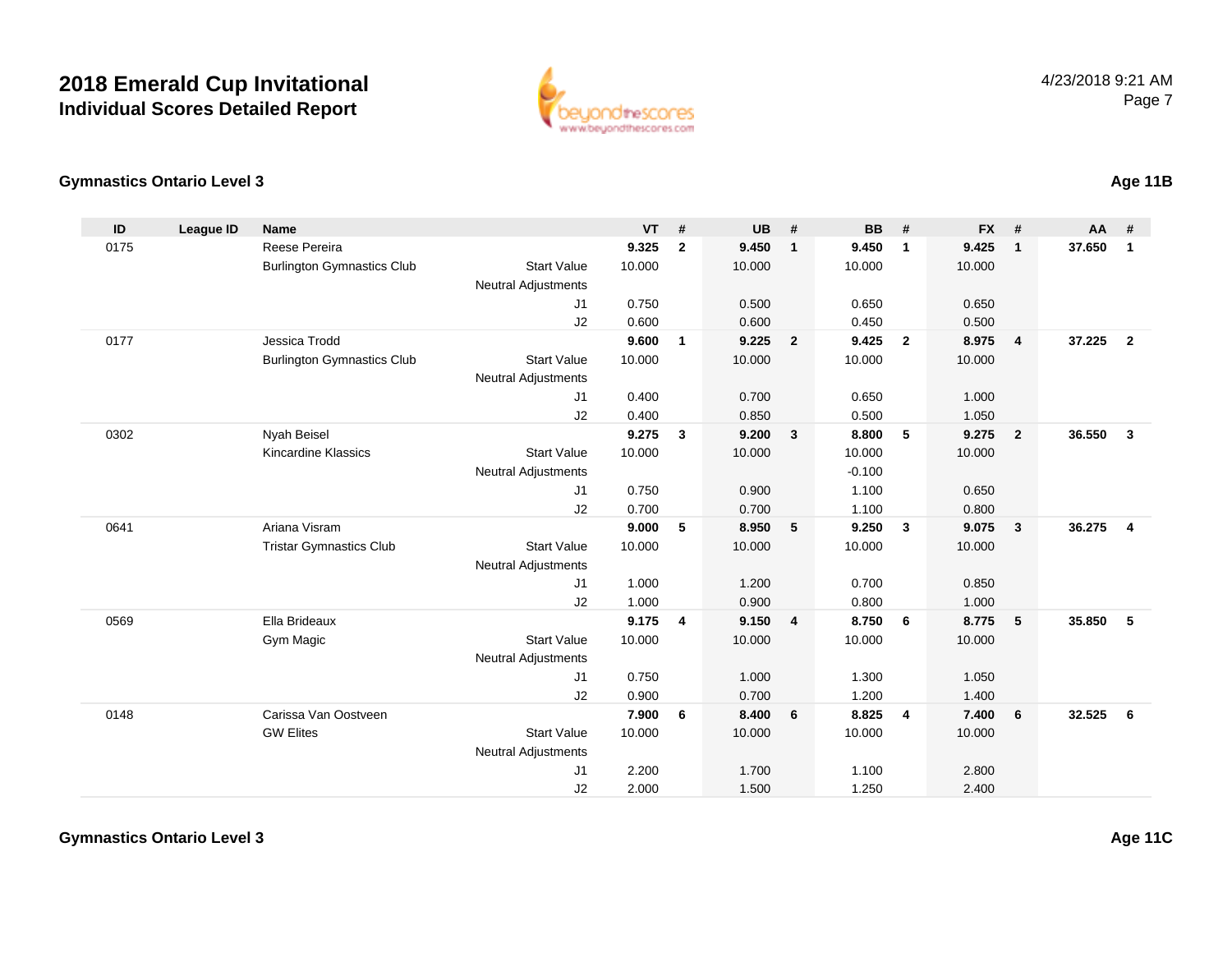

| ID   | <b>League ID</b> | <b>Name</b>                          |                            | <b>VT</b>      | #              | <b>UB</b>      | #              | <b>BB</b>      | #              | <b>FX</b>      | #                       | AA     | #              |
|------|------------------|--------------------------------------|----------------------------|----------------|----------------|----------------|----------------|----------------|----------------|----------------|-------------------------|--------|----------------|
| 0754 |                  | Madison Evenden                      |                            | 9.050          | $\mathbf{3}$   | 8.625          | 5              | 9.075          | $\overline{2}$ | 9.175          | $\overline{1}$          | 35.925 | $\mathbf{1}$   |
|      |                  | Gemini Gymnastics                    | <b>Start Value</b>         | 10.000         |                | 10.000         |                | 10.000         |                | 10.000         |                         |        |                |
|      |                  |                                      | <b>Neutral Adjustments</b> |                |                |                |                | 0.100          |                |                |                         |        |                |
|      |                  |                                      | J1                         | 1.000          |                | 1.350          |                | 1.100          |                | 0.850          |                         |        |                |
|      |                  |                                      | J2                         | 0.900          |                | 1.400          |                | 0.950          |                | 0.800          |                         |        |                |
| 0571 |                  | Makaya Johnson                       |                            | 9.100          | 1              | 9.350          | $\overline{2}$ | 8.600          | $\overline{4}$ | 8.475          | $\overline{\mathbf{3}}$ | 35.525 | $\overline{2}$ |
|      |                  | Gym Magic                            | <b>Start Value</b>         | 10.000         |                | 10.000         |                | 10.000         |                | 10.000         |                         |        |                |
|      |                  |                                      | Neutral Adjustments        |                |                |                |                | $-0.100$       |                |                |                         |        |                |
|      |                  |                                      | J1                         | 0.800          |                | 0.700          |                | 1.400          |                | 1.400          |                         |        |                |
|      |                  |                                      | J2                         | 1.000          |                | 0.600          |                | 1.200          |                | 1.650          |                         |        |                |
| 0576 |                  | Maebh Toledo                         |                            | 9.100          | $\mathbf{1}$   | 9.600          | $\mathbf{1}$   | 8.425          | 5              | 8.175          | 5                       | 35.300 | $\mathbf{3}$   |
|      |                  | Gym Magic                            | <b>Start Value</b>         | 10.000         |                | 10.000         |                | 10.000         |                | 10.000         |                         |        |                |
|      |                  |                                      | <b>Neutral Adjustments</b> |                |                |                |                |                |                |                |                         |        |                |
|      |                  |                                      | J <sub>1</sub><br>J2       | 1.000<br>0.800 |                | 0.400<br>0.400 |                | 1.550<br>1.600 |                | 1.750<br>1.900 |                         |        |                |
| 0679 |                  | Arianna Masala                       |                            | 8.600          | 5              | 8.875          | $\overline{4}$ | 8.225          | $\overline{7}$ | 9.100          | $\overline{\mathbf{2}}$ | 34.800 | $\overline{4}$ |
|      |                  | <b>Kincardine Klassics</b>           | <b>Start Value</b>         | 10.000         |                | 10.000         |                | 10.000         |                | 10.000         |                         |        |                |
|      |                  |                                      | <b>Neutral Adjustments</b> |                |                |                |                | $-0.100$       |                |                |                         |        |                |
|      |                  |                                      | J1                         | 1.500          |                | 1.100          |                | 1.600          |                | 0.850          |                         |        |                |
|      |                  |                                      | J2                         | 1.300          |                | 1.150          |                | 1.750          |                | 0.950          |                         |        |                |
| 0009 |                  | Hannah Kuntz                         |                            | 8.300          | $\overline{7}$ | 9.025          | $\mathbf{3}$   | 9.275          | $\overline{1}$ | 8.075          | $6\phantom{1}6$         | 34.675 | - 5            |
|      |                  | <b>Woolwich Cardinals Gymnastics</b> | <b>Start Value</b>         | 10.000         |                | 10.000         |                | 10.000         |                | 10.000         |                         |        |                |
|      |                  |                                      | Neutral Adjustments        |                |                |                |                |                |                |                |                         |        |                |
|      |                  |                                      | J1                         | 1.900          |                | 1.000          |                | 0.600          |                | 1.900          |                         |        |                |
|      |                  |                                      | J2                         | 1.500          |                | 0.950          |                | 0.850          |                | 1.950          |                         |        |                |
| 0032 |                  | Addison Tope                         |                            | 9.025          | 4              | 8.200          | $\overline{7}$ | 8.650          | $\mathbf{3}$   | 8.275          | $\overline{4}$          | 34.150 | - 6            |
|      |                  | Blenheim-Kent                        | <b>Start Value</b>         | 10.000         |                | 10.000         |                | 10.000         |                | 10.000         |                         |        |                |
|      |                  |                                      | Neutral Adjustments        |                |                |                |                |                |                |                |                         |        |                |
|      |                  |                                      | J1                         | 1.000          |                | 1.700          |                | 1.250          |                | 1.750          |                         |        |                |
|      |                  |                                      | J2                         | 0.950          |                | 1.900          |                | 1.450          |                | 1.700          |                         |        |                |
| 0652 |                  | <b>KERSTIN MAIDENS</b>               |                            | 8.400          | 6              | 8.425          | 6              | 8.300          | 6              | 7.700          | $\overline{7}$          | 32.825 | $\overline{7}$ |
|      |                  | London Beje Gymnastics               | <b>Start Value</b>         | 10.000         |                | 10.000         |                | 10.000         |                | 10.000         |                         |        |                |
|      |                  |                                      | <b>Neutral Adjustments</b> |                |                |                |                |                |                |                |                         |        |                |
|      |                  |                                      | J <sub>1</sub>             | 1.500          |                | 1.500          |                | 1.600          |                | 2.300          |                         |        |                |
|      |                  |                                      | J2                         | 1.700          |                | 1.650          |                | 1.800          |                | 2.300          |                         |        |                |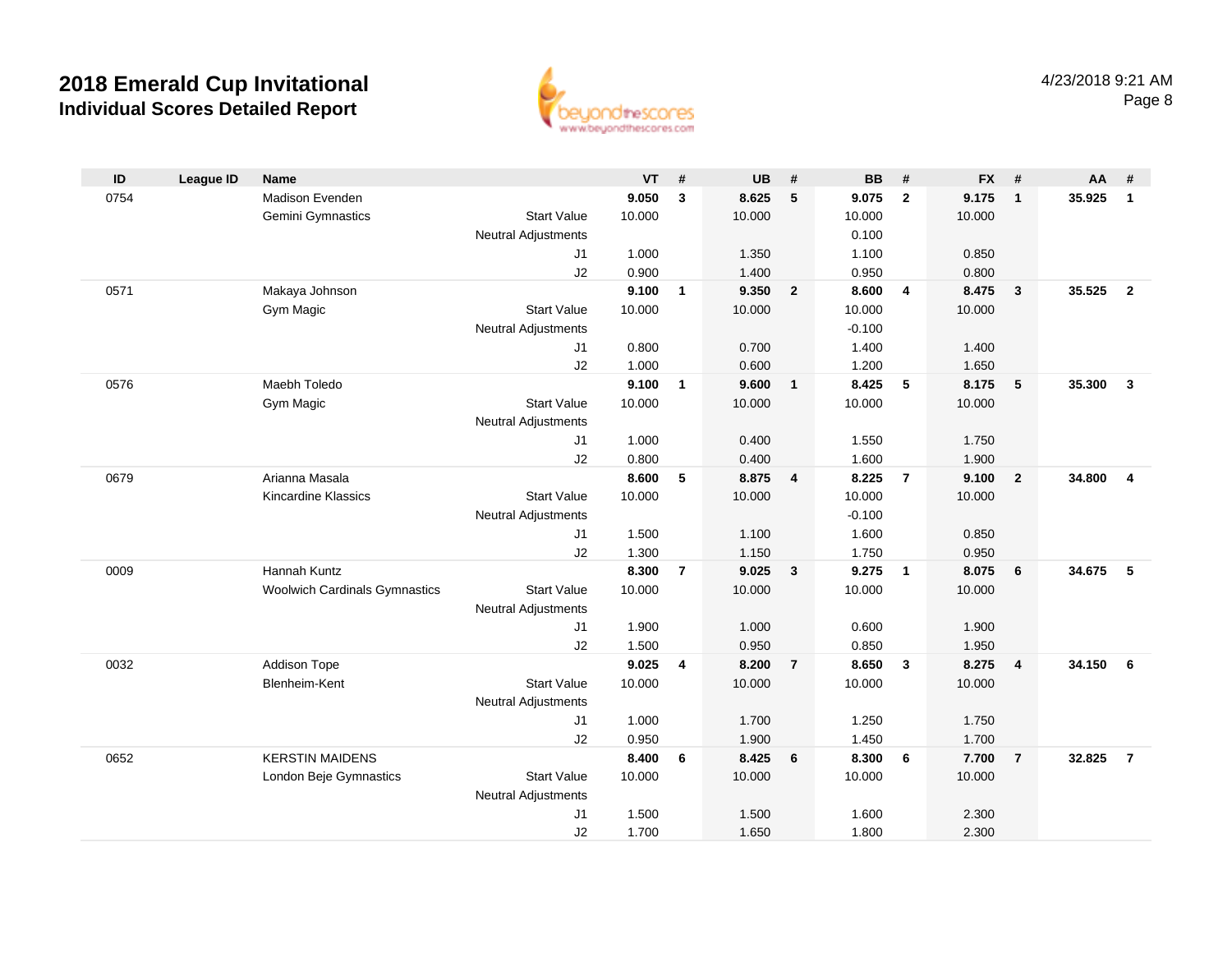

### **Gymnastics Ontario Level 3**

| ID   | <b>League ID</b> | <b>Name</b>                       |                            | <b>VT</b>    | #                        | <b>UB</b>    | #                        | <b>BB</b> | #                        | <b>FX</b>    | #                        | AA     | #                        |
|------|------------------|-----------------------------------|----------------------------|--------------|--------------------------|--------------|--------------------------|-----------|--------------------------|--------------|--------------------------|--------|--------------------------|
| 0305 |                  | Hailey Wylds                      |                            | <b>X.XXX</b> | $\overline{\phantom{a}}$ | <b>X.XXX</b> | $\overline{\phantom{a}}$ | X.XXX     | $\overline{\phantom{a}}$ | <b>X.XXX</b> | $\overline{\phantom{a}}$ | 0.000  | $\overline{\phantom{a}}$ |
| 0172 |                  | Ava Lietaer                       |                            | 9.375        | $\mathbf{2}$             | 9.475        | $\mathbf{1}$             | 9.500     | $\mathbf{1}$             | 9.400        | $\mathbf{1}$             | 37.750 | $\mathbf{1}$             |
|      |                  | <b>Burlington Gymnastics Club</b> | <b>Start Value</b>         | 10.000       |                          | 10.000       |                          | 10.000    |                          | 10.000       |                          |        |                          |
|      |                  |                                   | Neutral Adjustments        |              |                          |              |                          |           |                          |              |                          |        |                          |
|      |                  |                                   | J1                         | 0.600        |                          | 0.600        |                          | 0.600     |                          | 0.500        |                          |        |                          |
|      |                  |                                   | J2                         | 0.650        |                          | 0.450        |                          | 0.400     |                          | 0.700        |                          |        |                          |
| 0031 |                  | <b>Ava Rivest</b>                 |                            | 9.475        | $\mathbf{1}$             | 9.275        | $\overline{\mathbf{2}}$  | 9.350     | $\overline{\mathbf{3}}$  | 9.200        | $\mathbf{3}$             | 37.300 | $\overline{2}$           |
|      |                  | <b>Blenheim-Kent</b>              | <b>Start Value</b>         | 10.000       |                          | 10.000       |                          | 10.000    |                          | 10.000       |                          |        |                          |
|      |                  |                                   | <b>Neutral Adjustments</b> |              |                          |              |                          | $-0.100$  |                          |              |                          |        |                          |
|      |                  |                                   | J1                         | 0.450        |                          | 0.800        |                          | 0.500     |                          | 0.900        |                          |        |                          |
|      |                  |                                   | J2                         | 0.600        |                          | 0.650        |                          | 0.600     |                          | 0.700        |                          |        |                          |
| 0757 |                  | <b>Madison Stretton</b>           |                            | 9.325        | $\mathbf{3}$             | 9.000        | $\overline{4}$           | 9.400     | $\overline{2}$           | 9.350        | $\overline{2}$           | 37.075 | $\mathbf{3}$             |
|      |                  | Gemini Gymnastics                 | <b>Start Value</b>         | 10.000       |                          | 10.000       |                          | 10.000    |                          | 10.000       |                          |        |                          |
|      |                  |                                   | <b>Neutral Adjustments</b> |              |                          |              |                          |           |                          |              |                          |        |                          |
|      |                  |                                   | J1                         | 0.750        |                          | 0.900        |                          | 0.600     |                          | 0.700        |                          |        |                          |
|      |                  |                                   | J2                         | 0.600        |                          | 1.100        |                          | 0.600     |                          | 0.600        |                          |        |                          |
| 0824 |                  | Eva Silas                         |                            | 9.300        | $\overline{\mathbf{4}}$  | 9.225        | $\mathbf{3}$             | 9.225     | $\overline{4}$           | 8.850        | 5                        | 36.600 | $\overline{\mathbf{4}}$  |
|      |                  | <b>TGI</b>                        | <b>Start Value</b>         | 10.000       |                          | 10.000       |                          | 10.000    |                          | 10.000       |                          |        |                          |
|      |                  |                                   | <b>Neutral Adjustments</b> |              |                          |              |                          |           |                          |              |                          |        |                          |
|      |                  |                                   | J1                         | 0.800        |                          | 0.750        |                          | 0.800     |                          | 1.150        |                          |        |                          |
|      |                  |                                   | J2                         | 0.600        |                          | 0.800        |                          | 0.750     |                          | 1.150        |                          |        |                          |
| 0721 |                  | Jillian Robertson                 |                            | 9.075        | 5                        | 8.150        | 6                        | 8.800     | 6                        | 9.025        | $\overline{4}$           | 35.050 | 5                        |
|      |                  | Forest City Gym Club              | <b>Start Value</b>         | 10.000       |                          | 10.000       |                          | 10.000    |                          | 10.000       |                          |        |                          |
|      |                  |                                   | <b>Neutral Adjustments</b> |              |                          |              |                          |           |                          |              |                          |        |                          |
|      |                  |                                   | J1                         | 0.950        |                          | 1.750        |                          | 1.200     |                          | 1.000        |                          |        |                          |
|      |                  |                                   | J2                         | 0.900        |                          | 1.950        |                          | 1.200     |                          | 0.950        |                          |        |                          |
| 0676 |                  | <b>KEIRA SPITZEER</b>             |                            | 8.650        | 6                        | 8.200        | 5                        | 9.000     | 5                        | 7.075        | 6                        | 32.925 | 6                        |
|      |                  | London Beje Gymnastics            | <b>Start Value</b>         | 10.000       |                          | 10.000       |                          | 10.000    |                          | 10.000       |                          |        |                          |
|      |                  |                                   | <b>Neutral Adjustments</b> |              |                          |              |                          |           |                          |              |                          |        |                          |
|      |                  |                                   | J <sub>1</sub>             | 1.500        |                          | 1.750        |                          | 0.950     |                          | 3.000        |                          |        |                          |
|      |                  |                                   | J2                         | 1.200        |                          | 1.850        |                          | 1.050     |                          | 2.850        |                          |        |                          |
|      |                  |                                   |                            |              |                          |              |                          |           |                          |              |                          |        |                          |

### **Age 11D**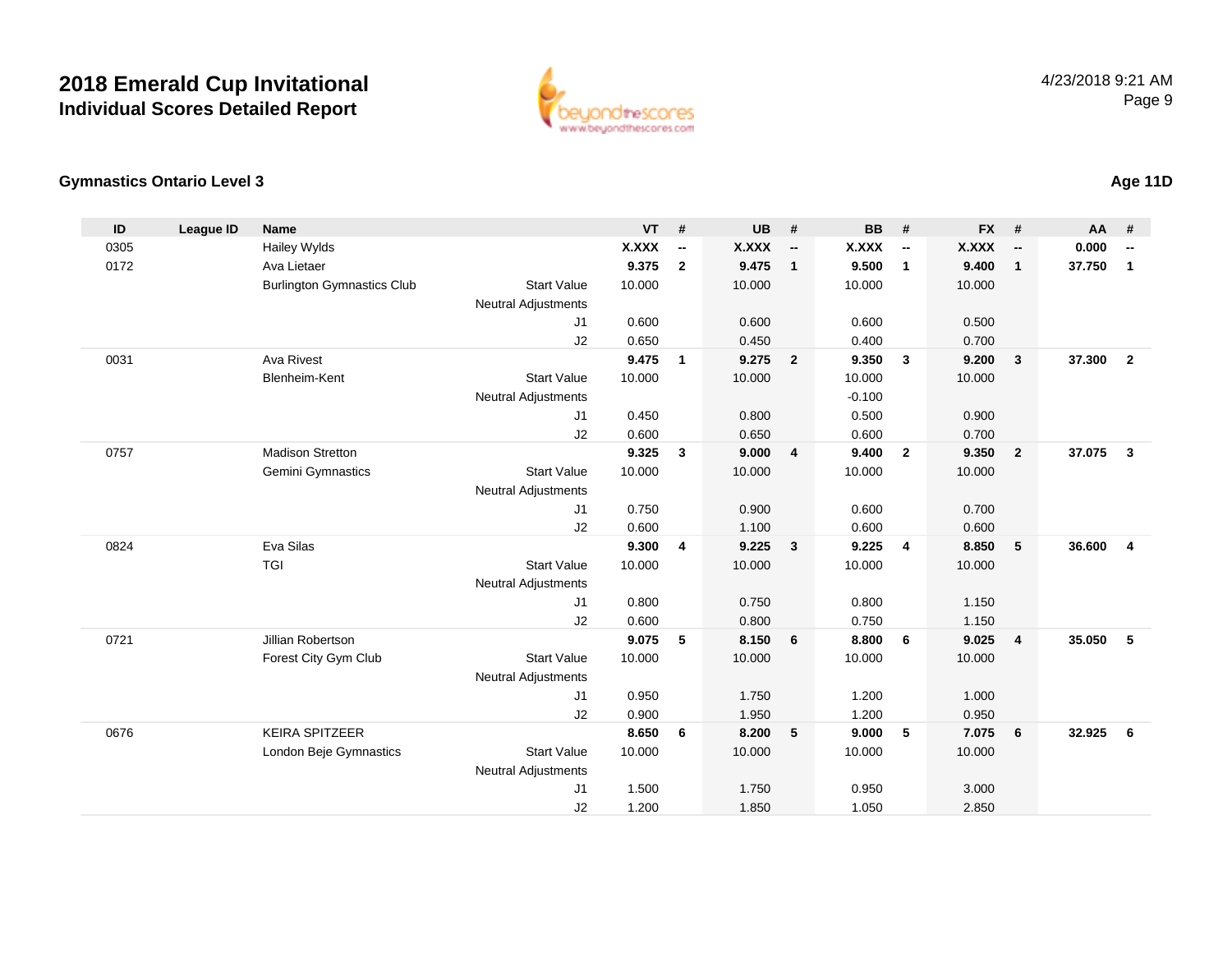

#### **Gymnastics Ontario Level 3Age 11E**

**ID**

| D   | League ID | Name                            |                            | <b>VT</b> | #   | <b>UB</b> | #              | <b>BB</b> | #  | $FX$ # |                | <b>AA</b> | #            |  |
|-----|-----------|---------------------------------|----------------------------|-----------|-----|-----------|----------------|-----------|----|--------|----------------|-----------|--------------|--|
| 319 |           | <b>Sydney Forrest</b>           |                            | 9.300     | - 1 | 9.225     | $\blacksquare$ | 9.275     | -4 | 8.875  | $\overline{4}$ | 36.675    |              |  |
|     |           | Halton Hills Gymnastic Centre   | <b>Start Value</b>         | 10.000    |     | 10.000    |                | 10.000    |    | 10.000 |                |           |              |  |
|     |           |                                 | <b>Neutral Adjustments</b> |           |     |           |                |           |    |        |                |           |              |  |
|     |           |                                 | J1                         | 0.800     |     | 0.750     |                | 0.800     |    | 1.200  |                |           |              |  |
|     |           |                                 | J2                         | 0.600     |     | 0.800     |                | 0.650     |    | 1.050  |                |           |              |  |
| 207 |           | <b>Elyse Hartley</b>            |                            | 9.175     | -4  | 9.100     | $_{3}$         | 9.175     | -5 | 9.150  | $\mathbf{2}$   | 36.600    | $\mathbf{2}$ |  |
|     |           | Georgian Bay Phoenix Gymnastics | <b>Start Value</b>         | 10.000    |     | 10.000    |                | 10.000    |    | 10.000 |                |           |              |  |
|     |           |                                 | <b>Neutral Adjustments</b> |           |     |           |                |           |    |        |                |           |              |  |
|     |           |                                 | J <sub>1</sub>             | 0.750     |     | 0.800     |                | 0.850     |    | 0.750  |                |           |              |  |
|     |           |                                 | J2                         | 0.900     |     | 1.000     |                | 0.800     |    | 0.950  |                |           |              |  |
| 242 |           | <b>Avery Coupe</b>              |                            | 9.200     | - 3 | 8.575     | - 4            | 9.350     | 3  | 9.350  |                | 36.475    | 3            |  |
|     |           | <b>Rose City Gymnastics</b>     | <b>Start Value</b>         | 10.000    |     | 10.000    |                | 10.000    |    | 10.000 |                |           |              |  |
|     |           |                                 | <b>Neutral Adjustments</b> |           |     |           |                |           |    |        |                |           |              |  |

| 0819 | <b>Sydney Forrest</b>           |                            | 9.300  | $\mathbf{1}$ | 9.225  | $\mathbf{1}$   | 9.275    | 4              | 8.875  | 4              | 36.675   | $\blacksquare$ |
|------|---------------------------------|----------------------------|--------|--------------|--------|----------------|----------|----------------|--------|----------------|----------|----------------|
|      | Halton Hills Gymnastic Centre   | <b>Start Value</b>         | 10.000 |              | 10.000 |                | 10.000   |                | 10.000 |                |          |                |
|      |                                 | <b>Neutral Adjustments</b> |        |              |        |                |          |                |        |                |          |                |
|      |                                 | J <sub>1</sub>             | 0.800  |              | 0.750  |                | 0.800    |                | 1.200  |                |          |                |
|      |                                 | J2                         | 0.600  |              | 0.800  |                | 0.650    |                | 1.050  |                |          |                |
| 0207 | <b>Elyse Hartley</b>            |                            | 9.175  | 4            | 9.100  | $\mathbf{3}$   | 9.175    | 5              | 9.150  | $\overline{2}$ | 36.600 2 |                |
|      | Georgian Bay Phoenix Gymnastics | <b>Start Value</b>         | 10.000 |              | 10.000 |                | 10.000   |                | 10.000 |                |          |                |
|      |                                 | Neutral Adjustments        |        |              |        |                |          |                |        |                |          |                |
|      |                                 | J <sub>1</sub>             | 0.750  |              | 0.800  |                | 0.850    |                | 0.750  |                |          |                |
|      |                                 | J2                         | 0.900  |              | 1.000  |                | 0.800    |                | 0.950  |                |          |                |
| 0242 | <b>Avery Coupe</b>              |                            | 9.200  | 3            | 8.575  | $\overline{4}$ | 9.350    | 3              | 9.350  | $\mathbf{1}$   | 36.475 3 |                |
|      | Rose City Gymnastics            | <b>Start Value</b>         | 10.000 |              | 10.000 |                | 10.000   |                | 10.000 |                |          |                |
|      |                                 | <b>Neutral Adjustments</b> |        |              |        |                |          |                |        |                |          |                |
|      |                                 | J <sub>1</sub>             | 0.800  |              | 1.400  |                | 0.600    |                | 0.750  |                |          |                |
|      |                                 | J2                         | 0.800  |              | 1.450  |                | 0.700    |                | 0.550  |                |          |                |
| 0823 | <b>Isobel Stec</b>              |                            | 8.500  | 6            | 9.125  | $\overline{2}$ | 9.450    | $\mathbf{1}$   | 9.150  | $\overline{2}$ | 36.225 4 |                |
|      | <b>TGI</b>                      | <b>Start Value</b>         | 10.000 |              | 10.000 |                | 10.000   |                | 10.000 |                |          |                |
|      |                                 | Neutral Adjustments        |        |              |        |                |          |                |        |                |          |                |
|      |                                 | J1                         | 1.500  |              | 0.900  |                | 0.650    |                | 0.850  |                |          |                |
|      |                                 | J2                         | 1.500  |              | 0.850  |                | 0.450    |                | 0.850  |                |          |                |
| 0653 | Gabrielle Warren                |                            | 9.300  | $\mathbf{1}$ | 8.400  | 5              | 9.400    | $\overline{2}$ | 8.850  | 5              | 35.950 5 |                |
|      | London Beje Gymnastics          | <b>Start Value</b>         | 10.000 |              | 10.000 |                | 10.000   |                | 10.000 |                |          |                |
|      |                                 | <b>Neutral Adjustments</b> |        |              |        |                |          |                |        |                |          |                |
|      |                                 | J1                         | 0.700  |              | 1.500  |                | 0.700    |                | 1.250  |                |          |                |
|      |                                 | J2                         | 0.700  |              | 1.700  |                | 0.500    |                | 1.050  |                |          |                |
| 0342 | Lilianna Schinkel               |                            | 9.150  | 5            | 8.025  | 6              | 8.300    | 6              | 8.525  | 6              | 34.000 6 |                |
|      | <b>Grand River Gymmies</b>      | <b>Start Value</b>         | 10.000 |              | 10.000 |                | 10.000   |                | 10.000 |                |          |                |
|      |                                 | <b>Neutral Adjustments</b> |        |              |        |                | $-0.100$ |                |        |                |          |                |
|      |                                 | J1                         | 0.700  |              | 1.900  |                | 1.700    |                | 1.450  |                |          |                |
|      |                                 | J2                         | 1.000  |              | 2.050  |                | 1.500    |                | 1.500  |                |          |                |

**Gymnastics Ontario Level 3**

**Age 12A**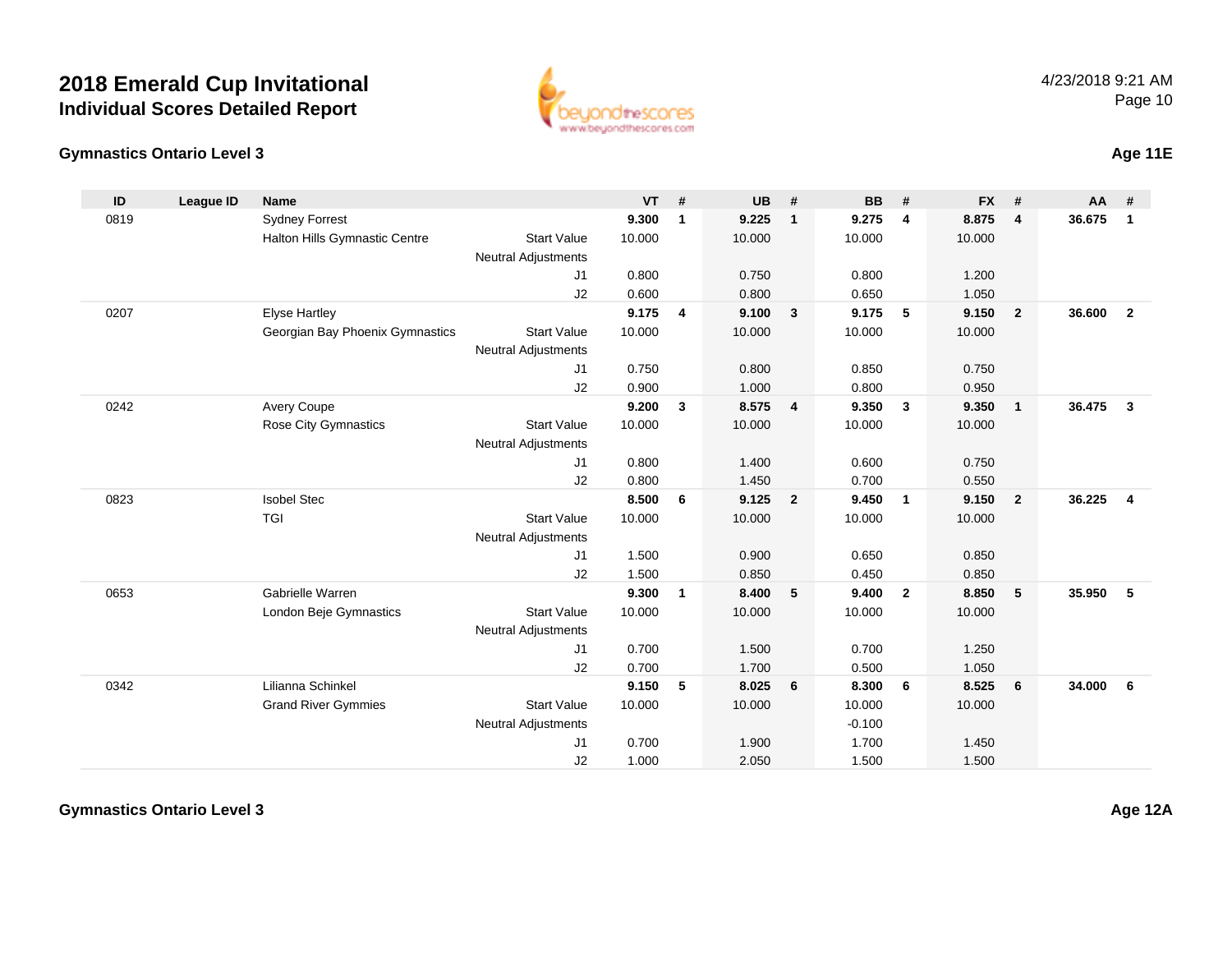

Page 11

| ID   | <b>League ID</b> | <b>Name</b>                                                      |                            | <b>VT</b>      | #              | <b>UB</b>      | #              | <b>BB</b>      | #              | <b>FX</b>      | #              | AA       | #                       |
|------|------------------|------------------------------------------------------------------|----------------------------|----------------|----------------|----------------|----------------|----------------|----------------|----------------|----------------|----------|-------------------------|
| 0581 |                  | Lybao Thanprachanh                                               |                            | 8.900          | 6              | 9.250          | $\mathbf{1}$   | 9.650          | $\mathbf{1}$   | 9.650          | $\overline{1}$ | 37.450   | $\overline{1}$          |
|      |                  | Gym Magic                                                        | <b>Start Value</b>         | 10.000         |                | 10.000         |                | 10.000         |                | 10.000         |                |          |                         |
|      |                  |                                                                  | <b>Neutral Adjustments</b> |                |                |                |                |                |                |                |                |          |                         |
|      |                  |                                                                  | J <sub>1</sub>             | 1.200          |                | 0.800          |                | 0.250          |                | 0.400          |                |          |                         |
|      |                  |                                                                  | J2                         | 1.000          |                | 0.700          |                | 0.450          |                | 0.300          |                |          |                         |
| 0636 |                  | Ariana Chahal                                                    |                            | 9.200          | 3              | 9.150          | $\overline{2}$ | 9.475          | $\overline{2}$ | 9.500          | $\overline{2}$ | 37.325   | $\overline{\mathbf{2}}$ |
|      |                  | <b>Tristar Gymnastics Club</b>                                   | <b>Start Value</b>         | 10.000         |                | 10.000         |                | 10.000         |                | 10.000         |                |          |                         |
|      |                  |                                                                  | <b>Neutral Adjustments</b> |                |                |                |                |                |                |                |                |          |                         |
|      |                  |                                                                  | J1                         | 0.850          |                | 0.800          |                | 0.450          |                | 0.400          |                |          |                         |
| 0226 |                  |                                                                  | J2                         | 0.750<br>9.400 | $\mathbf{1}$   | 0.900<br>9.000 | $\overline{4}$ | 0.600<br>8.650 | 5              | 0.600<br>9.375 | $\mathbf{3}$   | 36.425   | $\overline{\mathbf{3}}$ |
|      |                  | Olivia Thurgood-Bilopavlovic<br><b>Simcoe Gliders Gymnastics</b> | <b>Start Value</b>         | 10.000         |                | 10.000         |                | 10.000         |                | 10.000         |                |          |                         |
|      |                  |                                                                  | <b>Neutral Adjustments</b> |                |                |                |                |                |                |                |                |          |                         |
|      |                  |                                                                  | J1                         | 0.600          |                | 0.900          |                | 1.500          |                | 0.600          |                |          |                         |
|      |                  |                                                                  | J2                         | 0.600          |                | 1.100          |                | 1.200          |                | 0.650          |                |          |                         |
| 0301 |                  | Kina Henry                                                       |                            | 9.200          | $\mathbf{3}$   | 9.050          | $\mathbf{3}$   | 9.075          | $\mathbf{3}$   | 9.075          | $\overline{4}$ | 36,400   | $\overline{4}$          |
|      |                  | Kincardine Klassics                                              | <b>Start Value</b>         | 10.000         |                | 10.000         |                | 10.000         |                | 10.000         |                |          |                         |
|      |                  |                                                                  | Neutral Adjustments        |                |                |                |                | $-0.100$       |                |                |                |          |                         |
|      |                  |                                                                  | J1                         | 0.850          |                | 0.900          |                | 0.650          |                | 0.850          |                |          |                         |
|      |                  |                                                                  | J2                         | 0.750          |                | 1.000          |                | 1.000          |                | 1.000          |                |          |                         |
| 0495 |                  | Hana Dudek                                                       |                            | 9.075          | 5              | 8.625          | 6              | 8.975          | $\overline{4}$ | 9.025          | 5              | 35.700   | - 5                     |
|      |                  | Forest City Gym Club                                             | <b>Start Value</b>         | 10.000         |                | 10.000         |                | 10.000         |                | 10.000         |                |          |                         |
|      |                  |                                                                  | <b>Neutral Adjustments</b> |                |                |                |                |                |                |                |                |          |                         |
|      |                  |                                                                  | J1                         | 0.950          |                | 1.300          |                | 1.000          |                | 0.900          |                |          |                         |
|      |                  |                                                                  | J2                         | 0.900          |                | 1.450          |                | 1.050          |                | 1.050          |                |          |                         |
| 0006 |                  | <b>Katie Miller</b>                                              |                            | 9.225          | $\overline{2}$ | 8.800          | 5              | 8.500          | 6              | 8.625          | 6              | 35.150   | - 6                     |
|      |                  | <b>Woolwich Cardinals Gymnastics</b>                             | <b>Start Value</b>         | 10.000         |                | 10.000         |                | 10.000         |                | 10.000         |                |          |                         |
|      |                  |                                                                  | Neutral Adjustments        |                |                |                |                | $-0.100$       |                |                |                |          |                         |
|      |                  |                                                                  | J1                         | 0.750          |                | 1.200          |                | 1.250          |                | 1.450          |                |          |                         |
|      |                  |                                                                  | J2                         | 0.800          |                | 1.200          |                | 1.550          |                | 1.300          |                |          |                         |
| 0696 |                  | Amélie Thorton                                                   |                            | 9.150          | 4              | 7.350          | $\overline{7}$ | 8.050          | $\overline{7}$ | 7.200          | $\overline{7}$ | 31.750 7 |                         |
|      |                  | Sudbury Salto Gymnastics Club                                    | <b>Start Value</b>         | 10.000         |                | 10.000         |                | 10.000         |                | 10.000         |                |          |                         |
|      |                  |                                                                  | <b>Neutral Adjustments</b> |                |                |                |                |                |                |                |                |          |                         |
|      |                  |                                                                  | J1                         | 0.900          |                | 2.400          |                | 2.000          |                | 2.800          |                |          |                         |
|      |                  |                                                                  | J2                         | 0.800          |                | 2.900          |                | 1.900          |                | 2.800          |                |          |                         |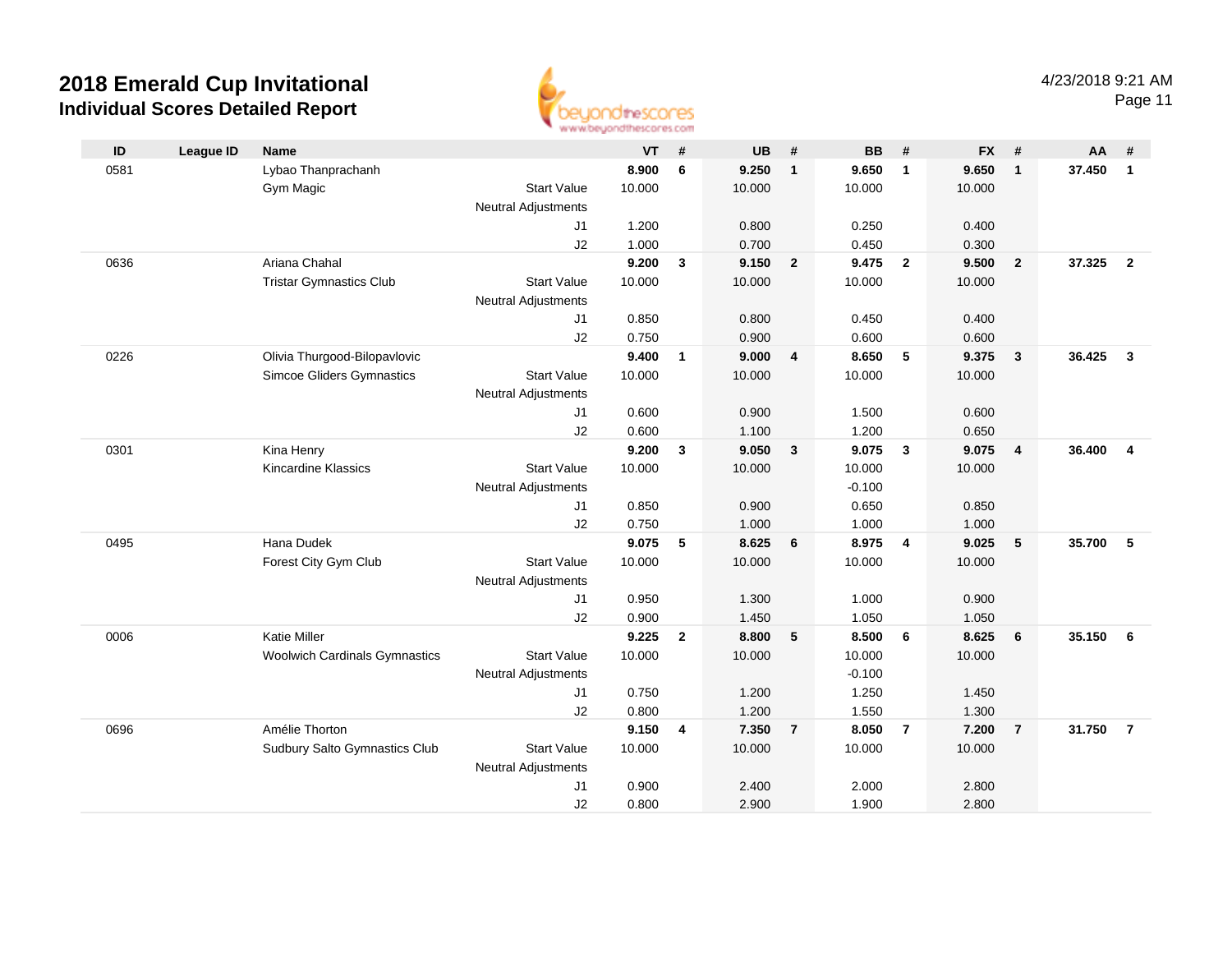



**Age 12B**

| 9.525<br>Audrey Gill<br>9.100<br>$\overline{2}$<br>9.100<br>9.600<br>37.325<br>0027<br>$\mathbf{1}$<br>$\overline{2}$<br>$\mathbf{1}$<br><b>Start Value</b><br>10.000<br>10.000<br>Blenheim-Kent<br>10.000<br>10.000<br><b>Neutral Adjustments</b><br>0.500<br>0.900<br>0.800<br>0.400<br>J1<br>0.450<br>J2<br>0.900<br>1.000<br>0.400 | $\mathbf{1}$<br>$\overline{2}$ |
|----------------------------------------------------------------------------------------------------------------------------------------------------------------------------------------------------------------------------------------------------------------------------------------------------------------------------------------|--------------------------------|
|                                                                                                                                                                                                                                                                                                                                        |                                |
|                                                                                                                                                                                                                                                                                                                                        |                                |
|                                                                                                                                                                                                                                                                                                                                        |                                |
|                                                                                                                                                                                                                                                                                                                                        |                                |
|                                                                                                                                                                                                                                                                                                                                        |                                |
| 0176<br>Julia Tate<br>9.100<br>9.375<br>9.250<br>36.950<br>6<br>$\overline{1}$<br>9.225<br>$\overline{\mathbf{3}}$<br>$\overline{1}$                                                                                                                                                                                                   |                                |
| <b>Burlington Gymnastics Club</b><br><b>Start Value</b><br>10.000<br>10.000<br>10.000<br>10.000                                                                                                                                                                                                                                        |                                |
| <b>Neutral Adjustments</b>                                                                                                                                                                                                                                                                                                             |                                |
| 1.000<br>J1<br>0.600<br>0.800<br>0.800                                                                                                                                                                                                                                                                                                 |                                |
| 0.800<br>J2<br>0.650<br>0.700<br>0.750                                                                                                                                                                                                                                                                                                 |                                |
| 9.500<br>8.975<br>8.800<br>36.425<br>0353<br>Katy Thompson<br>$\mathbf{2}$<br>$\mathbf{3}$<br>$\mathbf{3}$<br>9.150<br>$\overline{4}$                                                                                                                                                                                                  | $\mathbf{3}$                   |
| <b>Grand River Gymmies</b><br><b>Start Value</b><br>10.000<br>10.000<br>10.000<br>10.000                                                                                                                                                                                                                                               |                                |
| <b>Neutral Adjustments</b>                                                                                                                                                                                                                                                                                                             |                                |
| 0.600<br>1.000<br>J <sub>1</sub><br>1.300<br>0.950                                                                                                                                                                                                                                                                                     |                                |
| 0.400<br>1.050<br>J2<br>1.100<br>0.750                                                                                                                                                                                                                                                                                                 |                                |
| Stephanie Seguin<br>9.175<br>5<br>8.900<br>$\overline{4}$<br>8.650<br>$\overline{4}$<br>8.950<br>35.675<br>0866<br>6                                                                                                                                                                                                                   | $\overline{\mathbf{4}}$        |
| TGI<br><b>Start Value</b><br>10.000<br>10.000<br>10.000<br>10.000                                                                                                                                                                                                                                                                      |                                |
| <b>Neutral Adjustments</b>                                                                                                                                                                                                                                                                                                             |                                |
| 0.850<br>0.950<br>1.400<br>1.150<br>J1                                                                                                                                                                                                                                                                                                 |                                |
| J2<br>0.800<br>1.250<br>1.300<br>0.950<br>Olivia Mustonen<br>5                                                                                                                                                                                                                                                                         |                                |
| 0225<br>9.250<br>8.500<br>8.500<br>35.525<br>4<br>6<br>9.275<br>$\overline{2}$                                                                                                                                                                                                                                                         | 5                              |
| Simcoe Gliders Gymnastics<br><b>Start Value</b><br>10.000<br>10.000<br>10.000<br>10.000                                                                                                                                                                                                                                                |                                |
| <b>Neutral Adjustments</b><br>0.850<br>1.400<br>1.400<br>0.750<br>J1                                                                                                                                                                                                                                                                   |                                |
| J2<br>0.650<br>1.600<br>1.600<br>0.700                                                                                                                                                                                                                                                                                                 |                                |
| 0867<br>Penelope Gendron<br>8.925<br>$\overline{7}$<br>8.750<br>5<br>7.800<br>$\overline{7}$<br>9.050<br>5<br>34.525                                                                                                                                                                                                                   | - 6                            |
| <b>TGI</b><br><b>Start Value</b><br>10.000<br>10.000<br>10.000<br>10.000                                                                                                                                                                                                                                                               |                                |
| <b>Neutral Adjustments</b><br>$-0.100$                                                                                                                                                                                                                                                                                                 |                                |
| 1.350<br>1.100<br>2.200<br>1.050<br>J1                                                                                                                                                                                                                                                                                                 |                                |
| 0.800<br>1.400<br>J2<br>2.000<br>0.850                                                                                                                                                                                                                                                                                                 |                                |
| 0724<br>Leticia Franco-Farmer<br>9.300<br>8.150<br>8.000<br>6<br>8.900<br>34.350<br>3<br>$\overline{7}$<br>$\overline{7}$                                                                                                                                                                                                              | $\overline{7}$                 |
| Forest City Gym Club<br><b>Start Value</b><br>10.000<br>10.000<br>10.000<br>10.000                                                                                                                                                                                                                                                     |                                |
| <b>Neutral Adjustments</b>                                                                                                                                                                                                                                                                                                             |                                |
| J <sub>1</sub><br>0.700<br>1.700<br>2.200<br>1.200                                                                                                                                                                                                                                                                                     |                                |
| J2<br>0.700<br>2.000<br>1.800<br>1.000                                                                                                                                                                                                                                                                                                 |                                |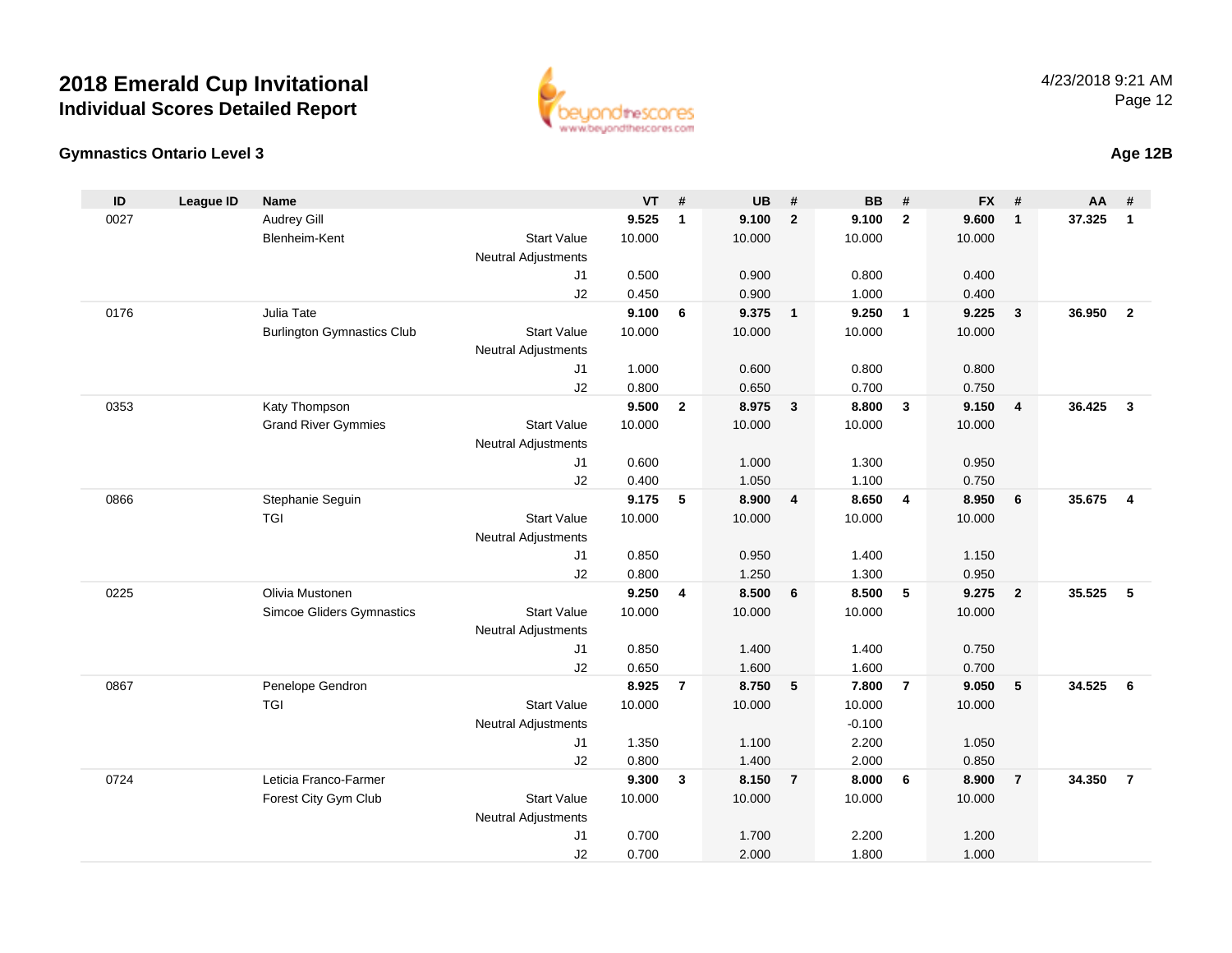

### **Gymnastics Ontario Level 3**

| 0709<br>Ella Thibodeau<br>9.450<br>9.300<br>9.500<br>9.425<br>$\mathbf{3}$<br>$\mathbf{1}$<br>$\mathbf{1}$<br>$\mathbf{1}$<br>Forest City Gym Club<br><b>Start Value</b><br>10.000<br>10.000<br>10.000<br>10.000<br><b>Neutral Adjustments</b><br>J <sub>1</sub><br>0.550<br>0.800<br>0.450<br>0.650<br>J2<br>0.550<br>0.600<br>0.500<br>0.550<br>9.250<br>9.475<br>0758<br>Camryn Ferris<br>$\mathbf{3}$<br>9.250<br>9.175<br>3<br>$\overline{2}$<br>- 3<br><b>Start Value</b><br><b>Gemini Gymnastics</b><br>10.000<br>10.000<br>10.000<br>10.000<br><b>Neutral Adjustments</b><br>$-0.100$<br>0.800<br>0.700<br>0.600<br>J1<br>0.650<br>0.700<br>J <sub>2</sub><br>0.800<br>0.800<br>0.450<br>Miranda Gale<br>0374<br>9.225<br>9.175<br>9.150<br>9.500<br>$\overline{4}$<br>$\overline{4}$<br>4<br>$\mathbf{1}$<br><b>Start Value</b><br>10.000<br>10.000<br>Alpha Gymnastics Academy<br>10.000<br>10.000<br><b>Neutral Adjustments</b><br>J <sub>1</sub><br>0.800<br>0.400<br>0.750<br>0.750<br>J2<br>0.800<br>0.850<br>0.950<br>0.600<br>0081<br>Joey Borho<br>9.025<br>5<br>9.275<br>9.200<br>5<br>$\overline{\mathbf{2}}$<br>9.375<br>$\mathbf{2}$<br>Kitchener-Waterloo Gymnastics<br><b>Start Value</b><br>10.000<br>10.000<br>10.000<br>10.000<br><b>Neutral Adjustments</b><br>J <sub>1</sub><br>1.000<br>0.650<br>0.600<br>0.900<br>J2<br>0.950<br>0.800<br>0.650<br>0.700<br>9.300<br>$\overline{2}$<br>9.150<br>5<br>5<br>9.275<br>0228<br>Nora Rassenburg<br>8.550<br>$\overline{4}$<br><b>Simcoe Gliders Gymnastics</b><br><b>Start Value</b><br>10.000<br>10.000<br>10.000<br>10.000 | $AA$ #                            | # | <b>FX</b> | # | <b>BB</b> | # | <b>UB</b> | # | <b>VT</b> | <b>Name</b> | <b>League ID</b> | ID |
|-------------------------------------------------------------------------------------------------------------------------------------------------------------------------------------------------------------------------------------------------------------------------------------------------------------------------------------------------------------------------------------------------------------------------------------------------------------------------------------------------------------------------------------------------------------------------------------------------------------------------------------------------------------------------------------------------------------------------------------------------------------------------------------------------------------------------------------------------------------------------------------------------------------------------------------------------------------------------------------------------------------------------------------------------------------------------------------------------------------------------------------------------------------------------------------------------------------------------------------------------------------------------------------------------------------------------------------------------------------------------------------------------------------------------------------------------------------------------------------------------------------------------------------------------------------------------------------------------------|-----------------------------------|---|-----------|---|-----------|---|-----------|---|-----------|-------------|------------------|----|
|                                                                                                                                                                                                                                                                                                                                                                                                                                                                                                                                                                                                                                                                                                                                                                                                                                                                                                                                                                                                                                                                                                                                                                                                                                                                                                                                                                                                                                                                                                                                                                                                       | 37.675<br>$\overline{\mathbf{1}}$ |   |           |   |           |   |           |   |           |             |                  |    |
|                                                                                                                                                                                                                                                                                                                                                                                                                                                                                                                                                                                                                                                                                                                                                                                                                                                                                                                                                                                                                                                                                                                                                                                                                                                                                                                                                                                                                                                                                                                                                                                                       |                                   |   |           |   |           |   |           |   |           |             |                  |    |
|                                                                                                                                                                                                                                                                                                                                                                                                                                                                                                                                                                                                                                                                                                                                                                                                                                                                                                                                                                                                                                                                                                                                                                                                                                                                                                                                                                                                                                                                                                                                                                                                       |                                   |   |           |   |           |   |           |   |           |             |                  |    |
|                                                                                                                                                                                                                                                                                                                                                                                                                                                                                                                                                                                                                                                                                                                                                                                                                                                                                                                                                                                                                                                                                                                                                                                                                                                                                                                                                                                                                                                                                                                                                                                                       |                                   |   |           |   |           |   |           |   |           |             |                  |    |
|                                                                                                                                                                                                                                                                                                                                                                                                                                                                                                                                                                                                                                                                                                                                                                                                                                                                                                                                                                                                                                                                                                                                                                                                                                                                                                                                                                                                                                                                                                                                                                                                       |                                   |   |           |   |           |   |           |   |           |             |                  |    |
|                                                                                                                                                                                                                                                                                                                                                                                                                                                                                                                                                                                                                                                                                                                                                                                                                                                                                                                                                                                                                                                                                                                                                                                                                                                                                                                                                                                                                                                                                                                                                                                                       | 37.150<br>$\overline{2}$          |   |           |   |           |   |           |   |           |             |                  |    |
|                                                                                                                                                                                                                                                                                                                                                                                                                                                                                                                                                                                                                                                                                                                                                                                                                                                                                                                                                                                                                                                                                                                                                                                                                                                                                                                                                                                                                                                                                                                                                                                                       |                                   |   |           |   |           |   |           |   |           |             |                  |    |
|                                                                                                                                                                                                                                                                                                                                                                                                                                                                                                                                                                                                                                                                                                                                                                                                                                                                                                                                                                                                                                                                                                                                                                                                                                                                                                                                                                                                                                                                                                                                                                                                       |                                   |   |           |   |           |   |           |   |           |             |                  |    |
|                                                                                                                                                                                                                                                                                                                                                                                                                                                                                                                                                                                                                                                                                                                                                                                                                                                                                                                                                                                                                                                                                                                                                                                                                                                                                                                                                                                                                                                                                                                                                                                                       |                                   |   |           |   |           |   |           |   |           |             |                  |    |
|                                                                                                                                                                                                                                                                                                                                                                                                                                                                                                                                                                                                                                                                                                                                                                                                                                                                                                                                                                                                                                                                                                                                                                                                                                                                                                                                                                                                                                                                                                                                                                                                       |                                   |   |           |   |           |   |           |   |           |             |                  |    |
|                                                                                                                                                                                                                                                                                                                                                                                                                                                                                                                                                                                                                                                                                                                                                                                                                                                                                                                                                                                                                                                                                                                                                                                                                                                                                                                                                                                                                                                                                                                                                                                                       | 37.050<br>$\mathbf{3}$            |   |           |   |           |   |           |   |           |             |                  |    |
|                                                                                                                                                                                                                                                                                                                                                                                                                                                                                                                                                                                                                                                                                                                                                                                                                                                                                                                                                                                                                                                                                                                                                                                                                                                                                                                                                                                                                                                                                                                                                                                                       |                                   |   |           |   |           |   |           |   |           |             |                  |    |
|                                                                                                                                                                                                                                                                                                                                                                                                                                                                                                                                                                                                                                                                                                                                                                                                                                                                                                                                                                                                                                                                                                                                                                                                                                                                                                                                                                                                                                                                                                                                                                                                       |                                   |   |           |   |           |   |           |   |           |             |                  |    |
|                                                                                                                                                                                                                                                                                                                                                                                                                                                                                                                                                                                                                                                                                                                                                                                                                                                                                                                                                                                                                                                                                                                                                                                                                                                                                                                                                                                                                                                                                                                                                                                                       |                                   |   |           |   |           |   |           |   |           |             |                  |    |
|                                                                                                                                                                                                                                                                                                                                                                                                                                                                                                                                                                                                                                                                                                                                                                                                                                                                                                                                                                                                                                                                                                                                                                                                                                                                                                                                                                                                                                                                                                                                                                                                       |                                   |   |           |   |           |   |           |   |           |             |                  |    |
|                                                                                                                                                                                                                                                                                                                                                                                                                                                                                                                                                                                                                                                                                                                                                                                                                                                                                                                                                                                                                                                                                                                                                                                                                                                                                                                                                                                                                                                                                                                                                                                                       | 36.875<br>$\overline{4}$          |   |           |   |           |   |           |   |           |             |                  |    |
|                                                                                                                                                                                                                                                                                                                                                                                                                                                                                                                                                                                                                                                                                                                                                                                                                                                                                                                                                                                                                                                                                                                                                                                                                                                                                                                                                                                                                                                                                                                                                                                                       |                                   |   |           |   |           |   |           |   |           |             |                  |    |
|                                                                                                                                                                                                                                                                                                                                                                                                                                                                                                                                                                                                                                                                                                                                                                                                                                                                                                                                                                                                                                                                                                                                                                                                                                                                                                                                                                                                                                                                                                                                                                                                       |                                   |   |           |   |           |   |           |   |           |             |                  |    |
|                                                                                                                                                                                                                                                                                                                                                                                                                                                                                                                                                                                                                                                                                                                                                                                                                                                                                                                                                                                                                                                                                                                                                                                                                                                                                                                                                                                                                                                                                                                                                                                                       |                                   |   |           |   |           |   |           |   |           |             |                  |    |
|                                                                                                                                                                                                                                                                                                                                                                                                                                                                                                                                                                                                                                                                                                                                                                                                                                                                                                                                                                                                                                                                                                                                                                                                                                                                                                                                                                                                                                                                                                                                                                                                       |                                   |   |           |   |           |   |           |   |           |             |                  |    |
|                                                                                                                                                                                                                                                                                                                                                                                                                                                                                                                                                                                                                                                                                                                                                                                                                                                                                                                                                                                                                                                                                                                                                                                                                                                                                                                                                                                                                                                                                                                                                                                                       | 36.275<br>- 5                     |   |           |   |           |   |           |   |           |             |                  |    |
|                                                                                                                                                                                                                                                                                                                                                                                                                                                                                                                                                                                                                                                                                                                                                                                                                                                                                                                                                                                                                                                                                                                                                                                                                                                                                                                                                                                                                                                                                                                                                                                                       |                                   |   |           |   |           |   |           |   |           |             |                  |    |
| <b>Neutral Adjustments</b>                                                                                                                                                                                                                                                                                                                                                                                                                                                                                                                                                                                                                                                                                                                                                                                                                                                                                                                                                                                                                                                                                                                                                                                                                                                                                                                                                                                                                                                                                                                                                                            |                                   |   |           |   |           |   |           |   |           |             |                  |    |
| 0.700<br>0.900<br>1.500<br>0.800<br>J1                                                                                                                                                                                                                                                                                                                                                                                                                                                                                                                                                                                                                                                                                                                                                                                                                                                                                                                                                                                                                                                                                                                                                                                                                                                                                                                                                                                                                                                                                                                                                                |                                   |   |           |   |           |   |           |   |           |             |                  |    |
| J2<br>0.700<br>0.800<br>0.650<br>1.400                                                                                                                                                                                                                                                                                                                                                                                                                                                                                                                                                                                                                                                                                                                                                                                                                                                                                                                                                                                                                                                                                                                                                                                                                                                                                                                                                                                                                                                                                                                                                                |                                   |   |           |   |           |   |           |   |           |             |                  |    |

#### **Gymnastics Ontario Level 3Age 12D**

| ID   | League ID | <b>Name</b>                       |                            | <b>VT</b> | #      | <b>UB</b> | #                        | <b>BB</b>    | #            | <b>FX</b> | #                        | $AA$ # |                          |
|------|-----------|-----------------------------------|----------------------------|-----------|--------|-----------|--------------------------|--------------|--------------|-----------|--------------------------|--------|--------------------------|
| 0421 |           | Ava Antoniw                       |                            | X.XXX     | $\sim$ | X.XXX     | $\overline{\phantom{a}}$ | <b>X.XXX</b> | $\mathbf{u}$ | X.XXX     | $\overline{\phantom{a}}$ | 0.000  | $\overline{\phantom{a}}$ |
| 0173 |           | Megan McClymont                   |                            | 9.300     |        | 9.225     |                          | 9.600        |              | 9.400     |                          | 37.525 |                          |
|      |           | <b>Burlington Gymnastics Club</b> | <b>Start Value</b>         | 10.000    |        | 10.000    |                          | 10.000       |              | 10.000    |                          |        |                          |
|      |           |                                   | <b>Neutral Adjustments</b> |           |        |           |                          |              |              |           |                          |        |                          |
|      |           |                                   | ال                         | 0.800     |        | 0.750     |                          | 0.300        |              | 0.700     |                          |        |                          |

### **Age 12C**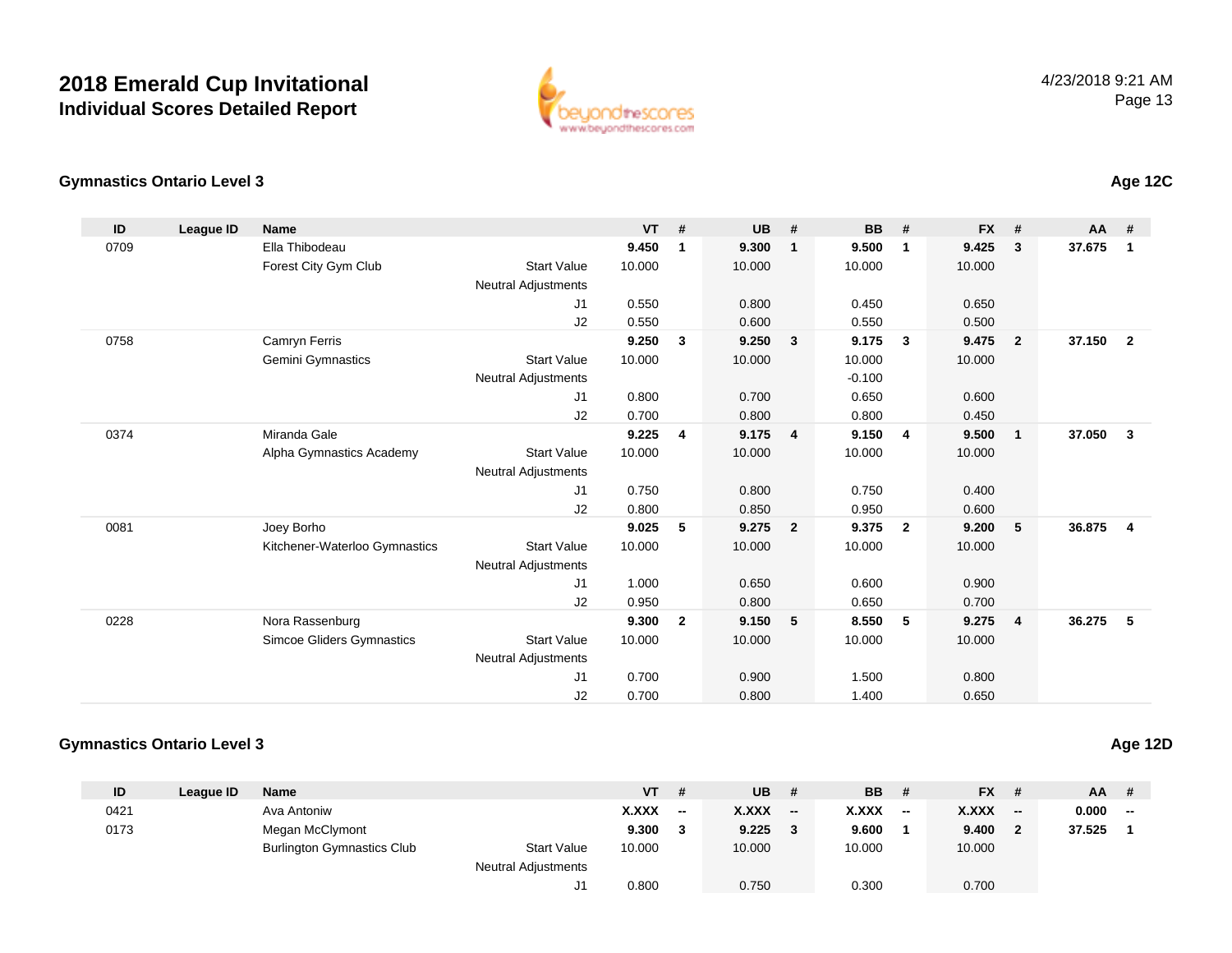

Page 14

|      |                               | J2                         | 0.600  |                | 0.800  |                | 0.500    |                | 0.500  |                 |          |                         |
|------|-------------------------------|----------------------------|--------|----------------|--------|----------------|----------|----------------|--------|-----------------|----------|-------------------------|
| 0080 | Ella Evans                    |                            | 9.450  | $\overline{2}$ | 8.950  | 5              | 9.025    | $\mathbf{2}$   | 9.475  | $\overline{1}$  | 36.900   | $\overline{\mathbf{2}}$ |
|      | Kitchener-Waterloo Gymnastics | <b>Start Value</b>         | 10.000 |                | 10.000 |                | 10.000   |                | 10.000 |                 |          |                         |
|      |                               | Neutral Adjustments        |        |                |        |                |          |                |        |                 |          |                         |
|      |                               | J1                         | 0.600  |                | 1.000  |                | 1.000    |                | 0.600  |                 |          |                         |
|      |                               | J2                         | 0.500  |                | 1.100  |                | 0.950    |                | 0.450  |                 |          |                         |
| 0477 | Julia Thompson                |                            | 9.225  | 4              | 9.250  | $\overline{2}$ | 9.025    | $\overline{2}$ | 9.275  | $\overline{4}$  | 36.775   | $\overline{\mathbf{3}}$ |
|      | Niagara Falls Lightning       | <b>Start Value</b>         | 10.000 |                | 10.000 |                | 10.000   |                | 10.000 |                 |          |                         |
|      |                               | Neutral Adjustments        |        |                |        |                |          |                |        |                 |          |                         |
|      |                               | J1                         | 0.750  |                | 0.800  |                | 1.000    |                | 0.700  |                 |          |                         |
|      |                               | J2                         | 0.800  |                | 0.700  |                | 0.950    |                | 0.750  |                 |          |                         |
| 0479 | Victoria Vacca                |                            | 9.475  | $\mathbf{1}$   | 9.300  | $\mathbf{1}$   | 8.825    | 3              | 9.100  | 5               | 36.700 4 |                         |
|      | Niagara Falls Lightning       | <b>Start Value</b>         | 10.000 |                | 10.000 |                | 10.000   |                | 10.000 |                 |          |                         |
|      |                               | Neutral Adjustments        |        |                |        |                |          |                |        |                 |          |                         |
|      |                               | J1                         | 0.600  |                | 0.600  |                | 1.200    |                | 0.800  |                 |          |                         |
|      |                               | J2                         | 0.450  |                | 0.800  |                | 1.150    |                | 1.000  |                 |          |                         |
| 0759 | Catie McHugh                  |                            | 9.125  | 5              | 9.050  | 4              | 8.675    | 5              | 9.325  | $\mathbf{3}$    | 36.175 5 |                         |
|      | Gemini Gymnastics             | <b>Start Value</b>         | 10.000 |                | 10.000 |                | 10.000   |                | 10.000 |                 |          |                         |
|      |                               | Neutral Adjustments        |        |                |        |                | $-0.100$ |                |        |                 |          |                         |
|      |                               | J1                         | 0.900  |                | 1.000  |                | 1.100    |                | 0.650  |                 |          |                         |
|      |                               | J2                         | 0.850  |                | 0.900  |                | 1.350    |                | 0.700  |                 |          |                         |
| 0428 | Keira Junta                   |                            | 9.225  | 4              | 9.300  | $\mathbf{1}$   | 8.700    | $\overline{4}$ | 8.475  | $6\overline{6}$ | 35.700 6 |                         |
|      | <b>TGI</b>                    | <b>Start Value</b>         | 10.000 |                | 10.000 |                | 10.000   |                | 10.000 |                 |          |                         |
|      |                               | <b>Neutral Adjustments</b> |        |                |        |                |          |                |        |                 |          |                         |
|      |                               | J <sub>1</sub>             | 0.700  |                | 0.700  |                | 1.400    |                | 1.450  |                 |          |                         |
|      |                               | J2                         | 0.850  |                | 0.700  |                | 1.200    |                | 1.600  |                 |          |                         |

### **Gymnastics Ontario Level 3**

| ID   | League ID | <b>Name</b>              |                            | $VT$ # |                         | $UB$ #    | <b>BB</b> | # | $FX$ # |        | AA     | #   |
|------|-----------|--------------------------|----------------------------|--------|-------------------------|-----------|-----------|---|--------|--------|--------|-----|
| 0549 |           | Dannica Horn             |                            | 9.575  |                         | 9.775     | 9.200 4   |   | 9.525  | $_{3}$ | 38.075 |     |
|      |           | Cambridge Kips           | <b>Start Value</b>         | 10.000 |                         | 10.000    | 10.000    |   | 10.000 |        |        |     |
|      |           |                          | <b>Neutral Adjustments</b> |        |                         |           | $-0.100$  |   |        |        |        |     |
|      |           |                          | J1                         | 0.450  |                         | 0.200     | 0.600     |   | 0.450  |        |        |     |
|      |           |                          | J2                         | 0.400  |                         | 0.250     | 0.800     |   | 0.500  |        |        |     |
| 0760 |           | Chelsea Monk             |                            | 9.475  | $\overline{\mathbf{2}}$ | $9.475$ 3 | 9.350     |   | 9.750  |        | 38.050 | - 2 |
|      |           | <b>Gemini Gymnastics</b> | <b>Start Value</b>         | 10.000 |                         | 10.000    | 10.000    |   | 10.000 |        |        |     |
|      |           |                          | <b>Neutral Adjustments</b> |        |                         |           | $-0.100$  |   |        |        |        |     |
|      |           |                          | J1                         | 0.600  |                         | 0.500     | 0.450     |   | 0.300  |        |        |     |

**Age 12E**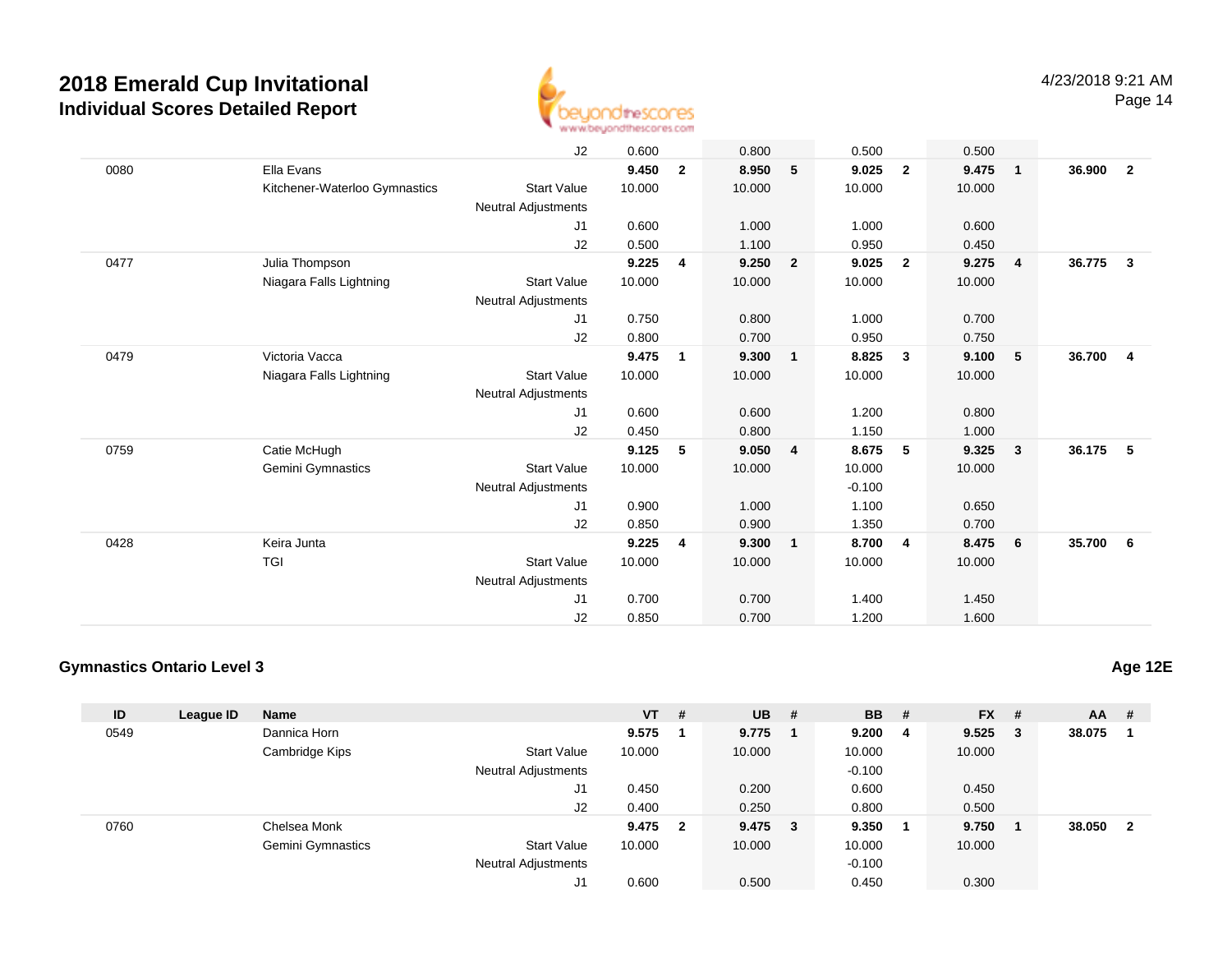

Page 15

|      |                                 | J2                         | 0.450  |              | 0.550  |                | 0.650    |              | 0.200  |                         |          |                         |
|------|---------------------------------|----------------------------|--------|--------------|--------|----------------|----------|--------------|--------|-------------------------|----------|-------------------------|
| 0206 | Eden Mclean                     |                            | 9.250  | 4            | 9.125  | 5              | 9.325    | $\mathbf{2}$ | 9.575  | $\overline{\mathbf{2}}$ | 37.275   | $\overline{\mathbf{3}}$ |
|      | Georgian Bay Phoenix Gymnastics | <b>Start Value</b>         | 10.000 |              | 10.000 |                | 10.000   |              | 10.000 |                         |          |                         |
|      |                                 | Neutral Adjustments        |        |              |        |                |          |              |        |                         |          |                         |
|      |                                 | J1                         | 0.850  |              | 0.900  |                | 0.700    |              | 0.350  |                         |          |                         |
|      |                                 | J2                         | 0.650  |              | 0.850  |                | 0.650    |              | 0.500  |                         |          |                         |
| 0862 | Lilian Lynett                   |                            | 9.200  | 5            | 9.650  | $\overline{2}$ | 9.250    | $\mathbf{3}$ | 9.100  | 6                       | 37.200   | $\overline{\mathbf{4}}$ |
|      | Kitchener-Waterloo Gymnastics   | <b>Start Value</b>         | 10.000 |              | 10.000 |                | 10.000   |              | 10.000 |                         |          |                         |
|      |                                 | Neutral Adjustments        |        |              |        |                | $-0.100$ |              |        |                         |          |                         |
|      |                                 | J <sub>1</sub>             | 0.750  |              | 0.300  |                | 0.550    |              | 0.900  |                         |          |                         |
|      |                                 | J2                         | 0.850  |              | 0.400  |                | 0.750    |              | 0.900  |                         |          |                         |
| 0209 | Makayla Bastarache              |                            | 9.375  | $\mathbf{3}$ | 9.150  | 4              | 8.700    | 6            | 9.425  | $\overline{4}$          | 36.650   | - 5                     |
|      | Georgian Bay Phoenix Gymnastics | <b>Start Value</b>         | 10.000 |              | 10.000 |                | 10.000   |              | 10.000 |                         |          |                         |
|      |                                 | <b>Neutral Adjustments</b> |        |              |        |                | $-0.100$ |              |        |                         |          |                         |
|      |                                 | J1                         | 0.700  |              | 0.800  |                | 1.100    |              | 0.500  |                         |          |                         |
|      |                                 | J2                         | 0.550  |              | 0.900  |                | 1.300    |              | 0.650  |                         |          |                         |
| 0675 | Vivienne Hanna                  |                            | 9.200  | 5            | 8.825  | 6              | 8.325    | 7            | 9.375  | 5                       | 35.725 6 |                         |
|      | Gym Magic                       | <b>Start Value</b>         | 10.000 |              | 10.000 |                | 10.000   |              | 10.000 |                         |          |                         |
|      |                                 | <b>Neutral Adjustments</b> |        |              |        |                | $-0.100$ |              |        |                         |          |                         |
|      |                                 | J <sub>1</sub>             | 0.750  |              | 1.300  |                | 1.450    |              | 0.700  |                         |          |                         |
|      |                                 | J2                         | 0.850  |              | 1.050  |                | 1.700    |              | 0.550  |                         |          |                         |
| 0527 | Karyce Soan                     |                            | 8.950  | 6            | 8.425  | $\overline{7}$ | 8.825    | 5            | 9.000  | $\overline{7}$          | 35.200   | $\overline{7}$          |
|      | Forest City Gym Club            | <b>Start Value</b>         | 10.000 |              | 10.000 |                | 10.000   |              | 10.000 |                         |          |                         |
|      |                                 | <b>Neutral Adjustments</b> |        |              |        |                |          |              |        |                         |          |                         |
|      |                                 | J <sub>1</sub>             | 1.150  |              | 1.500  |                | 1.200    |              | 1.100  |                         |          |                         |
|      |                                 | J <sub>2</sub>             | 0.950  |              | 1.650  |                | 1.150    |              | 0.900  |                         |          |                         |

### **Gymnastics Ontario Level 3**

| ID   | League ID | <b>Name</b>                       |                            | $VT$ # |     | <b>UB</b>   | - # | <b>BB</b> | - #                     | <b>FX</b> | - # | <b>AA</b> | #            |
|------|-----------|-----------------------------------|----------------------------|--------|-----|-------------|-----|-----------|-------------------------|-----------|-----|-----------|--------------|
| 0178 |           | Kayleigh Wong                     |                            | 9.050  | - 6 | 9.500       |     | 9.150     |                         | 9.350     | - 1 | 37.050    |              |
|      |           | <b>Burlington Gymnastics Club</b> | <b>Start Value</b>         | 10.000 |     | 10.000      |     | 10.000    |                         | 10.000    |     |           |              |
|      |           |                                   | <b>Neutral Adjustments</b> |        |     |             |     |           |                         |           |     |           |              |
|      |           |                                   | J1                         | 0.850  |     | 0.500       |     | 0.900     |                         | 0.550     |     |           |              |
|      |           |                                   | J2                         | 1.050  |     | 0.500       |     | 0.800     |                         | 0.750     |     |           |              |
| 0300 |           | Lauren White                      |                            | 9.175  | 4   | $9.025 \t3$ |     | 9.000     | $\overline{\mathbf{2}}$ | 9.325     | - 2 | 36.525    | $\mathbf{2}$ |
|      |           | Kincardine Klassics               | <b>Start Value</b>         | 10.000 |     | 10.000      |     | 10.000    |                         | 10.000    |     |           |              |
|      |           |                                   | <b>Neutral Adjustments</b> |        |     |             |     | $-0.100$  |                         |           |     |           |              |
|      |           |                                   | J1                         | 0.750  |     | 1.000       |     | 0.800     |                         | 0.600     |     |           |              |

**Age 12F**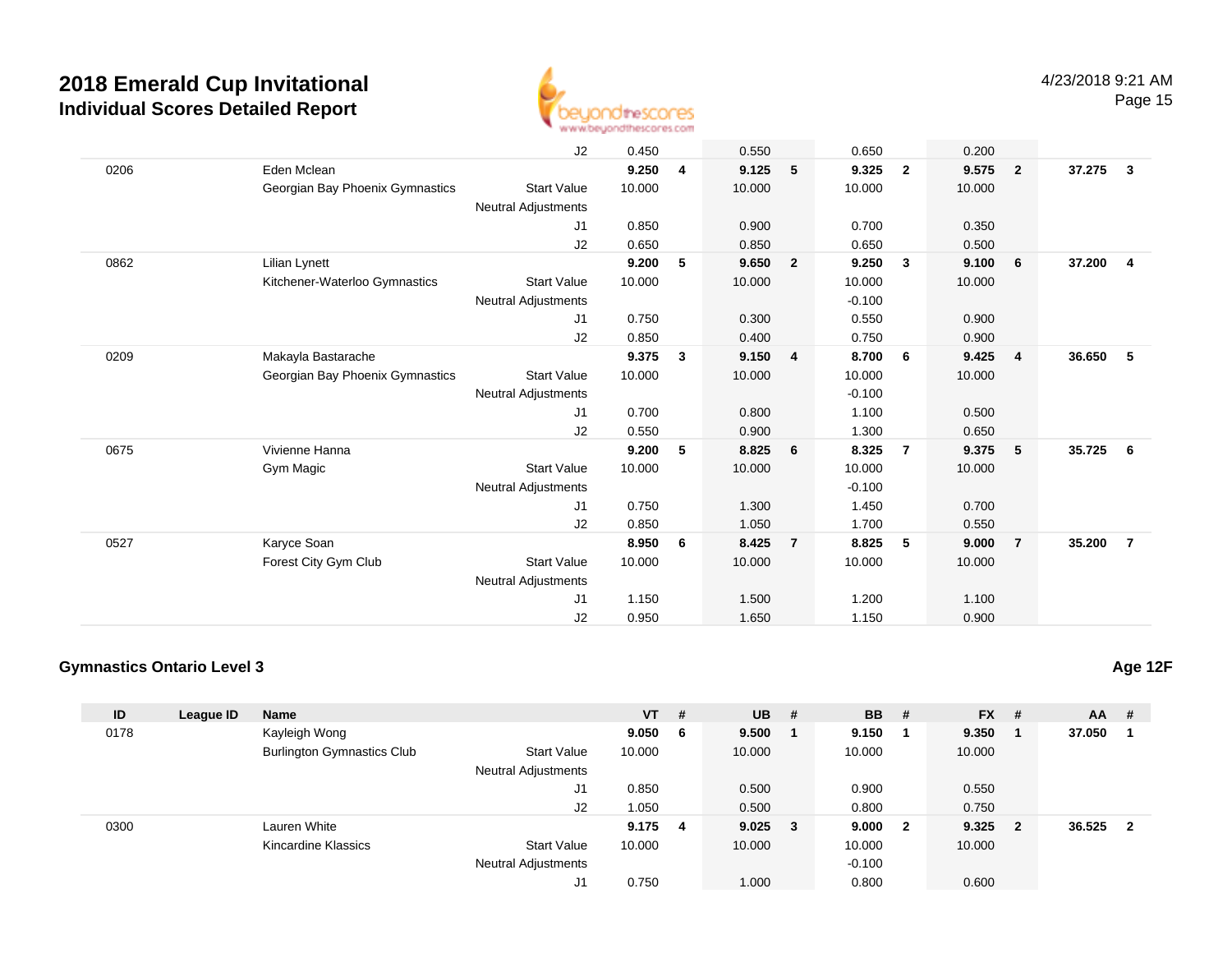

J2 0.900 0.950 1.000 0.750 0208 Abby Ottewell **9.225 <sup>3</sup> 9.125 <sup>2</sup> 8.600 <sup>5</sup> 9.250 <sup>3</sup> 36.200 <sup>3</sup>** Georgian Bay Phoenix Gymnastics Start Valuee 10.000 10.000 10.000 10.000 Neutral Adjustments J1 0.750 1.000 1.300 0.650 J2 0.800 0.750 1.500 0.850 0272 Caelen McMillan **9.400 <sup>2</sup> 8.750 <sup>4</sup> 8.750 <sup>3</sup> 9.000 <sup>5</sup> 35.900 <sup>4</sup>** Winstars Gymnastics Start Valuee 10.000 10.000 10.000 10.000 Neutral Adjustments J1 0.650 1.150 1.100 1.050 J2 0.550 1.350 1.400 0.950 0146 McKenzie Trudgeon **9.475 <sup>1</sup> 8.350 <sup>6</sup> 8.675 <sup>4</sup> 9.350 <sup>1</sup> 35.850 <sup>5</sup>** GW Elites Start Valuee 10.000 10.000 10.000 10.000 Neutral Adjustments $\sim$  -0.100 1.050 J1 0.600 1.500 1.050 0.600 J2 0.450 1.800 1.400 0.700 0375 Lily Holland **9.150 <sup>5</sup> 8.575 <sup>5</sup> 8.500 <sup>6</sup> 9.025 <sup>4</sup> 35.250 <sup>6</sup>** Alpha Gymnastics Academy Start Valuee 10.000 10.000 10.000 10.000 Neutral Adjustments J1 0.800 1.500 1.500 0.900 J2 0.900 1.350 1.500 1.050 0695 Kaylie Chisnell **7.200 <sup>7</sup> 8.025 <sup>7</sup> 7.675 <sup>7</sup> 7.350 <sup>6</sup> 30.250 <sup>7</sup>** Sudbury Salto Gymnastics Clubb Start Value 10.000 10.000 10.000 10.000 10.000 Neutral Adjustments J1 2.800 2.000 2.450 2.500 J22.800 1.950 2.200 2.800

#### **Gymnastics Ontario Level 3**

**ID League ID Name VT # UB # BB # FX # AA #** 0642 Isabelle Yung **8.950 <sup>2</sup> 9.575 <sup>1</sup> 9.400 <sup>1</sup> 8.900 <sup>3</sup> 36.825 <sup>1</sup>** Tristar Gymnastics Clubb 3tart Value 10.000 10.000 10.000 10.000 10.000 Neutral Adjustments J1 1.000 0.350 0.700 1.150 J2 1.100 0.500 0.500 1.050 0023 Kate McKellar **9.125 <sup>1</sup> 8.900 <sup>3</sup> 9.325 <sup>2</sup> 9.275 <sup>1</sup> 36.625 <sup>2</sup>** Blenheim-Kent Start Valuee 10.000 10.000 10.000 10.000 Neutral Adjustments J10.750 1.200 0.650 0.600

**Age 13A**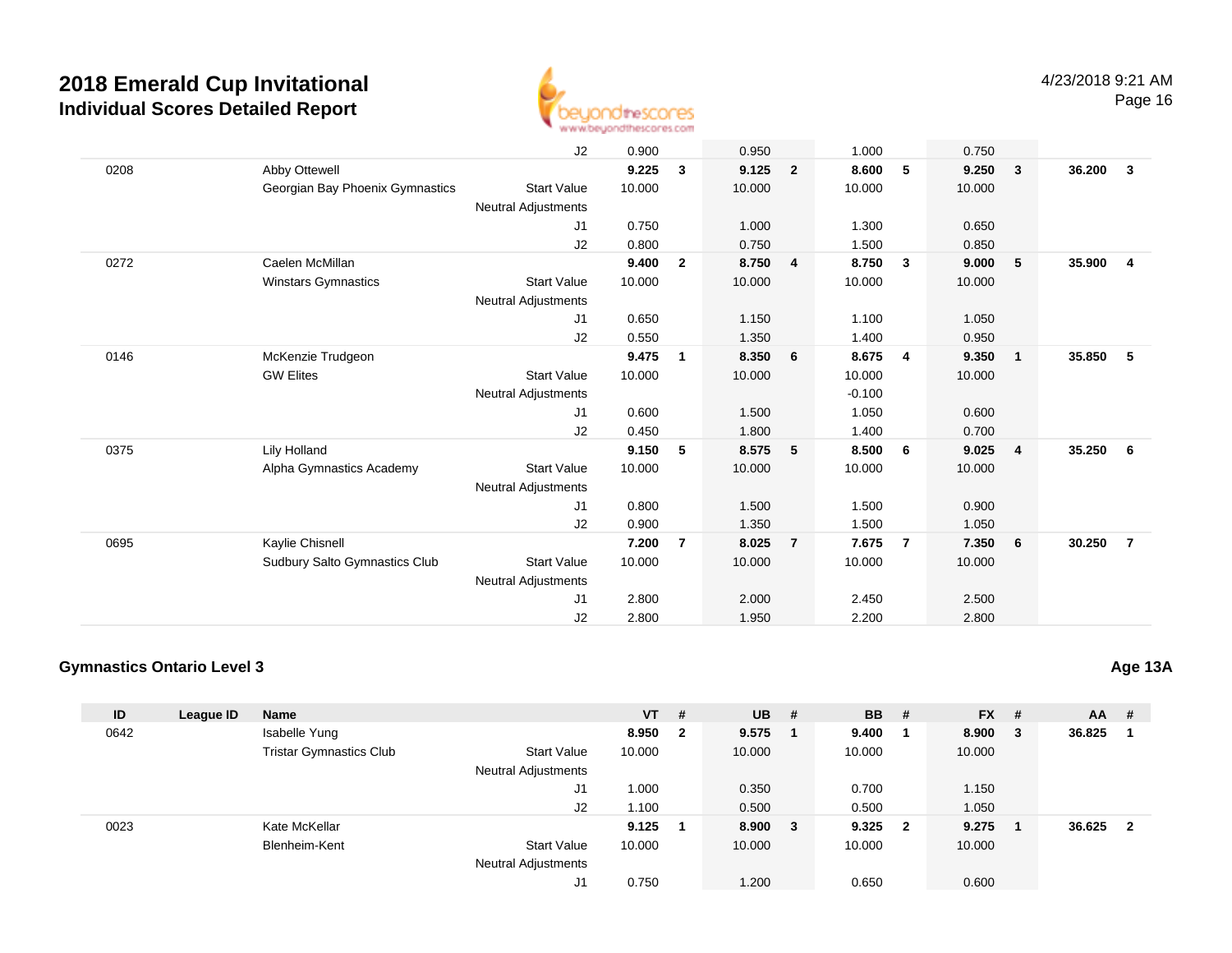

Page 17

|      |                            | J2                         | 1.000  |   | 1.000  |                | 0.700  |   | 0.850  |                         |        |                         |
|------|----------------------------|----------------------------|--------|---|--------|----------------|--------|---|--------|-------------------------|--------|-------------------------|
| 0352 | Alexandra Novokchanova     |                            | 8.850  | 3 | 8.350  | 5              | 9.100  | 3 | 9.000  | $\overline{\mathbf{2}}$ | 35.300 | $\overline{\mathbf{3}}$ |
|      | <b>Grand River Gymmies</b> | Start Value                | 10.000 |   | 10.000 |                | 10.000 |   | 10.000 |                         |        |                         |
|      |                            | Neutral Adjustments        |        |   |        |                |        |   |        |                         |        |                         |
|      |                            | J1                         | 1.000  |   | 1.800  |                | 1.000  |   | 0.950  |                         |        |                         |
|      |                            | J2                         | 1.300  |   | 1.500  |                | 0.800  |   | 1.050  |                         |        |                         |
| 0720 | Maya Sterling              |                            | 8.350  | 6 | 8.200  | 6              | 9.000  | 5 | 8.900  | $\overline{\mathbf{3}}$ | 34.450 | $\overline{4}$          |
|      | Forest City Gym Club       | Start Value                | 10.000 |   | 10.000 |                | 10.000 |   | 10.000 |                         |        |                         |
|      |                            | <b>Neutral Adjustments</b> |        |   |        |                |        |   |        |                         |        |                         |
|      |                            | J <sub>1</sub>             | 1.700  |   | 1.700  |                | 0.900  |   | 1.150  |                         |        |                         |
|      |                            | J2                         | 1.600  |   | 1.900  |                | 1.100  |   | 1.050  |                         |        |                         |
| 0145 | <b>Hailey Shanks</b>       |                            | 8.450  | 5 | 8.650  | $\overline{4}$ | 8.750  | 6 | 8.525  | 5 <sub>5</sub>          | 34.375 | - 5                     |
|      | <b>GW Elites</b>           | <b>Start Value</b>         | 10.000 |   | 10.000 |                | 10.000 |   | 10.000 |                         |        |                         |
|      |                            | <b>Neutral Adjustments</b> |        |   |        |                |        |   |        |                         |        |                         |
|      |                            | J1                         | 1.400  |   | 1.300  |                | 1.100  |   | 1.350  |                         |        |                         |
|      |                            | J2                         | 1.700  |   | 1.400  |                | 1.400  |   | 1.600  |                         |        |                         |
| 0567 | Penelope Baer              |                            | 8.775  | 4 | 8.925  | $\overline{2}$ | 9.075  | 4 | 7.575  | $6\phantom{.0}6$        | 34.350 | $6\overline{6}$         |
|      | Gym Magic                  | Start Value                | 10.000 |   | 10.000 |                | 10.000 |   | 10.000 |                         |        |                         |
|      |                            | Neutral Adjustments        |        |   |        |                |        |   |        |                         |        |                         |
|      |                            | J1                         | 1.050  |   | 1.200  |                | 0.950  |   | 2.300  |                         |        |                         |
|      |                            | J2                         | 1.400  |   | 0.950  |                | 0.900  |   | 2.550  |                         |        |                         |

### **Gymnastics Ontario Level 3**

**Age 13B**

| ID   | League ID | <b>Name</b>                 |                            | $VT$ # |                | $UB$ # |                         | <b>BB</b> | #              | <b>FX</b> | #              | $AA$ # |                |
|------|-----------|-----------------------------|----------------------------|--------|----------------|--------|-------------------------|-----------|----------------|-----------|----------------|--------|----------------|
| 0059 |           | <b>Natalie Mitchell</b>     |                            | 9.300  | $\overline{2}$ | 9.450  |                         | 9.525     | -1             | 9.475     | $\overline{2}$ | 37.750 |                |
|      |           | London Gym Academy          | <b>Start Value</b>         | 10.000 |                | 10.000 |                         | 10.000    |                | 10.000    |                |        |                |
|      |           |                             | <b>Neutral Adjustments</b> |        |                |        |                         |           |                |           |                |        |                |
|      |           |                             | J1                         | 0.800  |                | 0.500  |                         | 0.500     |                | 0.600     |                |        |                |
|      |           |                             | J2                         | 0.600  |                | 0.600  |                         | 0.450     |                | 0.450     |                |        |                |
| 0556 |           | Keaira Yaworski             |                            | 9.275  | 3              | 9.400  | $\overline{\mathbf{3}}$ | 9.250     | - 6            | 9.725     | $\mathbf 1$    | 37.650 | $\overline{2}$ |
|      |           | Cambridge Kips              | <b>Start Value</b>         | 10.000 |                | 10.000 |                         | 10.000    |                | 10.000    |                |        |                |
|      |           |                             | <b>Neutral Adjustments</b> |        |                |        |                         | $-0.100$  |                |           |                |        |                |
|      |           |                             | J1                         | 0.650  |                | 0.650  |                         | 0.750     |                | 0.200     |                |        |                |
|      |           |                             | J2                         | 0.800  |                | 0.550  |                         | 0.550     |                | 0.350     |                |        |                |
| 0253 |           | Zarah Lee Nassy             |                            | 9.475  | 1              | 9.450  |                         | 9.275     | $\overline{4}$ | 9.225     | $\overline{4}$ | 37.425 | 3              |
|      |           | <b>Rose City Gymnastics</b> | <b>Start Value</b>         | 10.000 |                | 10.000 |                         | 10.000    |                | 10.000    |                |        |                |
|      |           |                             | <b>Neutral Adjustments</b> |        |                |        |                         |           |                |           |                |        |                |
|      |           |                             | J1                         | 0.450  |                | 0.450  |                         | 0.700     |                | 0.600     |                |        |                |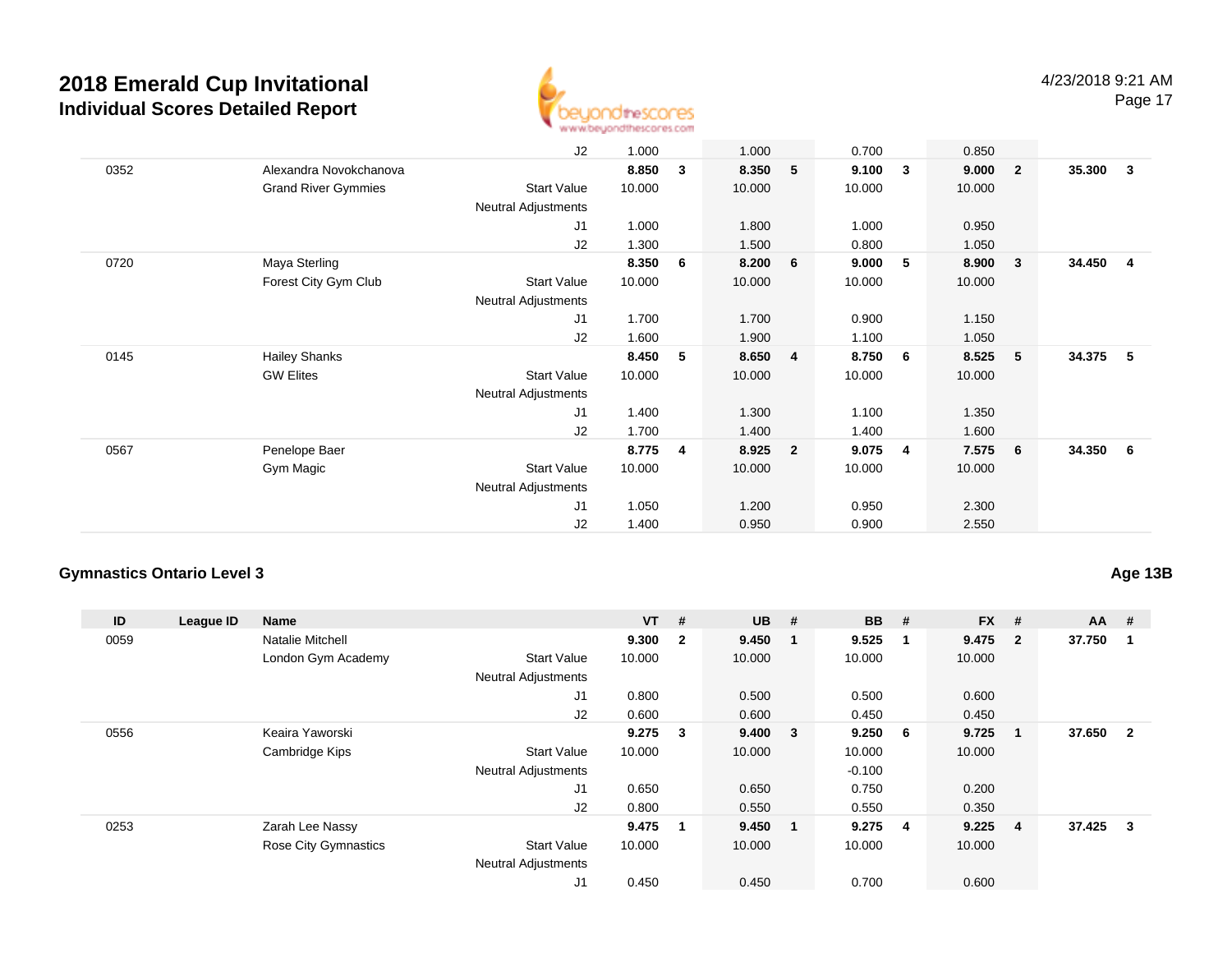

J2 0.600 0.650 0.750 0.950 0061 Keira Loughlean-Tipping **9.025 <sup>5</sup> 9.325 <sup>5</sup> 9.400 <sup>3</sup> 9.300 <sup>3</sup> 37.050 <sup>4</sup>** London Gym Academy Start Valuee 10.000 10.000 10.000 10.000 Neutral Adjustments J1 0.850 0.650 0.700 0.650 J2 1.100 0.700 0.500 0.750 0210 Madeline Mothersell **9.250 <sup>4</sup> 9.400 <sup>3</sup> 9.275 <sup>4</sup> 8.900 <sup>6</sup> 36.825 <sup>5</sup>** Georgian Bay Phoenix Gymnastics Start Valuee 10.000 10.000 10.000 10.000 Neutral Adjustments J1 0.800 0.500 0.700 1.050 J2 0.700 0.700 0.750 1.150 0005 Daniella Chan **8.800 <sup>6</sup> 9.100 <sup>6</sup> 9.450 <sup>2</sup> 9.075 <sup>5</sup> 36.425 <sup>6</sup>** Woolwich Cardinals Gymnastics Start Valuee 10.000 10.000 10.000 10.000 Neutral Adjustments J1 1.300 1.000 0.600 0.800 J21.100 0.800 0.500 1.050

#### **Gymnastics Ontario Level 3**

**ID League ID Name VT # UB # BB # FX # AA #** 0762 Alex Woitzik **9.025 <sup>2</sup> 9.500 <sup>1</sup> 9.400 <sup>1</sup> 9.375 <sup>2</sup> 37.300 <sup>1</sup>** Gemini Gymnastics Start Valuee 10.000 10.000 10.000 10.000 Neutral Adjustments $-0.100$ 0.550 J1 0.950 0.500 0.550 0.600 J2 1.000 0.500 0.450 0.650 0761 Rachael Mijares **9.175 <sup>1</sup> 9.425 <sup>2</sup> 9.350 <sup>2</sup> 9.325 <sup>3</sup> 37.275 <sup>2</sup>** Gemini Gymnastics Start Valuee 10.000 10.000 10.000 10.000 Neutral Adjustments $-0.100$ 0.600 J1 0.800 0.600 0.600 0.800 J2 0.850 0.550 0.500 0.550 0082 Mimi William **8.975 <sup>3</sup> 9.350 <sup>3</sup> 8.875 <sup>3</sup> 9.625 <sup>1</sup> 36.825 <sup>3</sup>** Kitchener-Waterloo Gymnastics Start Valuee 10.000 10.000 10.000 10.000 Neutral Adjustments $-0.100$ 1.100 J1 1.100 0.700 1.100 0.400 J2 0.950 0.600 0.950 0.350 0868 Kieya Gregory **8.800 <sup>4</sup> 7.825 <sup>4</sup> 8.450 <sup>5</sup> 9.150 <sup>4</sup> 34.225 <sup>4</sup>** Grand River Gymmies Start Valuee 10.000 10.000 10.000 10.000 Neutral Adjustments J11.200 2.300 1.400 0.850

**Age 13C**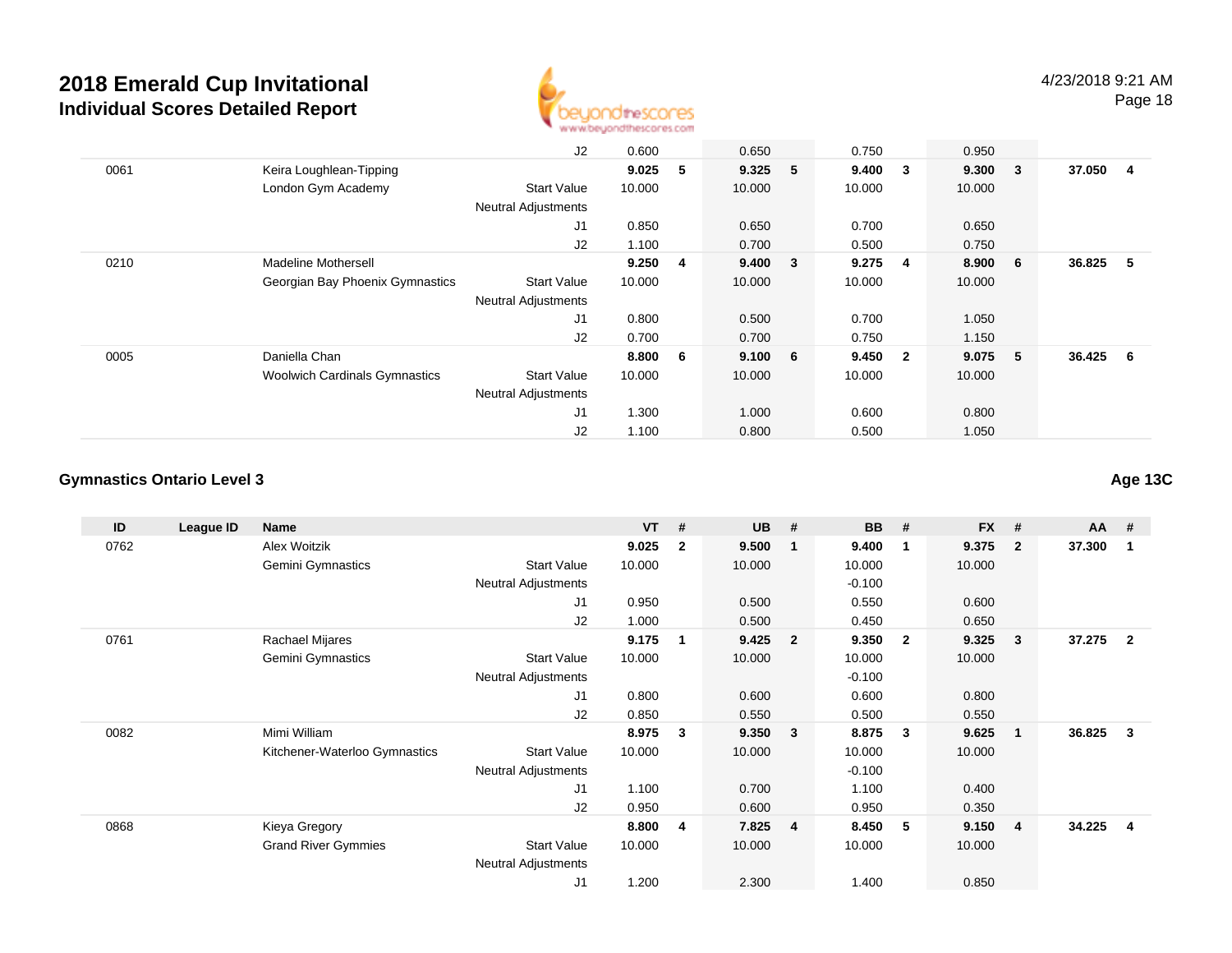

### 4/23/2018 9:21 AM

Page 19

|      |                               | J2                  | 1.200   | 2.050        | .700                              | 0.850   |               |
|------|-------------------------------|---------------------|---------|--------------|-----------------------------------|---------|---------------|
| 0693 | Mackenzie St. Amant           |                     | 8.450 5 | <b>X.XXX</b> | 8.875<br>$\overline{\phantom{a}}$ | 8.175 5 | 25.500<br>- 5 |
|      | Sudbury Salto Gymnastics Club | <b>Start Value</b>  | 10.000  |              | 10.000                            | 10.000  |               |
|      |                               | Neutral Adjustments |         |              |                                   |         |               |
|      |                               | J1                  | 1.500   |              | .050                              | 1.650   |               |
|      |                               | J2                  | 1.600   |              | .200                              | 2.000   |               |

### **Gymnastics Ontario Level 3**

| ID   | <b>League ID</b> | Name                          |                            | <b>VT</b> | #                        | UB     | #                        | <b>BB</b> | #                        | <b>FX</b>    | #                        | <b>AA</b> | #                        |
|------|------------------|-------------------------------|----------------------------|-----------|--------------------------|--------|--------------------------|-----------|--------------------------|--------------|--------------------------|-----------|--------------------------|
| 0654 |                  | <b>KAYLEIGH CHANNEY</b>       |                            | X.XXX     | $\overline{\phantom{a}}$ | X.XXX  | $\overline{\phantom{a}}$ | X.XXX     | $\overline{\phantom{a}}$ | <b>X.XXX</b> | $\overline{\phantom{a}}$ | 0.000     | $\overline{\phantom{a}}$ |
| 0860 |                  | Olivia Deluca                 |                            | 8.950     | 4                        | 9.650  | $\mathbf{1}$             | 9.100     | $\overline{1}$           | 9.525        | $\mathbf{1}$             | 37.225    | $\mathbf{1}$             |
|      |                  | Kitchener-Waterloo Gymnastics | <b>Start Value</b>         | 10.000    |                          | 10.000 |                          | 10.000    |                          | 10.000       |                          |           |                          |
|      |                  |                               | <b>Neutral Adjustments</b> |           |                          |        |                          |           |                          |              |                          |           |                          |
|      |                  |                               | J1                         | 1.200     |                          | 0.400  |                          | 0.850     |                          | 0.450        |                          |           |                          |
|      |                  |                               | J2                         | 0.900     |                          | 0.300  |                          | 0.950     |                          | 0.500        |                          |           |                          |
| 0727 |                  | Devony House                  |                            | 9.125     | 3                        | 9.300  | $\mathbf{3}$             | 8.850     | 5                        | 9.200        | $\overline{2}$           | 36.475    | $\overline{2}$           |
|      |                  | <b>Kincardine Klassics</b>    | <b>Start Value</b>         | 10.000    |                          | 10.000 |                          | 10.000    |                          | 10.000       |                          |           |                          |
|      |                  |                               | <b>Neutral Adjustments</b> |           |                          |        |                          | $-0.100$  |                          |              |                          |           |                          |
|      |                  |                               | J1                         | 0.800     |                          | 0.700  |                          | 1.150     |                          | 0.650        |                          |           |                          |
|      |                  |                               | J2                         | 0.950     |                          | 0.700  |                          | 0.950     |                          | 0.950        |                          |           |                          |
| 0704 |                  | Denise Bakajika               |                            | 9.475     | 1                        | 8.950  | $\overline{4}$           | 8.975     | $\overline{2}$           | 9.000        | $\overline{\mathbf{3}}$  | 36.400    | $\mathbf{3}$             |
|      |                  | Gym Magic                     | <b>Start Value</b>         | 10.000    |                          | 10.000 |                          | 10.000    |                          | 10.000       |                          |           |                          |
|      |                  |                               | <b>Neutral Adjustments</b> |           |                          |        |                          |           |                          |              |                          |           |                          |
|      |                  |                               | J1                         | 0.500     |                          | 0.900  |                          | 1.100     |                          | 1.000        |                          |           |                          |
|      |                  |                               | J2                         | 0.550     |                          | 1.200  |                          | 0.950     |                          | 1.000        |                          |           |                          |
| 0717 |                  | Abby Sterling                 |                            | 8.800     | 5                        | 9.500  | $\overline{\mathbf{2}}$  | 8.950     | $\overline{4}$           | 8.600        | $\overline{4}$           | 35.850    | $\overline{4}$           |
|      |                  | Forest City Gym Club          | <b>Start Value</b>         | 10.000    |                          | 10.000 |                          | 10.000    |                          | 10.000       |                          |           |                          |
|      |                  |                               | <b>Neutral Adjustments</b> |           |                          |        |                          |           |                          |              |                          |           |                          |
|      |                  |                               | J1                         | 1.100     |                          | 0.450  |                          | 0.950     |                          | 1.500        |                          |           |                          |
|      |                  |                               | J2                         | 1.300     |                          | 0.550  |                          | 1.150     |                          | 1.300        |                          |           |                          |
| 0516 |                  | Danika Nyarko                 |                            | 9.450     | $\overline{2}$           | 7.350  | 5                        | 8.975     | $\overline{2}$           | 8.400        | 5                        | 34.175    | 5                        |
|      |                  | Forest City Gym Club          | <b>Start Value</b>         | 10.000    |                          | 10.000 |                          | 10.000    |                          | 10.000       |                          |           |                          |
|      |                  |                               | <b>Neutral Adjustments</b> |           |                          |        |                          |           |                          |              |                          |           |                          |
|      |                  |                               | J1                         | 0.500     |                          | 2.600  |                          | 1.000     |                          | 1.500        |                          |           |                          |
|      |                  |                               | J2                         | 0.600     |                          | 2.700  |                          | 1.050     |                          | 1.700        |                          |           |                          |

**Age 14**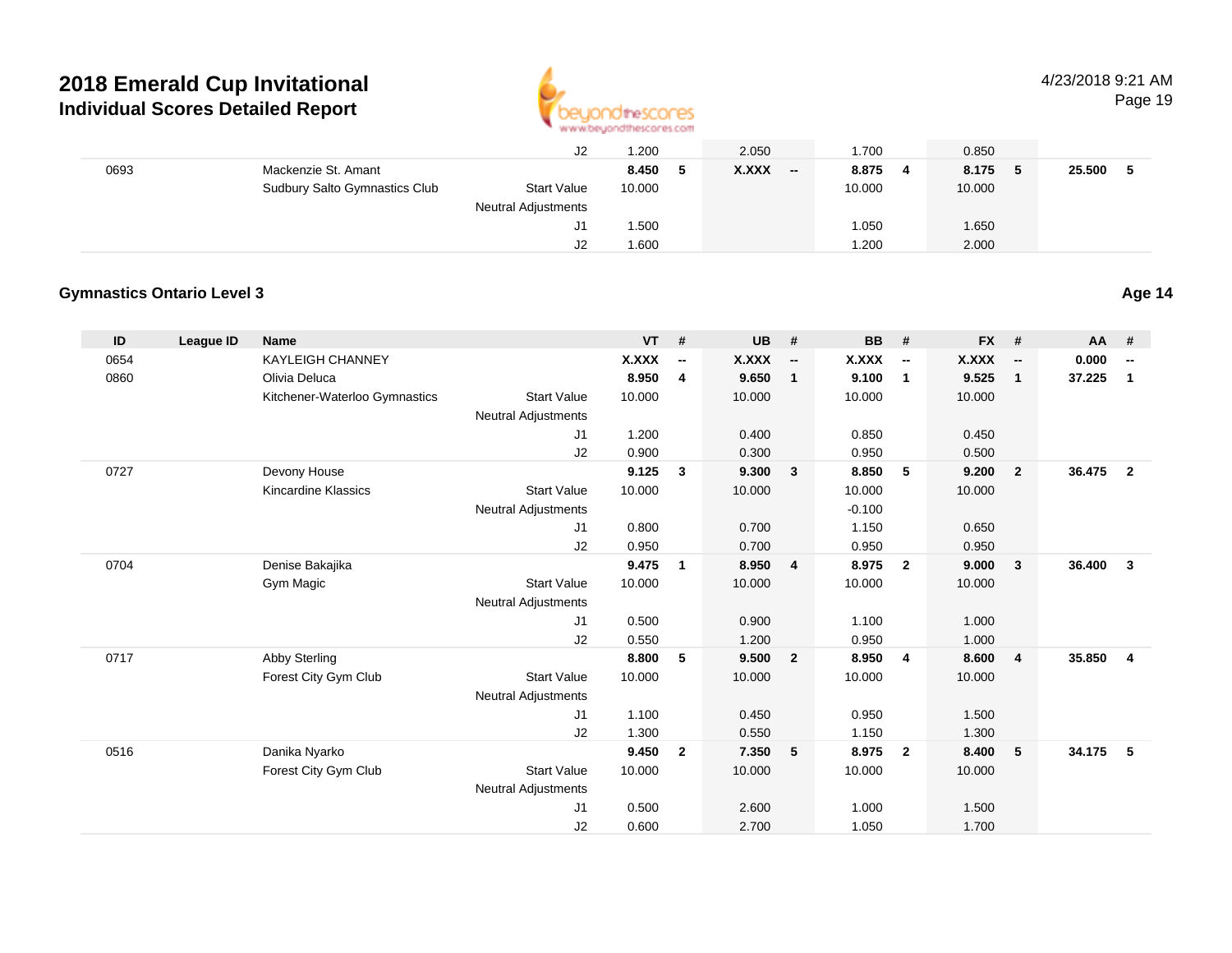**Gymnastics Ontario Level 3**



### **Age 15+**

| ID   | League ID | <b>Name</b>              |                            | <b>VT</b>    | #                        | <b>UB</b> | #                        | <b>BB</b> | #                        | <b>FX</b>    | #                        | <b>AA</b> | #                        |
|------|-----------|--------------------------|----------------------------|--------------|--------------------------|-----------|--------------------------|-----------|--------------------------|--------------|--------------------------|-----------|--------------------------|
| 0597 |           | Emma Yakimchuk           |                            | <b>X.XXX</b> | $\overline{\phantom{a}}$ | X.XXX     | $\overline{\phantom{a}}$ | X.XXX     | $\overline{\phantom{a}}$ | <b>X.XXX</b> | $\overline{\phantom{a}}$ | 0.000     | $\overline{\phantom{a}}$ |
| 0870 |           | Alicia Keller            |                            | 9.150        | 1                        | 9.375     | $\mathbf{1}$             | 9.575     | $\mathbf{1}$             | 8.975        | $\overline{2}$           | 37.075    | $\mathbf{1}$             |
|      |           | <b>TGI</b>               | <b>Start Value</b>         | 10.000       |                          | 10.000    |                          | 10.000    |                          | 10.000       |                          |           |                          |
|      |           |                          | <b>Neutral Adjustments</b> |              |                          |           |                          |           |                          |              |                          |           |                          |
|      |           |                          | J1                         | 0.800        |                          | 0.600     |                          | 0.450     |                          | 1.000        |                          |           |                          |
|      |           |                          | J2                         | 0.900        |                          | 0.650     |                          | 0.400     |                          | 1.050        |                          |           |                          |
| 0144 |           | Jade Cronin              |                            | 8.825        | 3                        | 9.050     | $\overline{2}$           | 9.000     | $\overline{\mathbf{3}}$  | 9.200        | $\overline{1}$           | 36.075    | $\overline{2}$           |
|      |           | <b>GW Elites</b>         | <b>Start Value</b>         | 10.000       |                          | 10.000    |                          | 10.000    |                          | 10.000       |                          |           |                          |
|      |           |                          | <b>Neutral Adjustments</b> |              |                          |           |                          | $-0.100$  |                          |              |                          |           |                          |
|      |           |                          | J1                         | 1.050        |                          | 0.850     |                          | 0.900     |                          | 0.900        |                          |           |                          |
|      |           |                          | J2                         | 1.300        |                          | 1.050     |                          | 0.900     |                          | 0.700        |                          |           |                          |
| 0373 |           | Jade Dominguez-Leon      |                            | 9.025        | $\overline{2}$           | 8.400     | $\overline{4}$           | 9.300     | $\overline{2}$           | 8.625        | $\overline{4}$           | 35.350    | $\mathbf{3}$             |
|      |           | Alpha Gymnastics Academy | <b>Start Value</b>         | 10.000       |                          | 10.000    |                          | 10.000    |                          | 10.000       |                          |           |                          |
|      |           |                          | <b>Neutral Adjustments</b> |              |                          |           |                          |           |                          |              |                          |           |                          |
|      |           |                          | J1                         | 1.050        |                          | 1.550     |                          | 0.600     |                          | 1.550        |                          |           |                          |
|      |           |                          | J2                         | 0.900        |                          | 1.650     |                          | 0.800     |                          | 1.200        |                          |           |                          |
| 0143 |           | Mackenzie Kittmer        |                            | 8.800        | $\overline{4}$           | 8.500     | $\overline{\mathbf{3}}$  | 8.725     | $\overline{4}$           | 8.650        | $\mathbf{3}$             | 34.675    | $\overline{\mathbf{4}}$  |
|      |           | <b>GW Elites</b>         | <b>Start Value</b>         | 10.000       |                          | 10.000    |                          | 10.000    |                          | 10.000       |                          |           |                          |
|      |           |                          | <b>Neutral Adjustments</b> |              |                          |           |                          | $-0.100$  |                          |              |                          |           |                          |
|      |           |                          | J1                         | 1.300        |                          | 1.600     |                          | 1.200     |                          | 1.450        |                          |           |                          |
|      |           |                          | J2                         | 1.100        |                          | 1.400     |                          | 1.150     |                          | 1.250        |                          |           |                          |
| 0572 |           | <b>Maddy Mactintosh</b>  |                            | 8.650        | 5                        | 8.000     | 5                        | 8.150     | 5                        | 8.200        | 5                        | 33.000    | 5                        |
|      |           | Gym Magic                | <b>Start Value</b>         | 10.000       |                          | 10.000    |                          | 10.000    |                          | 10.000       |                          |           |                          |
|      |           |                          | Neutral Adjustments        |              |                          |           |                          |           |                          |              |                          |           |                          |
|      |           |                          | J <sub>1</sub>             | 1.500        |                          | 2.100     |                          | 1.700     |                          | 1.800        |                          |           |                          |
|      |           |                          | J2                         | 1.200        |                          | 1.900     |                          | 2.000     |                          | 1.800        |                          |           |                          |

### **Gymnastics Ontario Level 3**

| ID   | League ID | <b>Name</b>    |                            | <b>VT</b> | -# | <b>UB</b> | # | <b>BB</b> | # | $FX$ # | $AA$ # |  |
|------|-----------|----------------|----------------------------|-----------|----|-----------|---|-----------|---|--------|--------|--|
| 0575 |           | Sydney Sookdeo |                            | 9.700     |    | 9.425     |   | 9.500     |   | 9.350  | 37.975 |  |
|      |           | Gym Magic      | <b>Start Value</b>         | 10.000    |    | 10.000    |   | 10.000    |   | 10.000 |        |  |
|      |           |                | <b>Neutral Adjustments</b> |           |    |           |   |           |   |        |        |  |
|      |           |                | J1                         | 0.300     |    | 0.650     |   | 0.600     |   | 0.800  |        |  |
|      |           |                | J2                         | 0.300     |    | 0.500     |   | 0.400     |   | 0.500  |        |  |

**Age 11F**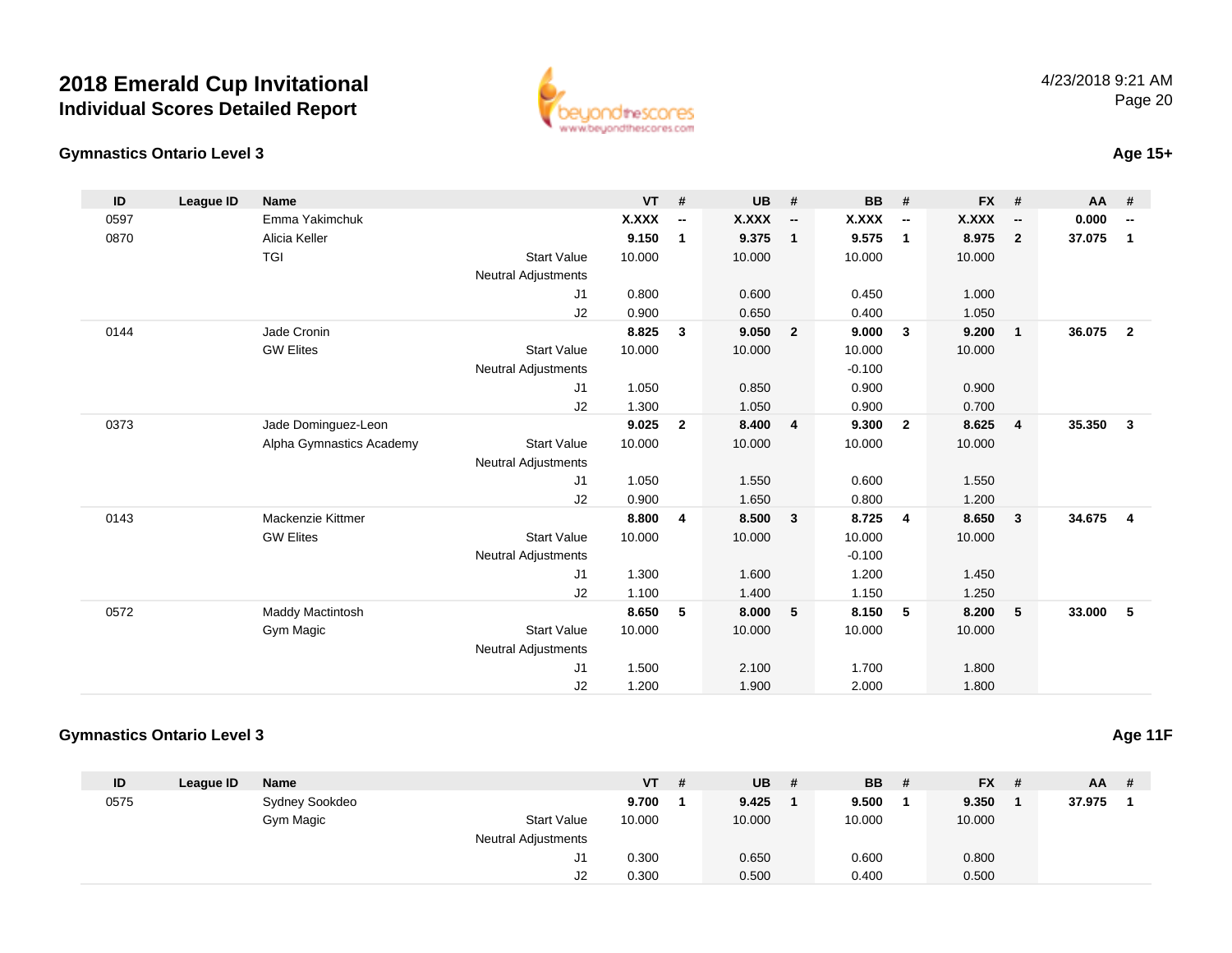

| 0502 | Dhiya Glavin                         |                            | 9.275     | $\mathbf{2}$ | 9.000 3   | 9.400  | $\overline{\mathbf{2}}$ | 9.325  | $\overline{\mathbf{2}}$ | 37.000 | $\overline{\mathbf{2}}$ |
|------|--------------------------------------|----------------------------|-----------|--------------|-----------|--------|-------------------------|--------|-------------------------|--------|-------------------------|
|      | Forest City Gym Club                 | <b>Start Value</b>         | 10.000    |              | 10.000    | 10.000 |                         | 10.000 |                         |        |                         |
|      |                                      | <b>Neutral Adjustments</b> |           |              |           |        |                         |        |                         |        |                         |
|      |                                      | J1                         | 0.750     |              | 1.000     | 0.700  |                         | 0.750  |                         |        |                         |
|      |                                      | J2                         | 0.700     |              | 1.000     | 0.500  |                         | 0.600  |                         |        |                         |
| 0007 | Aryanna Todoroff                     |                            | $9.175$ 3 |              | $9.075$ 2 | 9.075  | $\overline{\mathbf{3}}$ | 9.025  | $\overline{\mathbf{3}}$ | 36.350 | 3                       |
|      | <b>Woolwich Cardinals Gymnastics</b> | <b>Start Value</b>         | 10.000    |              | 10.000    | 10.000 |                         | 10.000 |                         |        |                         |
|      |                                      | <b>Neutral Adjustments</b> |           |              |           |        |                         |        |                         |        |                         |
|      |                                      | J1                         | 0.800     |              | 0.850     | 1.000  |                         | 0.850  |                         |        |                         |
|      |                                      | J2                         | 0.850     |              | 1.000     | 0.850  |                         | 1.100  |                         |        |                         |
| 0149 | Emelia Teeter                        |                            | 8.850 4   |              | 8.350 4   | 8.775  | - 4                     | 8.700  | $\overline{\mathbf{4}}$ | 34.675 | 4                       |
|      | <b>GW Elites</b>                     | <b>Start Value</b>         | 10.000    |              | 10.000    | 10.000 |                         | 10.000 |                         |        |                         |
|      |                                      | <b>Neutral Adjustments</b> |           |              |           |        |                         |        |                         |        |                         |
|      |                                      | J1                         | 1.000     |              | 1.500     | 1.350  |                         | 1.450  |                         |        |                         |
|      |                                      | J <sub>2</sub>             | 1.300     |              | 1.800     | 1.100  |                         | 1.150  |                         |        |                         |

### **Gymnastics Ontario Level 3**

**Gym A - Age 10 A**

| ID   | League ID | Name                          |                            | <b>VT</b> | # | <b>UB</b> | #              | <b>BB</b> | #              | FX #   |                         | AA     | -#             |
|------|-----------|-------------------------------|----------------------------|-----------|---|-----------|----------------|-----------|----------------|--------|-------------------------|--------|----------------|
| 0079 |           | Kaori Flewwelling             |                            | 8.925     | 4 | 9.650     | $\mathbf{1}$   | 9.400     | $\overline{2}$ | 9.675  | $\overline{\mathbf{1}}$ | 37.650 | -1             |
|      |           | Kitchener-Waterloo Gymnastics | <b>Start Value</b>         | 10.000    |   | 10.000    |                | 10.000    |                | 10.000 |                         |        |                |
|      |           |                               | Neutral Adjustments        |           |   |           |                |           |                |        |                         |        |                |
|      |           |                               | J <sub>1</sub>             | 1.250     |   | 0.400     |                | 0.600     |                | 0.300  |                         |        |                |
|      |           |                               | J2                         | 0.900     |   | 0.300     |                | 0.600     |                | 0.350  |                         |        |                |
| 0265 |           | Jordan Weavers                |                            | 9.175     | 3 | 9.350     | 3              | 9.650     | 1              | 9.225  | $\overline{\mathbf{2}}$ | 37.400 | $\overline{2}$ |
|      |           | <b>Glendon Gymnastics</b>     | <b>Start Value</b>         | 10.000    |   | 10.000    |                | 10.000    |                | 10.000 |                         |        |                |
|      |           |                               | <b>Neutral Adjustments</b> |           |   |           |                |           |                |        |                         |        |                |
|      |           |                               | J <sub>1</sub>             | 0.750     |   | 0.600     |                | 0.350     |                | 0.850  |                         |        |                |
|      |           |                               | J2                         | 0.900     |   | 0.700     |                | 0.350     |                | 0.700  |                         |        |                |
| 0154 |           | Ariana Maillet                |                            | 9.350     | 1 | 9.200     | $\overline{4}$ | 9.050     | 6              | 9.000  | 6                       | 36.600 | -3             |
|      |           | <b>GW Elites</b>              | <b>Start Value</b>         | 10.000    |   | 10.000    |                | 10.000    |                | 10.000 |                         |        |                |
|      |           |                               | <b>Neutral Adjustments</b> |           |   |           |                |           |                |        |                         |        |                |
|      |           |                               | J1                         | 0.600     |   | 0.950     |                | 1.050     |                | 1.150  |                         |        |                |
|      |           |                               | J2                         | 0.700     |   | 0.650     |                | 0.850     |                | 0.850  |                         |        |                |
| 0116 |           | Elizabeth Miller              |                            | 8.800     | 5 | 9.100     | 5              | 9.150     | 5              | 9.025  | 5                       | 36.075 | -4             |
|      |           | Greater Napanee GC            | <b>Start Value</b>         | 10.000    |   | 10.000    |                | 10.000    |                | 10.000 |                         |        |                |
|      |           |                               | <b>Neutral Adjustments</b> |           |   |           |                |           |                |        |                         |        |                |
|      |           |                               | J <sub>1</sub>             | 1.300     |   | 1.000     |                | 0.750     |                | 0.850  |                         |        |                |
|      |           |                               | J2                         | 1.100     |   | 0.800     |                | 0.950     |                | 1.100  |                         |        |                |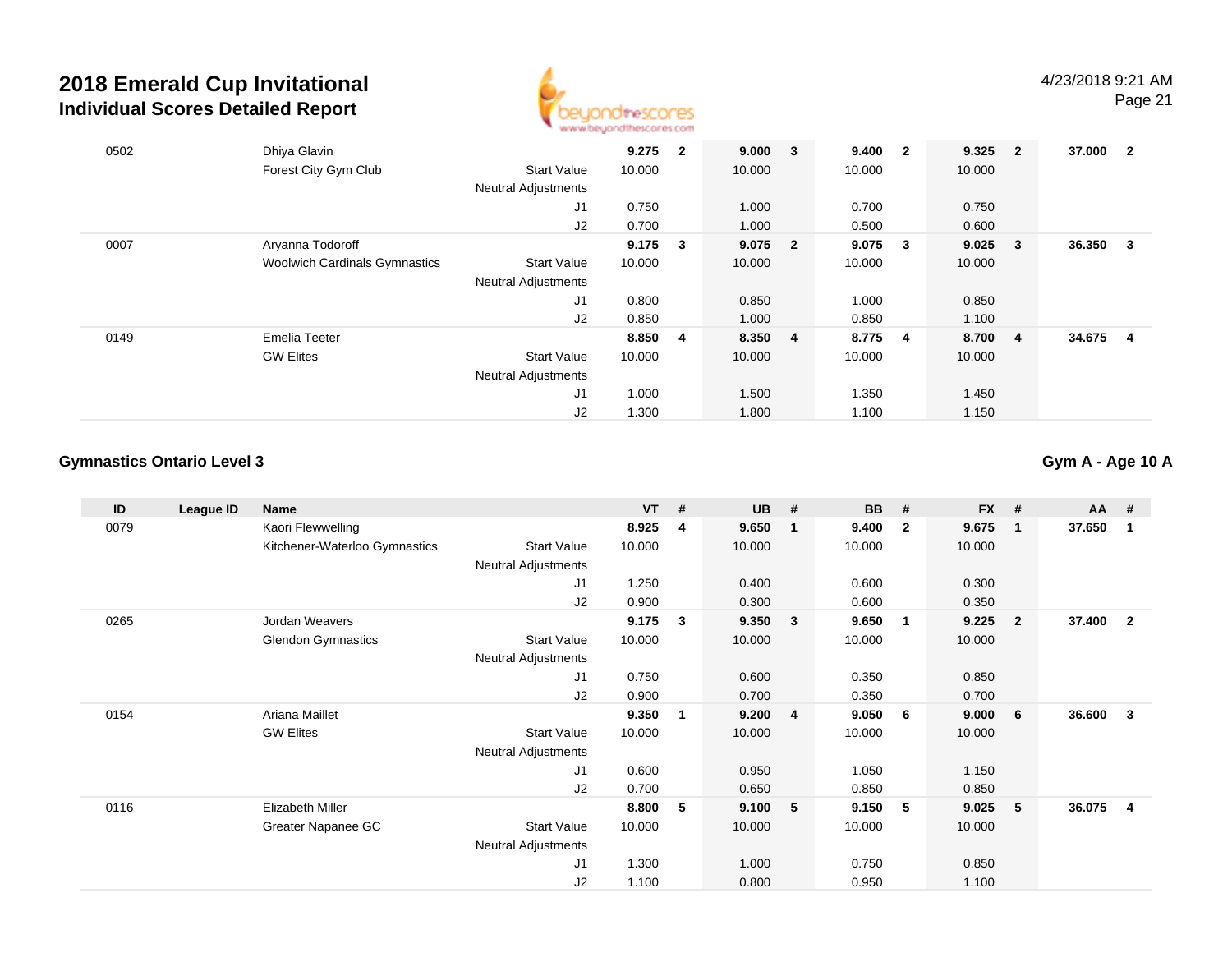

| 0042 | Jenna Hamm<br>London Gym Academy | <b>Start Value</b>         | 9.175<br>10.000 | 3              | 8.200<br>10.000 | $\overline{7}$ | 9.325<br>10.000 | -4                      | 9.150<br>10.000 | $\overline{\mathbf{3}}$ | 35.850 | - 5 |
|------|----------------------------------|----------------------------|-----------------|----------------|-----------------|----------------|-----------------|-------------------------|-----------------|-------------------------|--------|-----|
|      |                                  | Neutral Adjustments<br>J1  | 0.850           |                | 1.950           |                | 0.600           |                         | 0.800           |                         |        |     |
|      |                                  | J2                         | 0.800           |                | 1.650           |                | 0.750           |                         | 0.900           |                         |        |     |
| 0153 | Kaitlyn Haygarth                 |                            | 9.300           | $\overline{2}$ | 9.450           | $\overline{2}$ | 8.850           | $\overline{7}$          | 8.225           | 8                       | 35.825 | - 6 |
|      | <b>GW Elites</b>                 | <b>Start Value</b>         | 10.000          |                | 10.000          |                | 10.000          |                         | 10.000          |                         |        |     |
|      |                                  | <b>Neutral Adjustments</b> |                 |                |                 |                |                 |                         |                 |                         |        |     |
|      |                                  | J1                         | 0.750           |                | 0.450           |                | 1.150           |                         | 1.800           |                         |        |     |
|      |                                  | J2                         | 0.650           |                | 0.650           |                |                 |                         | 1.750           |                         |        |     |
| 0047 | Olivia Webb                      |                            | 7.750           | $\overline{7}$ | 9.450           | $\overline{2}$ | 9.350           | $\overline{\mathbf{3}}$ | 9.075           | $\overline{\mathbf{4}}$ | 35.625 | - 7 |
|      | London Gym Academy               | <b>Start Value</b>         | 10.000          |                | 10.000          |                | 10.000          |                         | 10.000          |                         |        |     |
|      |                                  | <b>Neutral Adjustments</b> |                 |                |                 |                |                 |                         |                 |                         |        |     |
|      |                                  | J <sub>1</sub>             | 2.200           |                | 0.600           |                | 0.750           |                         | 0.900           |                         |        |     |
|      |                                  | J <sub>2</sub>             | 2.300           |                | 0.500           |                | 0.550           |                         | 0.950           |                         |        |     |
| 0155 | Rebekah Van Oostveen             |                            | 8.500           | 6              | 8.325           | 6              | 8.800           | - 8                     | 8.750           | $\overline{7}$          | 34.375 | - 8 |
|      | <b>GW Elites</b>                 | <b>Start Value</b>         | 10.000          |                | 10.000          |                | 10.000          |                         | 10.000          |                         |        |     |
|      |                                  | <b>Neutral Adjustments</b> |                 |                |                 |                |                 |                         |                 |                         |        |     |
|      |                                  | J <sub>1</sub>             | 1.400           |                | 1.600           |                | 1.100           |                         | 1.150           |                         |        |     |
|      |                                  | J2                         | 1.600           |                | 1.750           |                | 1.300           |                         | 1.350           |                         |        |     |

### **Gymnastics Ontario Level 3**

**Gym A - Age 10 B**

| ID   | League ID | Name                      |                            | $VT$ # |                         | <b>UB</b> | #                       | <b>BB</b> | # | $FX$ # |   | AA #     |                         |
|------|-----------|---------------------------|----------------------------|--------|-------------------------|-----------|-------------------------|-----------|---|--------|---|----------|-------------------------|
| 0152 |           | Kerrigan Klages           |                            | 9.250  | $\overline{\mathbf{2}}$ | 9.100     | - 6                     | 9.400     | 3 | 9.700  |   | 37.450   |                         |
|      |           | <b>GW Elites</b>          | <b>Start Value</b>         | 10.000 |                         | 10.000    |                         | 10.000    |   | 10.000 |   |          |                         |
|      |           |                           | <b>Neutral Adjustments</b> |        |                         |           |                         |           |   |        |   |          |                         |
|      |           |                           | J <sub>1</sub>             | 0.800  |                         | 0.800     |                         | 0.550     |   | 0.250  |   |          |                         |
|      |           |                           | J2                         | 0.700  |                         | 1.000     |                         | 0.650     |   | 0.350  |   |          |                         |
| 0246 |           | Rylie Smith               |                            | 8.850  | $\overline{4}$          | 9.675     | $\overline{\mathbf{1}}$ | 9.500     | 1 | 9.375  | 3 | 37.400 2 |                         |
|      |           | Rose City Gymnastics      | <b>Start Value</b>         | 10.000 |                         | 10.000    |                         | 10.000    |   | 10.000 |   |          |                         |
|      |           |                           | <b>Neutral Adjustments</b> |        |                         |           |                         |           |   |        |   |          |                         |
|      |           |                           | J <sub>1</sub>             | 1.200  |                         | 0.300     |                         | 0.600     |   | 0.550  |   |          |                         |
|      |           |                           | J2                         | 1.100  |                         | 0.350     |                         | 0.400     |   | 0.700  |   |          |                         |
| 0262 |           | Ava Cherry                |                            | 8.950  | $\overline{\mathbf{3}}$ | 9.375     | $\overline{\mathbf{2}}$ | 9.325     | 4 | 9.350  | 4 | 37.000   | $\overline{\mathbf{3}}$ |
|      |           | <b>Glendon Gymnastics</b> | <b>Start Value</b>         | 10.000 |                         | 10.000    |                         | 10.000    |   | 10.000 |   |          |                         |
|      |           |                           | <b>Neutral Adjustments</b> |        |                         |           |                         |           |   |        |   |          |                         |
|      |           |                           | J <sub>1</sub>             | 1.000  |                         | 0.600     |                         | 0.750     |   | 0.750  |   |          |                         |
|      |           |                           | J2                         | 1.100  |                         | 0.650     |                         | 0.600     |   | 0.550  |   |          |                         |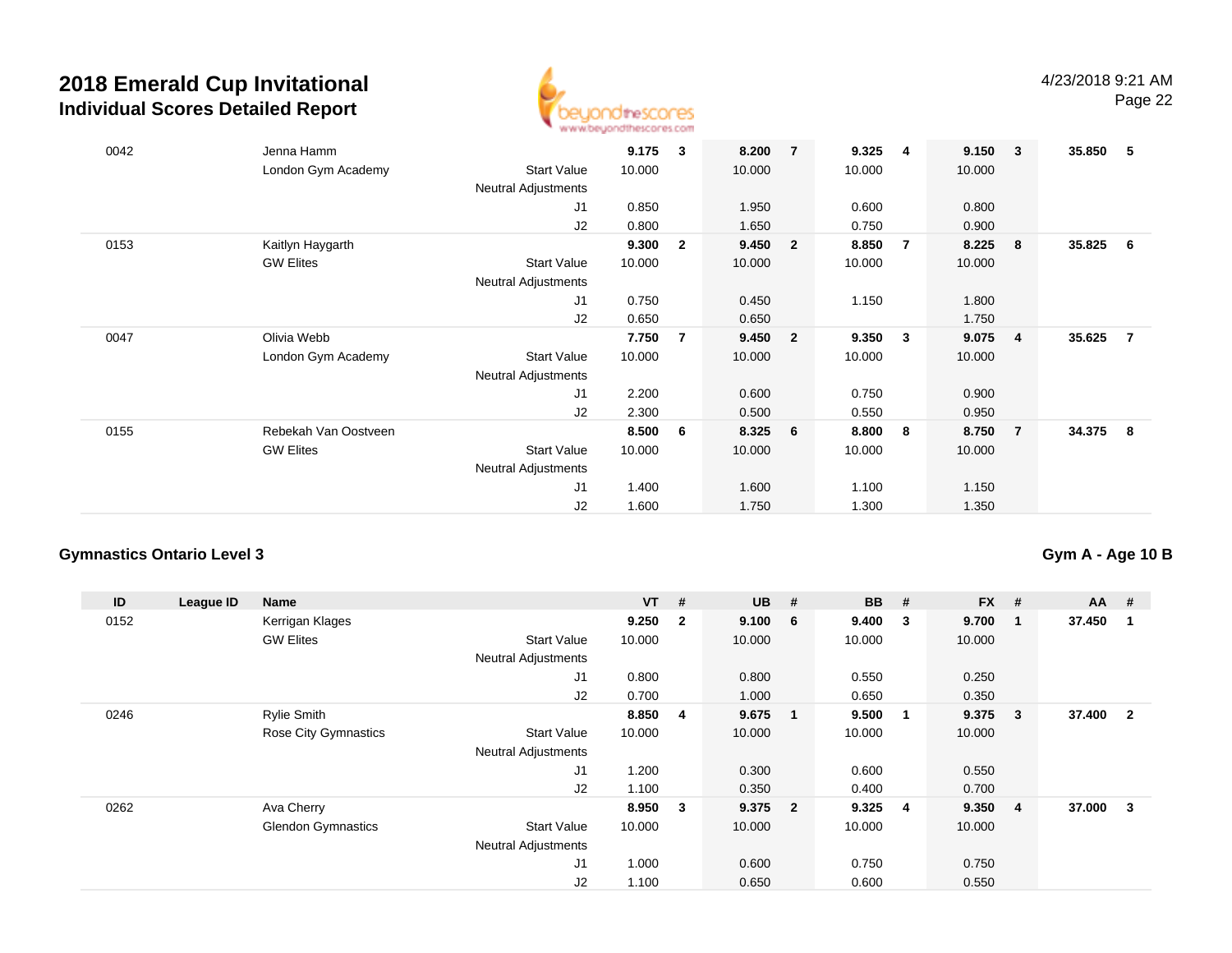

| 0078 | Maaike Krueger                    |                     | 9.450  | 1              | 8.125  | 8              | 9.300    | -5             | 9.450  | $\overline{2}$ | 36.325 | 4              |
|------|-----------------------------------|---------------------|--------|----------------|--------|----------------|----------|----------------|--------|----------------|--------|----------------|
|      | Kitchener-Waterloo Gymnastics     | <b>Start Value</b>  | 10.000 |                | 10.000 |                | 10.000   |                | 10.000 |                |        |                |
|      |                                   | Neutral Adjustments |        |                |        |                | $-0.100$ |                |        |                |        |                |
|      |                                   | J1                  | 0.400  |                | 2.000  |                | 0.700    |                | 0.500  |                |        |                |
|      |                                   | J2                  | 0.700  |                | 1.750  |                | 0.500    |                | 0.600  |                |        |                |
| 0264 | Danika Randall                    |                     | 8.750  | 5              | 9.300  | $\overline{4}$ | 9.475    | $\overline{2}$ | 8.775  | $\overline{7}$ | 36.300 | 5              |
|      | <b>Glendon Gymnastics</b>         | <b>Start Value</b>  | 10.000 |                | 10.000 |                | 10.000   |                | 10.000 |                |        |                |
|      |                                   | Neutral Adjustments |        |                |        |                |          |                |        |                |        |                |
|      |                                   | J1                  | 1.250  |                | 0.650  |                | 0.550    |                | 1.300  |                |        |                |
|      |                                   | J2                  | 1.250  |                | 0.750  |                | 0.500    |                | 1.150  |                |        |                |
| 0171 | Chloe Black                       |                     | 9.250  | $\overline{2}$ | 9.350  | $\mathbf{3}$   | 9.150    | $\overline{7}$ | 7.950  | - 8            | 35.700 | - 6            |
|      | <b>Burlington Gymnastics Club</b> | <b>Start Value</b>  | 10.000 |                | 10.000 |                | 10.000   |                | 10.000 |                |        |                |
|      |                                   | Neutral Adjustments |        |                |        |                |          |                |        |                |        |                |
|      |                                   | J1                  | 0.800  |                | 0.600  |                | 0.850    |                | 1.950  |                |        |                |
|      |                                   | J2                  | 0.700  |                | 0.700  |                | 0.850    |                | 2.150  |                |        |                |
| 0204 | Katie Marshall                    |                     | 8.725  | 6              | 9.225  | 5              | 8.475    | - 8            | 9.175  | 5              | 35.600 | $\overline{7}$ |
|      | Georgian Bay Phoenix Gymnastics   | <b>Start Value</b>  | 10.000 |                | 10.000 |                | 10.000   |                | 10.000 |                |        |                |
|      |                                   | Neutral Adjustments |        |                |        |                |          |                |        |                |        |                |
|      |                                   | J1                  | 1.150  |                | 0.800  |                | 1.450    |                | 0.850  |                |        |                |
|      |                                   | J2                  | 1.400  |                | 0.750  |                | 1.600    |                | 0.800  |                |        |                |
| 0046 | Katelyn Whitelaw-Steele           |                     | 8.550  | $\overline{7}$ | 8.750  | $\overline{7}$ | 9.225    | - 6            | 8.975  | 6              | 35.500 | 8              |
|      | London Gym Academy                | <b>Start Value</b>  | 10.000 |                | 10.000 |                | 10.000   |                | 10.000 |                |        |                |
|      |                                   | Neutral Adjustments |        |                |        |                |          |                |        |                |        |                |
|      |                                   | J <sub>1</sub>      | 1.600  |                | 1.200  |                | 0.850    |                | 0.950  |                |        |                |
|      |                                   | J2                  | 1.300  |                | 1.300  |                | 0.700    |                | 1.100  |                |        |                |

### **Gymnastics Ontario Level 3**

**Gym A - Age 10 C**

| ID   | League ID | <b>Name</b>               |                            | <b>VT</b> | #                       | <b>UB</b> | #                       | <b>BB</b> | #              | $FX$ # |              | AA #   |                         |
|------|-----------|---------------------------|----------------------------|-----------|-------------------------|-----------|-------------------------|-----------|----------------|--------|--------------|--------|-------------------------|
| 0029 |           | Emma Newby                |                            | 9.425     | $\overline{\mathbf{2}}$ | 9.650     | $\overline{\mathbf{2}}$ | 9.125     | 4              | 9.650  |              | 37.850 |                         |
|      |           | Blenheim-Kent             | <b>Start Value</b>         | 10.000    |                         | 10.000    |                         | 10.000    |                | 10.000 |              |        |                         |
|      |           |                           | <b>Neutral Adjustments</b> |           |                         |           |                         |           |                |        |              |        |                         |
|      |           |                           | J1                         | 0.550     |                         | 0.300     |                         | 0.900     |                | 0.350  |              |        |                         |
|      |           |                           | J2                         | 0.600     |                         | 0.400     |                         | 0.850     |                | 0.350  |              |        |                         |
| 0234 |           | <b>Bryndis Jonsdottir</b> |                            | 9.550     |                         | 8.825     | - 6                     | 9.425     | $\overline{2}$ | 9.600  | $\mathbf{2}$ | 37.400 | $\overline{\mathbf{2}}$ |
|      |           | St. Thomas Elgin          | <b>Start Value</b>         | 10.000    |                         | 10.000    |                         | 10.000    |                | 10.000 |              |        |                         |
|      |           |                           | <b>Neutral Adjustments</b> |           |                         |           |                         |           |                |        |              |        |                         |
|      |           |                           | J <sub>1</sub>             | 0.500     |                         | 1.300     |                         | 0.550     |                | 0.300  |              |        |                         |
|      |           |                           | J2                         | 0.400     |                         | 1.050     |                         | 0.600     |                | 0.500  |              |        |                         |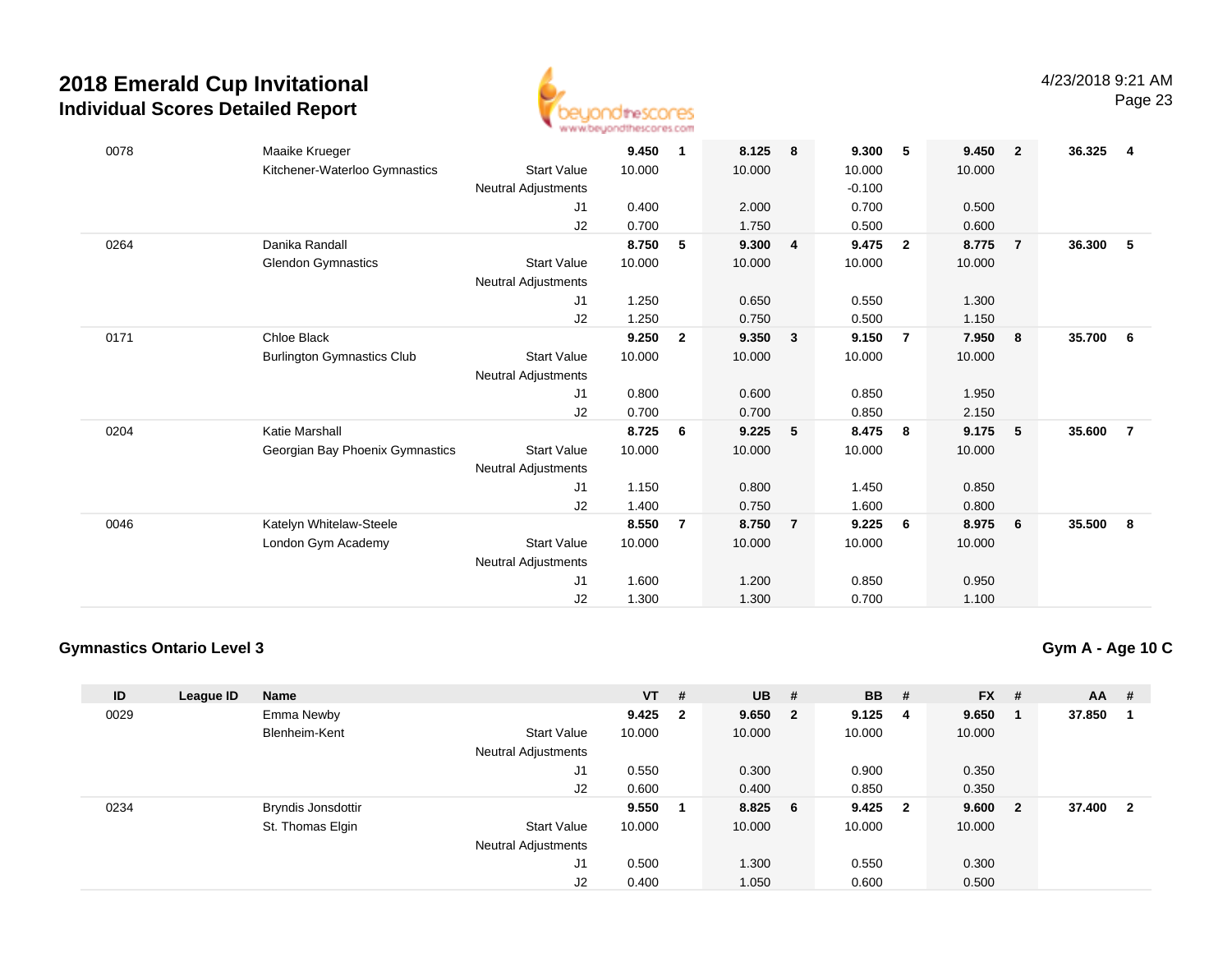

| 0261 | Izabella Szakacs          |                            | 9.150  | 3              | 9.800  | $\mathbf{1}$ | 9.150    | $\overline{\mathbf{3}}$ | 9.200  | $\overline{\mathbf{4}}$ | 37.300 | $\mathbf{3}$   |
|------|---------------------------|----------------------------|--------|----------------|--------|--------------|----------|-------------------------|--------|-------------------------|--------|----------------|
|      | <b>Glendon Gymnastics</b> | <b>Start Value</b>         | 10.000 |                | 10.000 |              | 10.000   |                         | 10.000 |                         |        |                |
|      |                           | Neutral Adjustments        |        |                |        |              | $-0.100$ |                         |        |                         |        |                |
|      |                           | J1                         | 0.850  |                | 0.150  |              | 0.850    |                         | 0.700  |                         |        |                |
|      |                           | J2                         | 0.850  |                | 0.250  |              | 0.650    |                         | 0.900  |                         |        |                |
| 0151 | <b>Corinne Durack</b>     |                            | 8.925  | 4              | 9.025  | 4            | 8.900    | 6                       | 9.225  | $\overline{\mathbf{3}}$ | 36.075 | $\overline{4}$ |
|      | <b>GW Elites</b>          | <b>Start Value</b>         | 10.000 |                | 10.000 |              | 10.000   |                         | 10.000 |                         |        |                |
|      |                           | Neutral Adjustments        |        |                |        |              |          |                         |        |                         |        |                |
|      |                           | J1                         | 1.150  |                | 0.900  |              | 1.000    |                         | 0.650  |                         |        |                |
|      |                           | J2                         | 1.000  |                | 1.050  |              | 1.200    |                         | 0.900  |                         |        |                |
| 0263 | Olivia Quigley            |                            | 8.900  | 5              | 9.525  | $\mathbf{3}$ | 9.500    | $\overline{1}$          | 8.125  | $\overline{7}$          | 36.050 | - 5            |
|      | <b>Glendon Gymnastics</b> | <b>Start Value</b>         | 10.000 |                | 10.000 |              | 10.000   |                         | 10.000 |                         |        |                |
|      |                           | Neutral Adjustments        |        |                |        |              |          |                         |        |                         |        |                |
|      |                           | J1                         | 1.000  |                | 0.400  |              | 0.600    |                         | 1.900  |                         |        |                |
|      |                           | J2                         | 1.200  |                | 0.550  |              | 0.400    |                         | 1.850  |                         |        |                |
| 0283 | Ava Keay                  |                            | 8.200  | $\overline{7}$ | 8.825  | 6            | 9.000    | 5                       | 8.650  | 6                       | 34.675 | - 6            |
|      | Winstars Gymnastics       | <b>Start Value</b>         | 10.000 |                | 10.000 |              | 10.000   |                         | 10.000 |                         |        |                |
|      |                           | Neutral Adjustments        |        |                |        |              |          |                         |        |                         |        |                |
|      |                           | J1                         | 1.700  |                | 1.150  |              | 1.100    |                         | 1.450  |                         |        |                |
|      |                           | J2                         | 1.900  |                | 1.200  |              | 0.900    |                         | 1.250  |                         |        |                |
| 0150 | <b>Alexis Earle</b>       |                            | 8.675  | 6              | 8.975  | 5            | 7.975    | $\overline{7}$          | 8.950  | 5                       | 34.575 | $\overline{7}$ |
|      | <b>GW Elites</b>          | <b>Start Value</b>         | 10.000 |                | 10.000 |              | 10.000   |                         | 10.000 |                         |        |                |
|      |                           | <b>Neutral Adjustments</b> |        |                |        |              | $-0.100$ |                         |        |                         |        |                |
|      |                           | J1                         | 1.350  |                | 1.050  |              | 1.750    |                         | 0.900  |                         |        |                |
|      |                           | J2                         | 1.300  |                | 1.000  |              | 2.100    |                         | 1.200  |                         |        |                |

### **Gymnastics Ontario Level 3**

**Gym A - Age 10 D**

| ID   | League ID | <b>Name</b>                     |                            | $VT$ # |     | <b>UB</b> | #   | <b>BB</b> | # | $FX$ # |                         | <b>AA</b> | #                       |
|------|-----------|---------------------------------|----------------------------|--------|-----|-----------|-----|-----------|---|--------|-------------------------|-----------|-------------------------|
| 0229 |           | Della Goulet                    |                            | 9.175  | - 3 | 9.250     | -4  | 9.400     |   | 9.525  |                         | 37.350    |                         |
|      |           | Simcoe Gliders Gymnastics       | <b>Start Value</b>         | 10.000 |     | 10.000    |     | 10.000    |   | 10.000 |                         |           |                         |
|      |           |                                 | <b>Neutral Adjustments</b> |        |     |           |     |           |   |        |                         |           |                         |
|      |           |                                 | J1                         | 0.750  |     | 0.700     |     | 0.550     |   | 0.500  |                         |           |                         |
|      |           |                                 | J2                         | 0.900  |     | 0.800     |     | 0.650     |   | 0.450  |                         |           |                         |
| 0202 |           | Zoey McMann                     |                            | 9.375  |     | 9.225     | - 5 | 9.125     | 3 | 9.475  | $\overline{\mathbf{2}}$ | 37.200    | $\overline{\mathbf{2}}$ |
|      |           | Georgian Bay Phoenix Gymnastics | <b>Start Value</b>         | 10.000 |     | 10.000    |     | 10.000    |   | 10.000 |                         |           |                         |
|      |           |                                 | <b>Neutral Adjustments</b> |        |     |           |     |           |   |        |                         |           |                         |
|      |           |                                 | J1                         | 0.650  |     | 0.650     |     | 0.950     |   | 0.400  |                         |           |                         |
|      |           |                                 | J2                         | 0.600  |     | 0.900     |     | 0.800     |   | 0.650  |                         |           |                         |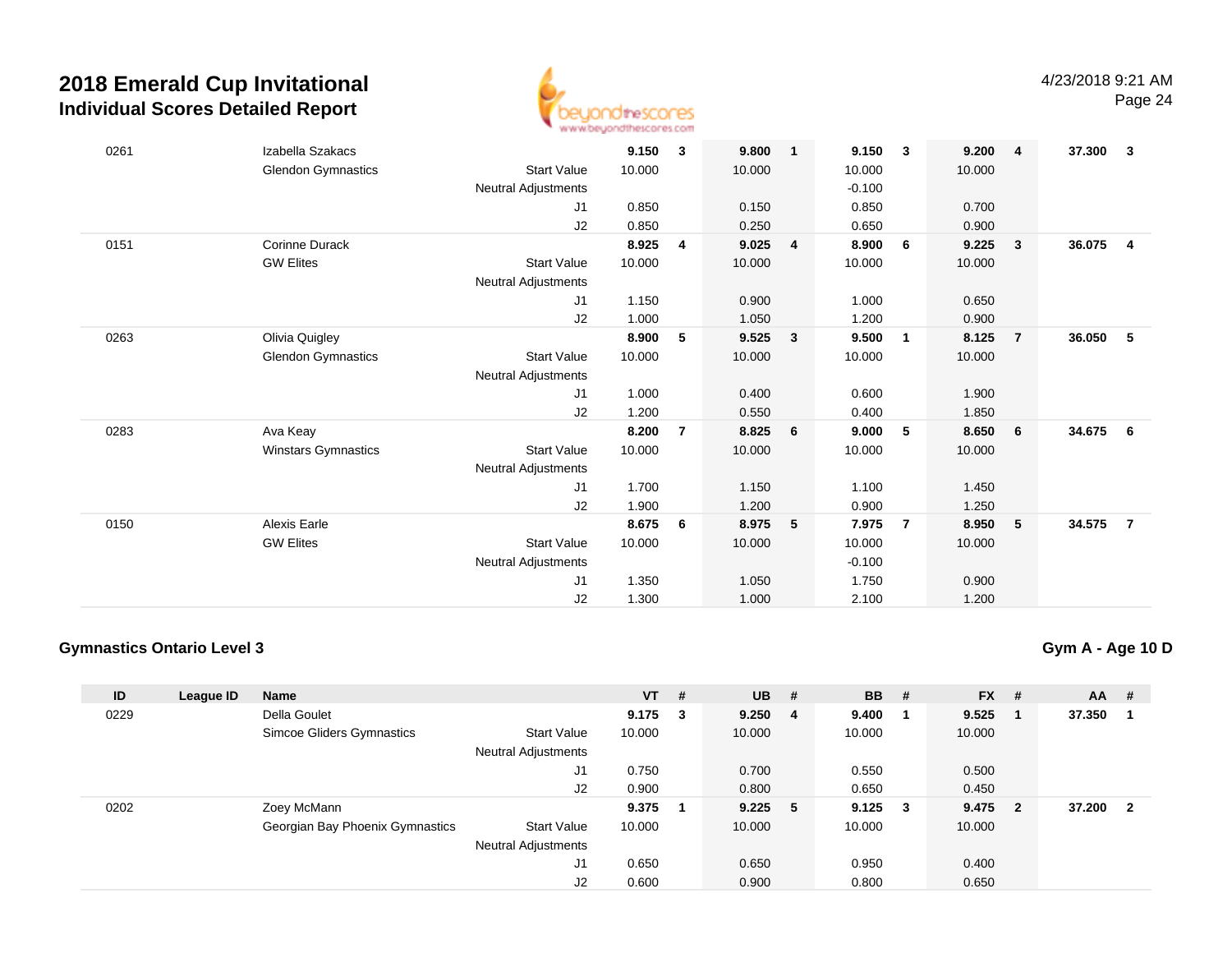

| 0203 | Olivia Latham                   |                     | 9.250  | $\mathbf{2}$ | 9.450  | $\overline{2}$ | 9.250  | $\overline{2}$ | 9.250  | $\mathbf{3}$   | 37.200 | - 2                     |
|------|---------------------------------|---------------------|--------|--------------|--------|----------------|--------|----------------|--------|----------------|--------|-------------------------|
|      | Georgian Bay Phoenix Gymnastics | <b>Start Value</b>  | 10.000 |              | 10.000 |                | 10.000 |                | 10.000 |                |        |                         |
|      |                                 | Neutral Adjustments |        |              |        |                |        |                |        |                |        |                         |
|      |                                 | J <sub>1</sub>      | 0.800  |              | 0.500  |                | 0.800  |                | 0.650  |                |        |                         |
|      |                                 | J2                  | 0.700  |              | 0.600  |                | 0.700  |                | 0.850  |                |        |                         |
| 0044 | Mia Mallet                      |                     | 8.900  | 6            | 9.375  | $\mathbf{3}$   | 8.950  | $\overline{4}$ | 8.900  | 5              | 36.125 | $\mathbf{3}$            |
|      | London Gym Academy              | <b>Start Value</b>  | 10.000 |              | 10.000 |                | 10.000 |                | 10.000 |                |        |                         |
|      |                                 | Neutral Adjustments |        |              |        |                |        |                |        |                |        |                         |
|      |                                 | J1                  | 1.100  |              | 0.700  |                | 1.000  |                | 1.000  |                |        |                         |
|      |                                 | J2                  | 1.100  |              | 0.550  |                | 1.100  |                | 1.200  |                |        |                         |
| 0045 | Shana McKillop                  |                     | 9.075  | 4            | 9.375  | $\mathbf{3}$   | 8.750  | 5              | 8.925  | $\overline{4}$ | 36.125 | $\overline{\mathbf{3}}$ |
|      | London Gym Academy              | <b>Start Value</b>  | 10.000 |              | 10.000 |                | 10.000 |                | 10.000 |                |        |                         |
|      |                                 | Neutral Adjustments |        |              |        |                |        |                |        |                |        |                         |
|      |                                 | J1                  | 0.900  |              | 0.550  |                | 1.100  |                | 0.950  |                |        |                         |
|      |                                 | J2                  | 0.950  |              | 0.700  |                | 1.400  |                | 1.200  |                |        |                         |
| 0243 | Jazmyn Al-Shehabi               |                     | 9.175  | 3            | 9.475  | $\mathbf{1}$   | 9.250  | $\overline{2}$ | 8.200  | $\overline{7}$ | 36.100 | $\overline{4}$          |
|      | Rose City Gymnastics            | <b>Start Value</b>  | 10.000 |              | 10.000 |                | 10.000 |                | 10.000 |                |        |                         |
|      |                                 | Neutral Adjustments |        |              |        |                |        |                |        |                |        |                         |
|      |                                 | J1                  | 0.950  |              | 0.600  |                | 0.750  |                | 1.600  |                |        |                         |
|      |                                 | J2                  | 0.700  |              | 0.450  |                | 0.750  |                | 2.000  |                |        |                         |
| 0880 | <b>Renee Struzik</b>            |                     | 8.975  | 5            | 8.175  | 6              | 8.650  | 6              | 8.375  | 6              | 34.175 | - 5                     |
|      | Forest City Gym Club            | <b>Start Value</b>  | 10.000 |              | 10.000 |                | 10.000 |                | 10.000 |                |        |                         |
|      |                                 | Neutral Adjustments |        |              |        |                |        |                |        |                |        |                         |
|      |                                 | J1                  | 1.150  |              | 1.900  |                | 1.350  |                | 1.600  |                |        |                         |
|      |                                 | J2                  | 0.900  |              | 1.750  |                | 1.350  |                | 1.650  |                |        |                         |

### **Gymnastics Ontario Level 3**

**Gym B - Age 10 A**

| ID   | League ID | <b>Name</b>                          |                            | $VT$ # |   | <b>UB</b> | #                       | <b>BB</b> | # | $FX$ # |                | $AA$ #   |  |
|------|-----------|--------------------------------------|----------------------------|--------|---|-----------|-------------------------|-----------|---|--------|----------------|----------|--|
| 0816 |           | Isabella Malloch                     |                            | 9.525  |   | 9.050     | $\overline{\mathbf{2}}$ | 9.450     |   | 9.550  |                | 37.575   |  |
|      |           | <b>Halton Hills Gymnastic Centre</b> | <b>Start Value</b>         | 10.000 |   | 10.000    |                         | 10.000    |   | 10.000 |                |          |  |
|      |           |                                      | <b>Neutral Adjustments</b> |        |   |           |                         |           |   |        |                |          |  |
|      |           |                                      | J1                         | 0.500  |   | 1.000     |                         | 0.500     |   | 0.400  |                |          |  |
|      |           |                                      | J2                         | 0.450  |   | 0.900     |                         | 0.600     |   | 0.500  |                |          |  |
| 0751 |           | Kaiya Tan                            |                            | 9.225  | 5 | 9.175     | - 1                     | 8.900     | 4 | 9.475  | $\overline{2}$ | 36.775 2 |  |
|      |           | <b>Gemini Gymnastics</b>             | <b>Start Value</b>         | 10.000 |   | 10.000    |                         | 10.000    |   | 10.000 |                |          |  |
|      |           |                                      | <b>Neutral Adjustments</b> |        |   |           |                         | $-0.100$  |   |        |                |          |  |
|      |           |                                      | J1                         | 0.700  |   | 0.800     |                         | 0.950     |   | 0.600  |                |          |  |
|      |           |                                      | J <sub>2</sub>             | 0.850  |   | 0.850     |                         | 1.050     |   | 0.450  |                |          |  |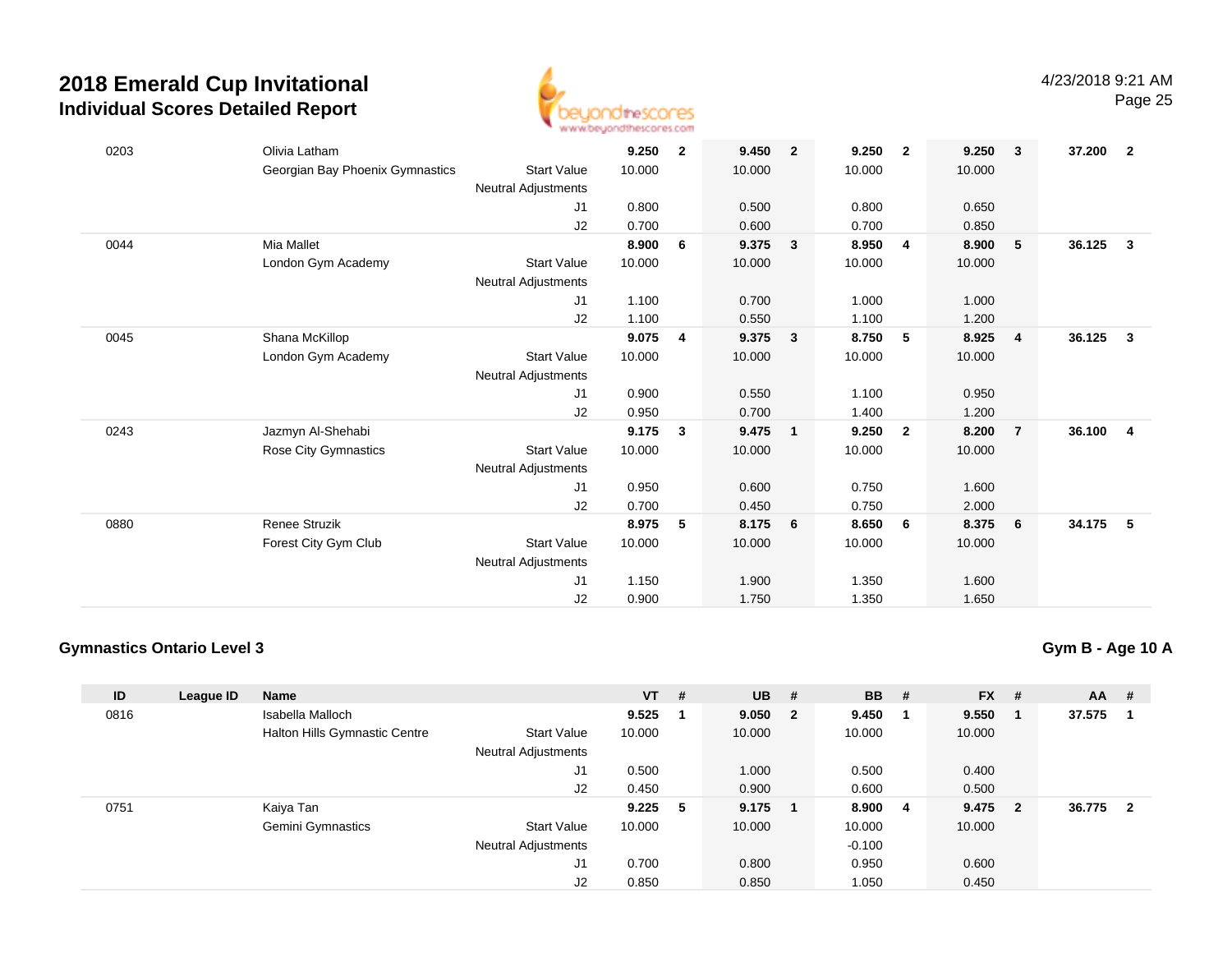

| 0344 | Mya Lewis                     |                            | 9.425  | 3              | 9.175  | $\overline{\mathbf{1}}$  | 9.025    | $\overline{\mathbf{3}}$ | 8.875  | $\overline{7}$ | 36.500 | 3              |
|------|-------------------------------|----------------------------|--------|----------------|--------|--------------------------|----------|-------------------------|--------|----------------|--------|----------------|
|      | <b>Grand River Gymmies</b>    | <b>Start Value</b>         | 10.000 |                | 10.000 |                          | 10.000   |                         | 10.000 |                |        |                |
|      |                               | Neutral Adjustments        |        |                |        |                          |          |                         |        |                |        |                |
|      |                               | J1                         | 0.600  |                | 0.800  |                          | 1.000    |                         | 1.250  |                |        |                |
|      |                               | J2                         | 0.550  |                | 0.850  |                          | 0.950    |                         | 1.000  |                |        |                |
| 0817 | Jesse Vallance                |                            | 9.050  | 6              | 8.975  | $\overline{\mathbf{3}}$  | 9.100    | $\overline{\mathbf{2}}$ | 9.325  | $\mathbf{3}$   | 36.450 | $\overline{4}$ |
|      | Halton Hills Gymnastic Centre | <b>Start Value</b>         | 10.000 |                | 10.000 |                          | 10.000   |                         | 10.000 |                |        |                |
|      |                               | <b>Neutral Adjustments</b> |        |                |        |                          |          |                         |        |                |        |                |
|      |                               | J1                         | 1.050  |                | 0.900  |                          | 0.850    |                         | 0.700  |                |        |                |
|      |                               | J2                         | 0.850  |                | 1.150  |                          | 0.950    |                         | 0.650  |                |        |                |
| 0750 | Mia Catucci                   |                            | 9.475  | $\overline{2}$ | 8.800  | $\overline{\mathbf{4}}$  | 8.450    | 6                       | 9.325  | $\mathbf{3}$   | 36.050 | 5              |
|      | Gemini Gymnastics             | <b>Start Value</b>         | 10.000 |                | 10.000 |                          | 10.000   |                         | 10.000 |                |        |                |
|      |                               | <b>Neutral Adjustments</b> |        |                |        |                          | $-0.100$ |                         |        |                |        |                |
|      |                               | J1                         | 0.600  |                | 1.300  |                          | 1.400    |                         | 0.600  |                |        |                |
|      |                               | J2                         | 0.450  |                | 1.100  |                          | 1.500    |                         | 0.750  |                |        |                |
| 0649 | Madison Simpson               |                            | 9.250  | $\overline{4}$ | 8.650  | $5\phantom{.0}$          | 8.875    | 5                       | 9.175  | 5              | 35.950 | 6              |
|      | London Beje Gymnastics        | <b>Start Value</b>         | 10.000 |                | 10.000 |                          | 10.000   |                         | 10.000 |                |        |                |
|      |                               | Neutral Adjustments        |        |                |        |                          |          |                         |        |                |        |                |
|      |                               | J <sub>1</sub>             | 0.900  |                | 1.300  |                          | 1.100    |                         | 0.850  |                |        |                |
|      |                               | J2                         | 0.600  |                | 1.400  |                          | 1.150    |                         | 0.800  |                |        |                |
| 0359 | Gabriela Clara                |                            | 8.950  | $\overline{7}$ | 9.175  | $\overline{\phantom{0}}$ | 8.325    | $\overline{7}$          | 9.250  | 4              | 35.700 | $\overline{7}$ |
|      | <b>Grand River Gymmies</b>    | <b>Start Value</b>         | 10.000 |                | 10.000 |                          | 10.000   |                         | 10.000 |                |        |                |
|      |                               | <b>Neutral Adjustments</b> |        |                |        |                          |          |                         |        |                |        |                |
|      |                               | J1                         | 1.150  |                | 0.700  |                          | 1.650    |                         | 0.700  |                |        |                |
|      |                               | J2                         | 0.950  |                | 0.950  |                          | 1.700    |                         | 0.800  |                |        |                |
| 0356 | Makenna Mitchell              |                            | 9.050  | 6              | 8.250  | 6                        | 6.625    | 8                       | 8.900  | 6              | 32.825 | 8              |
|      | <b>Grand River Gymmies</b>    | <b>Start Value</b>         | 10.000 |                | 10.000 |                          | 10.000   |                         | 10.000 |                |        |                |
|      |                               | <b>Neutral Adjustments</b> |        |                |        |                          | $-0.100$ |                         |        |                |        |                |
|      |                               | J1                         | 1.100  |                | 1.700  |                          | 3.100    |                         | 1.100  |                |        |                |
|      |                               | J2                         | 0.800  |                | 1.800  |                          | 3.450    |                         | 1.100  |                |        |                |

### **Gymnastics Ontario Level 3**

**Gym B - Age 10 B**

| ID   | League ID | <b>Name</b>                  |                            | <b>VT</b> | -#  | <b>UB</b> | # | <b>BB</b> | <b>FX</b> | $AA$ # |  |
|------|-----------|------------------------------|----------------------------|-----------|-----|-----------|---|-----------|-----------|--------|--|
| 0843 |           | Ella Chen                    |                            | 9.350     | - 3 | 9.675     |   | 9.700     | 9.675     | 38.400 |  |
|      |           | <b>Gold Medal Gymnastics</b> | <b>Start Value</b>         | 10.000    |     | 10.000    |   | 10.000    | 10.000    |        |  |
|      |           |                              | <b>Neutral Adjustments</b> |           |     |           |   |           |           |        |  |
|      |           |                              | J1                         | 0.750     |     | 0.300     |   | 0.300     | 0.400     |        |  |
|      |           |                              | J2                         | 0.550     |     | 0.350     |   | 0.300     | 0.250     |        |  |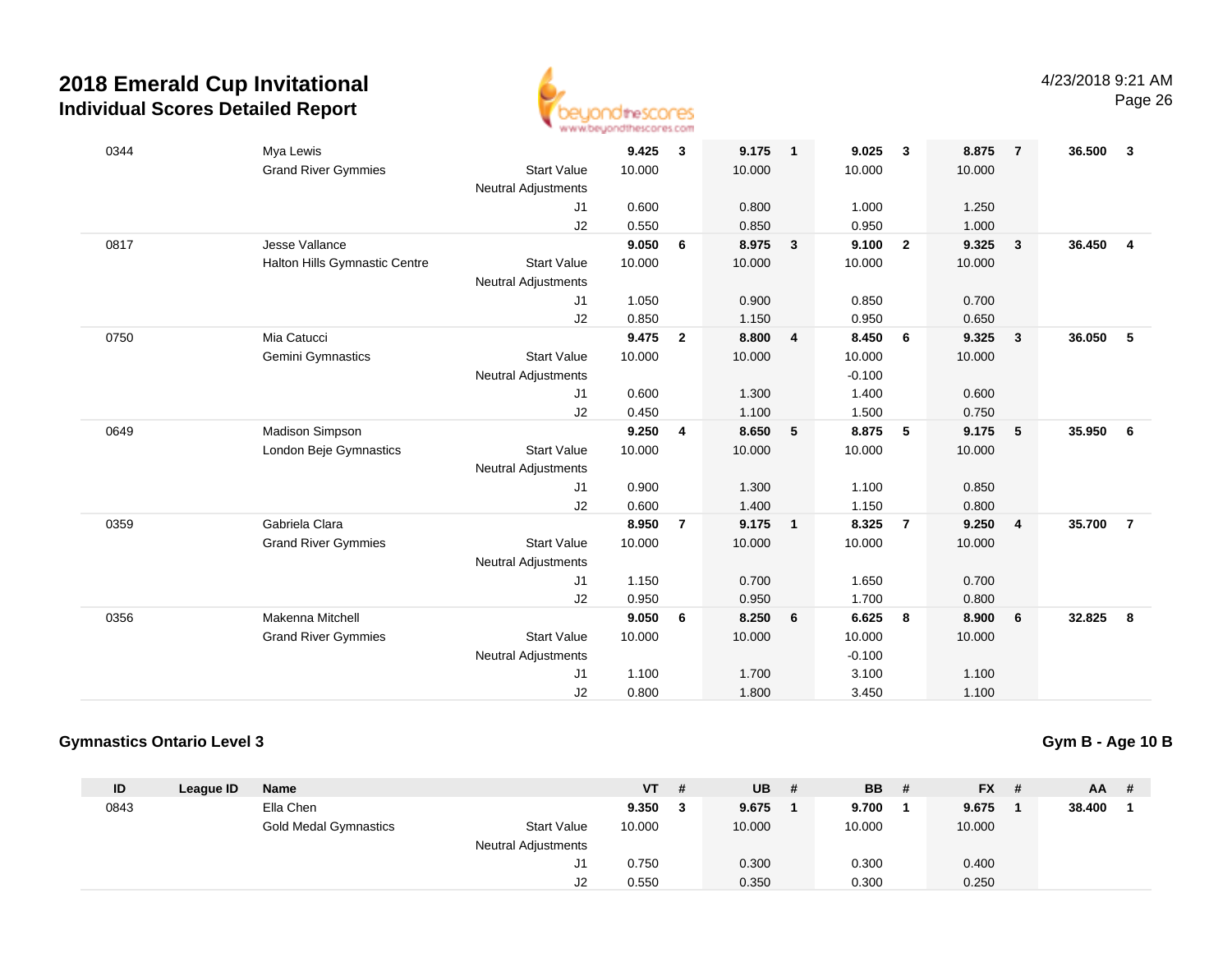

| 0815 |         | Carly Leadbeater              |                            | 9.575          | $\overline{\mathbf{1}}$ | 8.850          | $\overline{\mathbf{4}}$ | 9.550          | $\overline{2}$          | 9.450          | $\overline{2}$          | 37.425 | $\overline{\mathbf{2}}$ |
|------|---------|-------------------------------|----------------------------|----------------|-------------------------|----------------|-------------------------|----------------|-------------------------|----------------|-------------------------|--------|-------------------------|
|      |         | Halton Hills Gymnastic Centre | <b>Start Value</b>         | 10.000         |                         | 10.000         |                         | 10.000         |                         | 10.000         |                         |        |                         |
|      |         |                               | <b>Neutral Adjustments</b> |                |                         |                |                         |                |                         |                |                         |        |                         |
|      |         |                               | J1                         | 0.450          |                         | 1.200          |                         | 0.400          |                         | 0.450          |                         |        |                         |
|      |         |                               | J2                         | 0.400          |                         | 1.100          |                         | 0.500          |                         | 0.650          |                         |        |                         |
| 0554 |         | <b>Lily Miller</b>            |                            | 9.475          | $\overline{2}$          | 9.350          | $\overline{2}$          | 8.400          | $\overline{7}$          | 9.350          | 3                       | 36.575 | $\overline{\mathbf{3}}$ |
|      |         | Cambridge Kips                | <b>Start Value</b>         | 10.000         |                         | 10.000         |                         | 10.000         |                         | 10.000         |                         |        |                         |
|      |         |                               | <b>Neutral Adjustments</b> |                |                         |                |                         | $-0.100$       |                         |                |                         |        |                         |
|      |         |                               | J1                         | 0.450          |                         | 0.700          |                         | 1.550          |                         | 0.600          |                         |        |                         |
|      |         |                               | J2                         | 0.600          |                         | 0.600          |                         | 1.450          |                         | 0.700          |                         |        |                         |
| 0809 |         | Ryver Sorko                   |                            | 9.200          | 5                       | 9.225          | $\overline{\mathbf{3}}$ | 8.750          | $\overline{4}$          | 9.275          | $\overline{\mathbf{4}}$ | 36.450 | $\overline{4}$          |
|      |         | Blenheim-Kent                 | <b>Start Value</b>         | 10.000         |                         | 10.000         |                         | 10.000         |                         | 10.000         |                         |        |                         |
|      |         |                               | Neutral Adjustments        |                |                         |                |                         |                |                         |                |                         |        |                         |
|      |         |                               | J1                         | 1.000          |                         | 0.800          |                         | 1.100          |                         | 0.650          |                         |        |                         |
|      |         |                               | J2                         | 0.600          |                         | 0.750          |                         | 1.400          |                         | 0.800          |                         |        |                         |
| 0725 | 1235921 | Alivia Cossarini              |                            | 9.200          | 5                       | 9.350          | $\overline{2}$          | 9.100          | $\overline{\mathbf{3}}$ | 8.350          | 8                       | 36.000 | 5                       |
|      |         | <b>Rose City Gymnastics</b>   | <b>Start Value</b>         | 10.000         |                         | 10.000         |                         | 10.000         |                         | 10.000         |                         |        |                         |
|      |         |                               | <b>Neutral Adjustments</b> |                |                         |                |                         |                |                         |                |                         |        |                         |
|      |         |                               | J1                         | 0.900          |                         | 0.700          |                         | 1.000          |                         | 1.500          |                         |        |                         |
|      |         |                               | J2                         | 0.700          |                         | 0.600          |                         | 0.800          |                         | 1.800          |                         |        |                         |
| 0326 |         | Khloe Dalgleish               |                            | 9.250          | 4                       | 8.800          | 5                       | 8.600          | 5                       | 8.675          | $\overline{7}$          | 35.325 | 6                       |
|      |         | <b>Grand River Gymmies</b>    | <b>Start Value</b>         | 10.000         |                         | 10.000         |                         | 10.000         |                         | 10.000         |                         |        |                         |
|      |         |                               | <b>Neutral Adjustments</b> |                |                         |                |                         | $-0.100$       |                         |                |                         |        |                         |
|      |         |                               | J1<br>J2                   | 0.800<br>0.700 |                         | 1.300<br>1.100 |                         | 1.200<br>1.400 |                         | 1.450<br>1.200 |                         |        |                         |
| 0528 |         | Freyja Steinsland             |                            | 9.475          | $\overline{2}$          | 7.450          | $\overline{7}$          | 8.450          | 6                       | 9.000          | 5                       | 34.375 | $\overline{7}$          |
|      |         | Forest City Gym Club          | <b>Start Value</b>         | 10.000         |                         | 10.000         |                         | 10.000         |                         | 10.000         |                         |        |                         |
|      |         |                               | <b>Neutral Adjustments</b> |                |                         |                |                         |                |                         |                |                         |        |                         |
|      |         |                               | J1                         | 0.600          |                         | 2.400          |                         | 1.650          |                         | 1.000          |                         |        |                         |
|      |         |                               | J2                         | 0.450          |                         | 2.700          |                         | 1.450          |                         | 1.000          |                         |        |                         |
| 0722 |         | Arianna Valente               |                            | 9.025          | 6                       | 7.900          | 6                       | 6.800          | 8                       | 8.800          | 6                       | 32.525 | 8                       |
|      |         | Forest City Gym Club          | <b>Start Value</b>         | 10.000         |                         | 10.000         |                         | 10.000         |                         | 10.000         |                         |        |                         |
|      |         |                               | <b>Neutral Adjustments</b> |                |                         |                |                         | $-0.100$       |                         |                |                         |        |                         |
|      |         |                               | J1                         | 1.050          |                         | 1.900          |                         | 3.000          |                         | 1.100          |                         |        |                         |
|      |         |                               | J2                         | 0.900          |                         | 2.300          |                         | 3.200          |                         | 1.300          |                         |        |                         |
|      |         |                               |                            |                |                         |                |                         |                |                         |                |                         |        |                         |

**Gymnastics Ontario Level 3**

**Gym B - Age 10 C**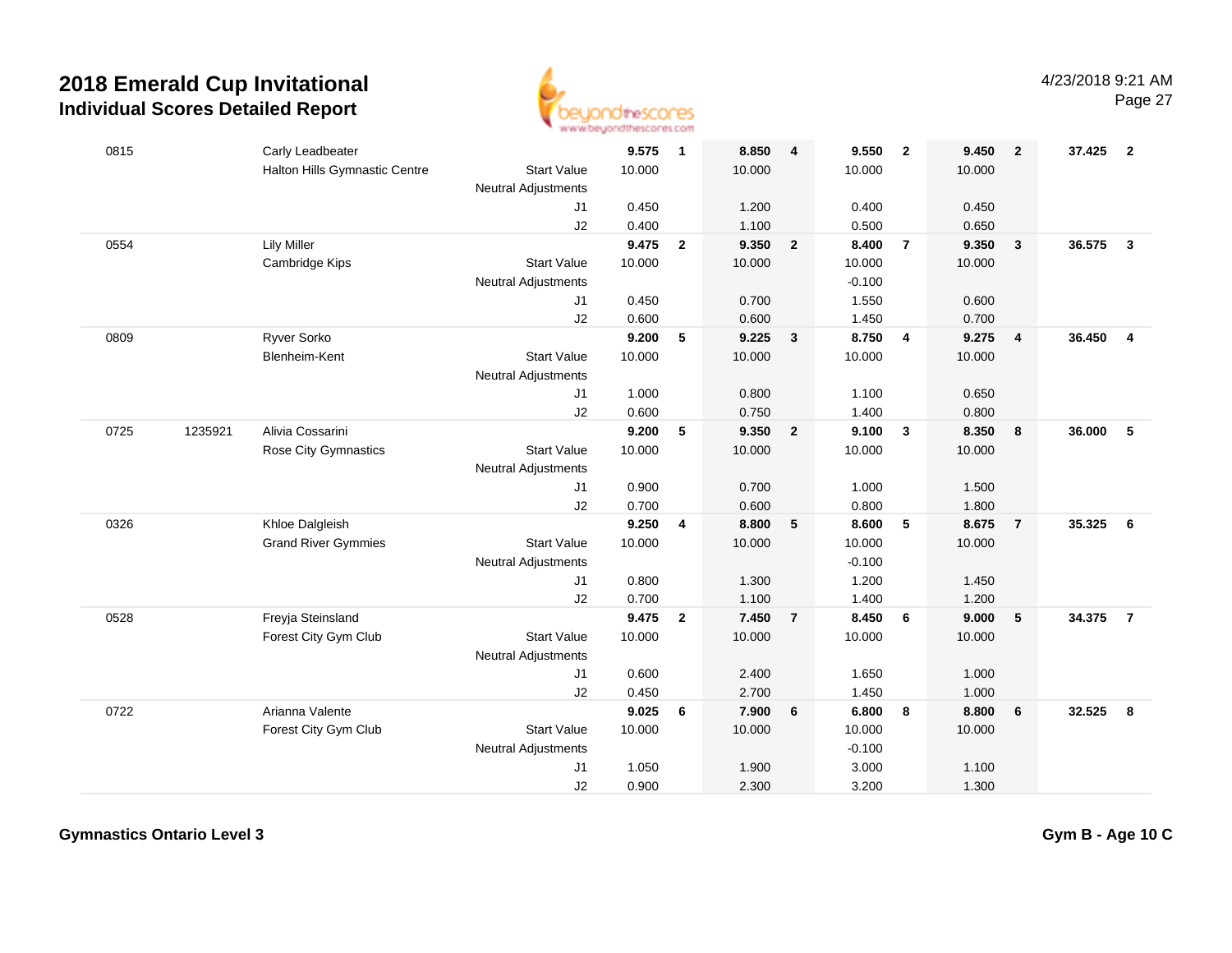

| ID   | League ID | Name                           |                            | VT             | #                       | <b>UB</b>      | #              | <b>BB</b>      | #              | FX #           |                         | AA     | #                       |
|------|-----------|--------------------------------|----------------------------|----------------|-------------------------|----------------|----------------|----------------|----------------|----------------|-------------------------|--------|-------------------------|
| 0640 |           | Camille Vega                   |                            | 9.325          | $\mathbf{3}$            | 9.375          | $\mathbf{1}$   | 8.550          | 5              | 9.525          | $\overline{1}$          | 36.775 | $\mathbf{1}$            |
|      |           | <b>Tristar Gymnastics Club</b> | <b>Start Value</b>         | 10.000         |                         | 10.000         |                | 10.000         |                | 10.000         |                         |        |                         |
|      |           |                                | <b>Neutral Adjustments</b> |                |                         |                |                |                |                |                |                         |        |                         |
|      |           |                                | J1                         | 0.750          |                         | 0.700          |                | 1.400          |                | 0.500          |                         |        |                         |
|      |           |                                | J2                         | 0.600          |                         | 0.550          |                | 1.500          |                | 0.450          |                         |        |                         |
| 0573 |           | Olivia Pereira                 |                            | 9.600          | 1                       | 8.600          | 6              | 9.050          | $\overline{2}$ | 9.300          | $\overline{2}$          | 36.550 | $\overline{2}$          |
|      |           | Gym Magic                      | <b>Start Value</b>         | 10.000         |                         | 10.000         |                | 10.000         |                | 10.000         |                         |        |                         |
|      |           |                                | <b>Neutral Adjustments</b> |                |                         |                |                |                |                |                |                         |        |                         |
|      |           |                                | J1                         | 0.350          |                         | 1.300          |                | 0.950          |                | 0.600          |                         |        |                         |
|      |           |                                | J2                         | 0.450          |                         | 1.500          |                | 0.950          |                | 0.800          |                         |        |                         |
| 0331 |           | Alexis Miller-Cluckie          |                            | 9.450          | $\mathbf{2}$            | 8.850          | $\overline{2}$ | 9.125          | $\overline{1}$ | 9.075          | 5                       | 36.500 | $\overline{\mathbf{3}}$ |
|      |           | <b>Grand River Gymmies</b>     | <b>Start Value</b>         | 10.000         |                         | 10.000         |                | 10.000         |                | 10.000         |                         |        |                         |
|      |           |                                | <b>Neutral Adjustments</b> |                |                         |                |                |                |                |                |                         |        |                         |
|      |           |                                | J1                         | 0.550          |                         | 1.100          |                | 0.750          |                | 0.800          |                         |        |                         |
|      |           |                                | J2                         | 0.550          |                         | 1.200          |                | 1.000          |                | 1.050          |                         |        |                         |
| 0650 |           | Robyn O'Reilly                 |                            | 9.275          | 5                       | 8.450          | $\overline{7}$ | 8.900          | $\overline{4}$ | 9.150          | $\overline{\mathbf{3}}$ | 35.775 | $\boldsymbol{4}$        |
|      |           | London Beje Gymnastics         | <b>Start Value</b>         | 10.000         |                         | 10.000         |                | 10.000         |                | 10.000         |                         |        |                         |
|      |           |                                | <b>Neutral Adjustments</b> |                |                         |                |                |                |                |                |                         |        |                         |
|      |           |                                | J1<br>J2                   | 0.750          |                         | 1.500          |                | 1.050          |                | 0.800          |                         |        |                         |
| 0711 |           | Sophie Jean                    |                            | 0.700<br>9.300 | $\overline{\mathbf{4}}$ | 1.600<br>8.800 | $\mathbf{3}$   | 1.150<br>8.475 | 6              | 0.900<br>9.125 | $\overline{4}$          | 35.700 | -5                      |
|      |           | Forest City Gym Club           | <b>Start Value</b>         | 10.000         |                         | 10.000         |                | 10.000         |                | 10.000         |                         |        |                         |
|      |           |                                | <b>Neutral Adjustments</b> |                |                         |                |                |                |                |                |                         |        |                         |
|      |           |                                | J1                         | 0.600          |                         | 1.300          |                | 1.400          |                | 0.800          |                         |        |                         |
|      |           |                                | J2                         | 0.800          |                         | 1.100          |                | 1.650          |                | 0.950          |                         |        |                         |
| 0360 |           | Kylie Nielsen                  |                            | 8.700          | 6                       | 8.625          | 5              | 8.950          | $\mathbf{3}$   | 8.500          | 6                       | 34.775 | - 6                     |
|      |           | <b>Grand River Gymmies</b>     | <b>Start Value</b>         | 10.000         |                         | 10.000         |                | 10.000         |                | 10.000         |                         |        |                         |
|      |           |                                | <b>Neutral Adjustments</b> |                |                         |                |                |                |                |                |                         |        |                         |
|      |           |                                | J1                         | 1.300          |                         | 1.200          |                | 0.900          |                | 1.400          |                         |        |                         |
|      |           |                                | J2                         | 1.300          |                         | 1.550          |                | 1.200          |                | 1.600          |                         |        |                         |
| 0749 |           | Reese Canning                  |                            | 9.275          | 5                       | 8.700          | $\overline{4}$ | 8.200          | $\overline{7}$ | 8.000          | $\overline{7}$          | 34.175 | $\overline{7}$          |
|      |           | Gemini Gymnastics              | <b>Start Value</b>         | 10.000         |                         | 10.000         |                | 10.000         |                | 10.000         |                         |        |                         |
|      |           |                                | <b>Neutral Adjustments</b> |                |                         |                |                | $-0.100$       |                |                |                         |        |                         |
|      |           |                                | J1                         | 0.700          |                         | 1.300          |                | 1.700          |                | 1.800          |                         |        |                         |
|      |           |                                | J2                         | 0.750          |                         | 1.300          |                | 1.700          |                | 2.200          |                         |        |                         |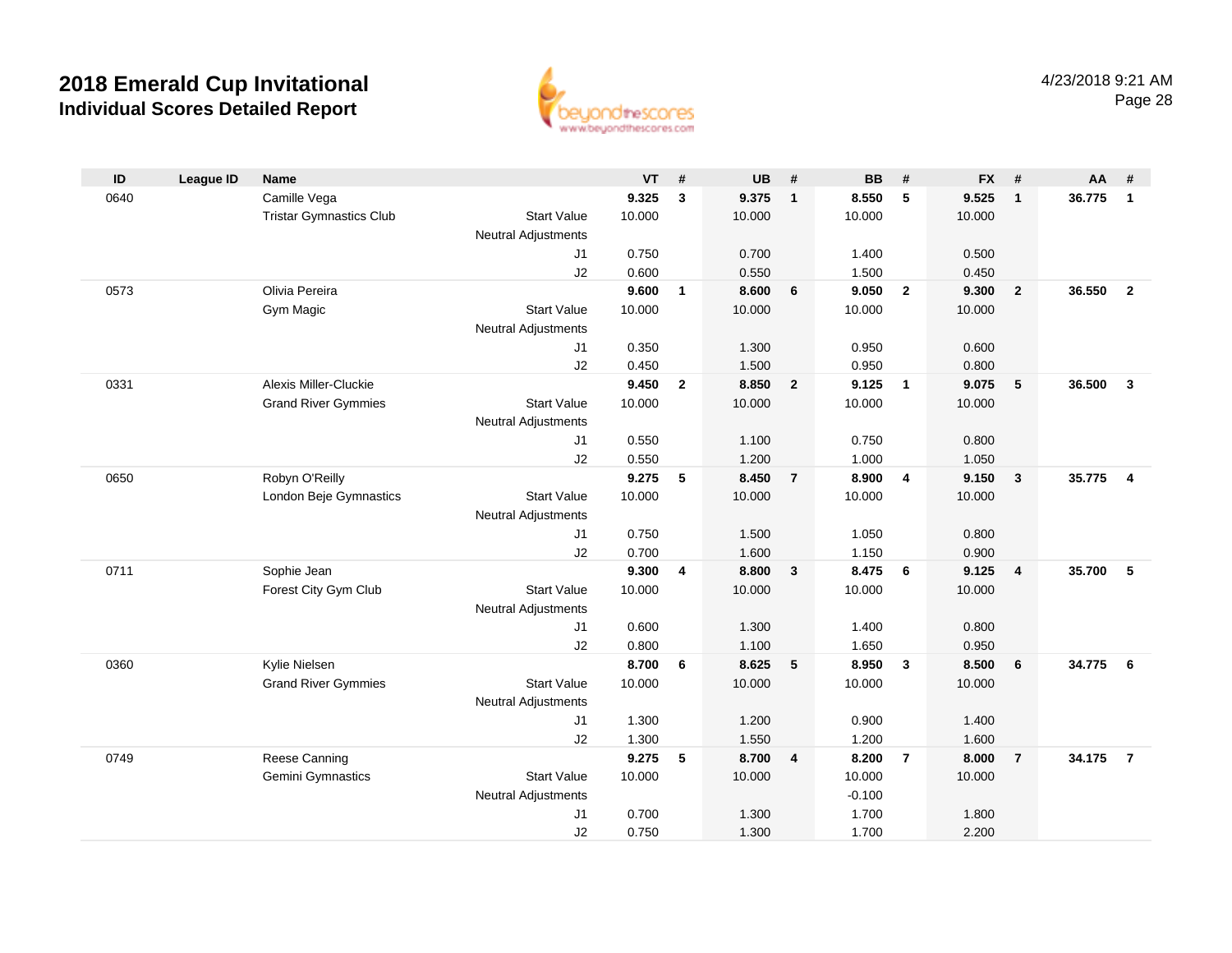

### **Gymnastics Ontario Level 3**

| ID   | <b>League ID</b> | <b>Name</b>                    |                            | <b>VT</b>      | #              | <b>UB</b> | #                       | <b>BB</b> | #                       | <b>FX</b> | #                       | <b>AA</b> | #              |
|------|------------------|--------------------------------|----------------------------|----------------|----------------|-----------|-------------------------|-----------|-------------------------|-----------|-------------------------|-----------|----------------|
| 0486 |                  | <b>Katie Chambers</b>          |                            | 9.450          | $\overline{2}$ | 9.300     | $\mathbf{1}$            | 9.125     | $\mathbf{3}$            | 9.300     | 5                       | 37.175    | $\mathbf{1}$   |
|      |                  | Forest City Gym Club           | <b>Start Value</b>         | 10.000         |                | 10.000    |                         | 10.000    |                         | 10.000    |                         |           |                |
|      |                  |                                | <b>Neutral Adjustments</b> |                |                |           |                         |           |                         |           |                         |           |                |
|      |                  |                                | J <sub>1</sub>             | 0.500          |                | 0.700     |                         | 0.750     |                         | 0.700     |                         |           |                |
|      |                  |                                | J2                         | 0.600          |                | 0.700     |                         | 1.000     |                         | 0.700     |                         |           |                |
| 0333 |                  | Audrey Yule                    |                            | 9.300          | $\mathbf{3}$   | 8.625     | 6                       | 9.550     | $\overline{1}$          | 9.325     | $\overline{\mathbf{4}}$ | 36.800    | $\overline{2}$ |
|      |                  | <b>Grand River Gymmies</b>     | <b>Start Value</b>         | 10.000         |                | 10.000    |                         | 10.000    |                         | 10.000    |                         |           |                |
|      |                  |                                | <b>Neutral Adjustments</b> |                |                |           |                         |           |                         |           |                         |           |                |
|      |                  |                                | J <sub>1</sub>             | 0.750          |                | 1.500     |                         | 0.400     |                         | 0.600     |                         |           |                |
|      |                  |                                | J2                         | 0.650          |                | 1.250     |                         | 0.500     |                         | 0.750     |                         |           |                |
| 0865 |                  | <b>Tessa Alton</b>             |                            | 9.475          | $\mathbf{1}$   | 9.000     | $\overline{2}$          | 8.925     | 5                       | 9.350     | $\mathbf{3}$            | 36.750    | $\mathbf{3}$   |
|      |                  | Greater Napanee GC             | <b>Start Value</b>         | 10.000         |                | 10.000    |                         | 10.000    |                         | 10.000    |                         |           |                |
|      |                  |                                | <b>Neutral Adjustments</b> |                |                |           |                         | $-0.100$  |                         |           |                         |           |                |
|      |                  |                                | J1                         | 0.650          |                | 0.900     |                         | 0.950     |                         | 0.650     |                         |           |                |
|      |                  |                                | J2                         | 0.400          |                | 1.100     |                         | 1.000     |                         | 0.650     |                         |           |                |
| 0418 |                  | Jessica Barnes                 |                            | 8.950          | 6              | 8.675     | 5                       | 8.975     | $\overline{\mathbf{4}}$ | 9.425     | $\overline{1}$          | 36.025    | $\overline{4}$ |
|      |                  | <b>TGI</b>                     | <b>Start Value</b>         | 10.000         |                | 10.000    |                         | 10.000    |                         | 10.000    |                         |           |                |
|      |                  |                                | <b>Neutral Adjustments</b> |                |                |           |                         |           |                         |           |                         |           |                |
|      |                  |                                | J1                         | 1.100          |                | 1.400     |                         | 1.100     |                         | 0.650     |                         |           |                |
|      |                  |                                | J2                         | 1.000          |                | 1.250     |                         | 0.950     |                         | 0.500     |                         |           |                |
| 0385 |                  | Allison Whitehead              |                            | 9.200          | 4              | 8.875     | $\overline{\mathbf{3}}$ | 8.225     | 8                       | 9.400     | $\overline{2}$          | 35.700    | 5              |
|      |                  | Alpha Gymnastics Academy       | <b>Start Value</b>         | 10.000         |                | 10.000    |                         | 10.000    |                         | 10.000    |                         |           |                |
|      |                  |                                | <b>Neutral Adjustments</b> |                |                |           |                         |           |                         |           |                         |           |                |
|      |                  |                                | J1                         | 0.950          |                | 1.300     |                         | 1.700     |                         | 0.500     |                         |           |                |
|      |                  |                                | J2                         | 0.650<br>9.450 |                | 0.950     |                         | 1.850     |                         | 0.700     |                         |           |                |
| 0638 |                  | Anna Komjathy                  |                            |                | $\mathbf{2}$   | 8.775     | $\overline{\mathbf{4}}$ | 9.350     | $\overline{2}$          | 8.100     | 8                       | 35.675    | 6              |
|      |                  | <b>Tristar Gymnastics Club</b> | <b>Start Value</b>         | 10.000         |                | 10.000    |                         | 10.000    |                         | 10.000    |                         |           |                |
|      |                  |                                | <b>Neutral Adjustments</b> | 0.550          |                | 1.200     |                         | 0.600     |                         | 1.800     |                         |           |                |
|      |                  |                                | J1<br>J2                   | 0.550          |                | 1.250     |                         | 0.700     |                         | 2.000     |                         |           |                |
| 0354 |                  | Erin Perry                     |                            | 9.150          | 5              | 8.350     | $\overline{7}$          | 8.800     | 6                       | 8.825     | $\overline{7}$          | 35.125    | $\overline{7}$ |
|      |                  | <b>Grand River Gymmies</b>     | <b>Start Value</b>         | 10.000         |                | 10.000    |                         | 10.000    |                         | 10.000    |                         |           |                |
|      |                  |                                | <b>Neutral Adjustments</b> |                |                |           |                         |           |                         |           |                         |           |                |
|      |                  |                                | J <sub>1</sub>             | 0.950          |                | 1.750     |                         | 1.200     |                         | 1.050     |                         |           |                |
|      |                  |                                | J2                         | 0.750          |                | 1.550     |                         | 1.200     |                         | 1.300     |                         |           |                |
|      |                  |                                |                            |                |                |           |                         |           |                         |           |                         |           |                |

### **Gym B - Age 10 D**